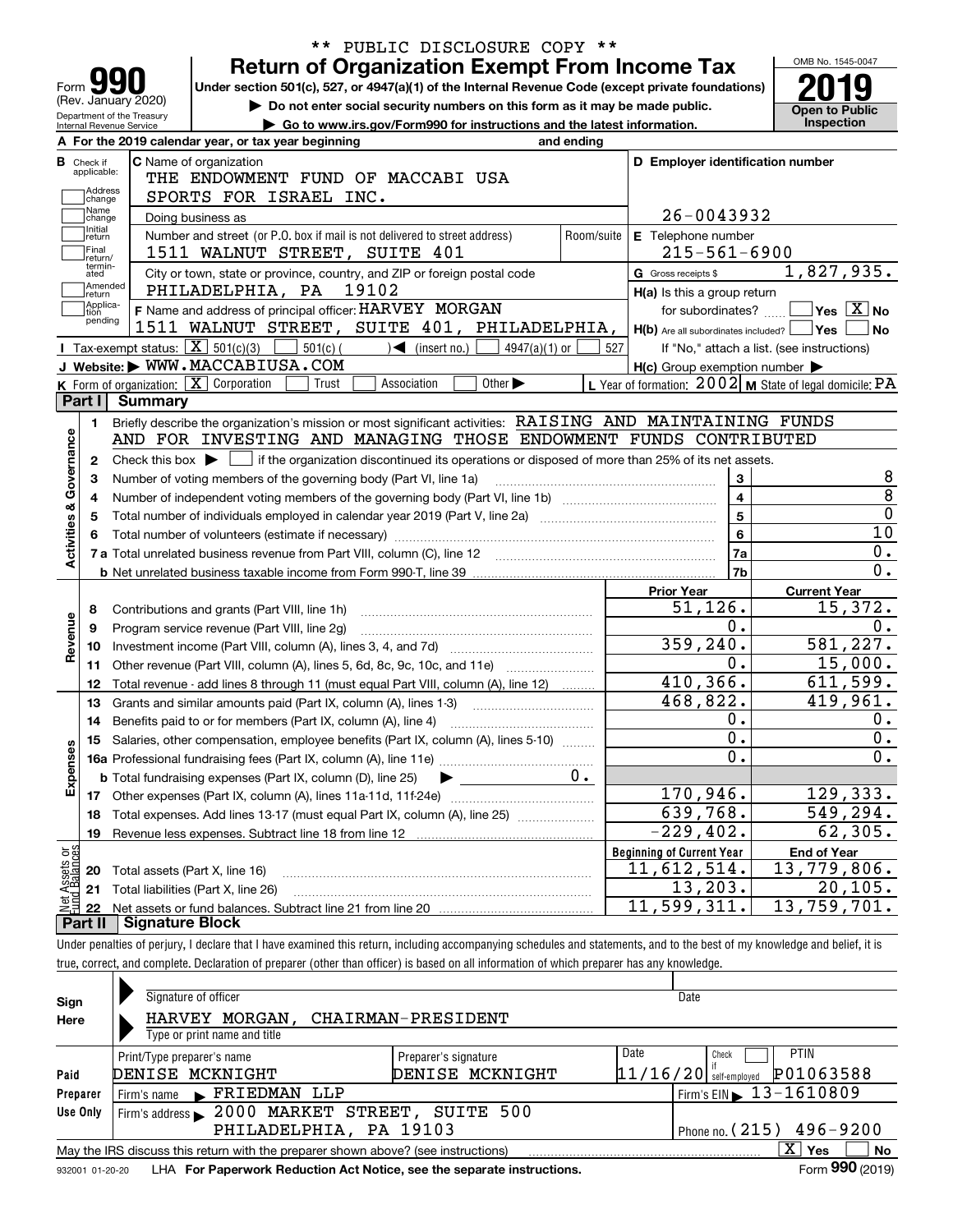|              | THE ENDOWMENT FUND OF MACCABI USA                                                                                                            |                |                                        |
|--------------|----------------------------------------------------------------------------------------------------------------------------------------------|----------------|----------------------------------------|
|              | SPORTS FOR ISRAEL INC.<br>Form 990 (2019)                                                                                                    | $26 - 0043932$ | Page $2$                               |
|              | <b>Part III Statement of Program Service Accomplishments</b>                                                                                 |                |                                        |
|              |                                                                                                                                              |                |                                        |
| 1            | Briefly describe the organization's mission:                                                                                                 |                |                                        |
|              | THE ORGANIZATION IS RESPONSIBLE FOR RAISING FUNDS, FOR MAINTAINING<br>FUNDS, AND FOR INVESTING AND MANAGING THOSE ENDOWMENT FUNDS            |                |                                        |
|              | CONTRIBUTED IN ORDER TO SUPPORT QUALIFIED, CHARITABLE ORGANIZATIONS.                                                                         |                |                                        |
|              |                                                                                                                                              |                |                                        |
| $\mathbf{2}$ | Did the organization undertake any significant program services during the year which were not listed on the                                 |                |                                        |
|              |                                                                                                                                              |                | $\exists$ Yes $\boxed{\text{X}}$ No    |
|              | If "Yes," describe these new services on Schedule O.                                                                                         |                |                                        |
| 3            | Did the organization cease conducting, or make significant changes in how it conducts, any program services?                                 |                | $\sqrt{}$ Yes $\sqrt{}$ X $\sqrt{}$ No |
|              | If "Yes," describe these changes on Schedule O.                                                                                              |                |                                        |
| 4            | Describe the organization's program service accomplishments for each of its three largest program services, as measured by expenses.         |                |                                        |
|              | Section 501(c)(3) and 501(c)(4) organizations are required to report the amount of grants and allocations to others, the total expenses, and |                |                                        |
|              | revenue, if any, for each program service reported.                                                                                          |                |                                        |
| 4a           | 419,961. including grants of \$219,961. (Revenue \$200)<br>(Code: ) (Expenses \$                                                             |                |                                        |
|              | GRANTS GIVEN TO QUALIFIED 501(C)(3) ORGANIZATIONS.                                                                                           |                |                                        |
|              |                                                                                                                                              |                |                                        |
|              |                                                                                                                                              |                |                                        |
|              |                                                                                                                                              |                |                                        |
|              |                                                                                                                                              |                |                                        |
|              |                                                                                                                                              |                |                                        |
|              |                                                                                                                                              |                |                                        |
|              |                                                                                                                                              |                |                                        |
|              |                                                                                                                                              |                |                                        |
|              |                                                                                                                                              |                |                                        |
|              |                                                                                                                                              |                |                                        |
|              |                                                                                                                                              |                |                                        |
| 4b           |                                                                                                                                              |                |                                        |
|              |                                                                                                                                              |                |                                        |
|              |                                                                                                                                              |                |                                        |
|              |                                                                                                                                              |                |                                        |
|              |                                                                                                                                              |                |                                        |
|              |                                                                                                                                              |                |                                        |
|              |                                                                                                                                              |                |                                        |
|              |                                                                                                                                              |                |                                        |
|              |                                                                                                                                              |                |                                        |
|              |                                                                                                                                              |                |                                        |
|              |                                                                                                                                              |                |                                        |
|              |                                                                                                                                              |                |                                        |
|              |                                                                                                                                              |                |                                        |
| 4с           |                                                                                                                                              |                |                                        |
|              |                                                                                                                                              |                |                                        |
|              |                                                                                                                                              |                |                                        |
|              |                                                                                                                                              |                |                                        |
|              |                                                                                                                                              |                |                                        |
|              |                                                                                                                                              |                |                                        |
|              |                                                                                                                                              |                |                                        |
|              |                                                                                                                                              |                |                                        |
|              |                                                                                                                                              |                |                                        |
|              |                                                                                                                                              |                |                                        |
|              |                                                                                                                                              |                |                                        |
|              |                                                                                                                                              |                |                                        |
|              |                                                                                                                                              |                |                                        |
| 4d           | Other program services (Describe on Schedule O.)                                                                                             |                |                                        |
|              | (Expenses \$<br>) (Revenue \$<br>including grants of \$                                                                                      |                |                                        |
| 4е           | 419,961.<br>Total program service expenses >                                                                                                 |                |                                        |
|              |                                                                                                                                              |                | Form 990 (2019)                        |
|              | 932002 01-20-20                                                                                                                              |                |                                        |
|              | 2                                                                                                                                            |                |                                        |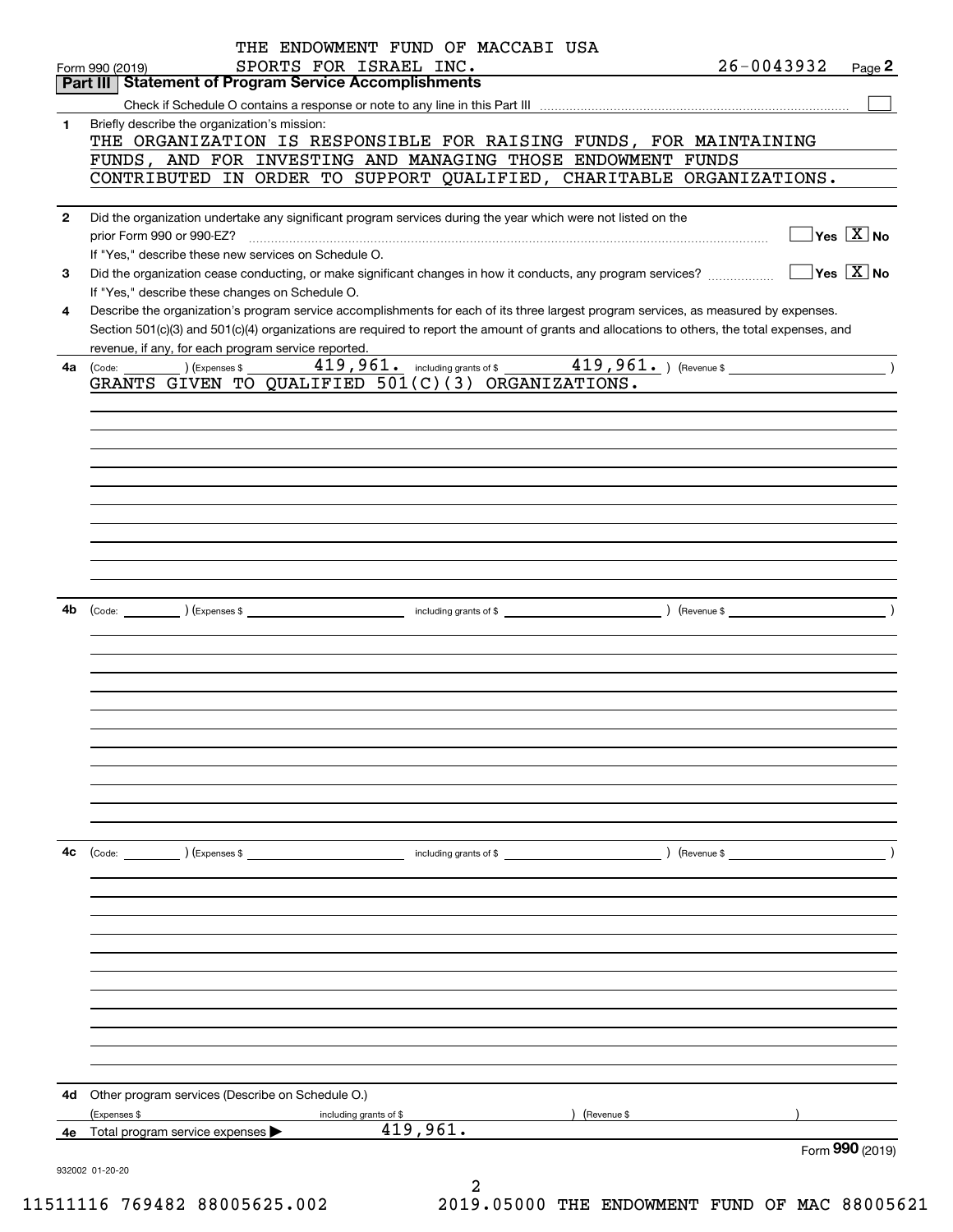|     |                                                                                                                                       |                 | Yes                     | No                      |
|-----|---------------------------------------------------------------------------------------------------------------------------------------|-----------------|-------------------------|-------------------------|
| 1.  | Is the organization described in section $501(c)(3)$ or $4947(a)(1)$ (other than a private foundation)?                               |                 |                         |                         |
|     |                                                                                                                                       | 1.              | X                       |                         |
| 2   |                                                                                                                                       | $\overline{2}$  | $\overline{\mathbf{x}}$ |                         |
| 3   | Did the organization engage in direct or indirect political campaign activities on behalf of or in opposition to candidates for       |                 |                         |                         |
|     |                                                                                                                                       | 3               |                         | x                       |
| 4   | Section 501(c)(3) organizations. Did the organization engage in lobbying activities, or have a section 501(h) election in effect      |                 |                         |                         |
|     |                                                                                                                                       | 4               |                         | x                       |
| 5   | Is the organization a section 501(c)(4), 501(c)(5), or 501(c)(6) organization that receives membership dues, assessments, or          |                 |                         |                         |
|     |                                                                                                                                       | 5               |                         | x                       |
| 6   | Did the organization maintain any donor advised funds or any similar funds or accounts for which donors have the right to             |                 |                         |                         |
|     | provide advice on the distribution or investment of amounts in such funds or accounts? If "Yes," complete Schedule D, Part I          | 6               |                         | x                       |
| 7   | Did the organization receive or hold a conservation easement, including easements to preserve open space,                             |                 |                         |                         |
|     |                                                                                                                                       | $\overline{7}$  |                         | X                       |
| 8   | Did the organization maintain collections of works of art, historical treasures, or other similar assets? If "Yes," complete          |                 |                         | x                       |
|     |                                                                                                                                       | 8               |                         |                         |
| 9   | Did the organization report an amount in Part X, line 21, for escrow or custodial account liability, serve as a custodian for         |                 |                         |                         |
|     | amounts not listed in Part X; or provide credit counseling, debt management, credit repair, or debt negotiation services?             |                 |                         | x                       |
|     |                                                                                                                                       | 9               |                         |                         |
| 10  | Did the organization, directly or through a related organization, hold assets in donor-restricted endowments                          | 10              | X                       |                         |
| 11  | If the organization's answer to any of the following questions is "Yes," then complete Schedule D, Parts VI, VIII, VIII, IX, or X     |                 |                         |                         |
|     | as applicable.                                                                                                                        |                 |                         |                         |
|     | a Did the organization report an amount for land, buildings, and equipment in Part X, line 10? If "Yes," complete Schedule D,         |                 |                         |                         |
|     |                                                                                                                                       | 11a             |                         | x                       |
|     | <b>b</b> Did the organization report an amount for investments - other securities in Part X, line 12, that is 5% or more of its total |                 |                         |                         |
|     |                                                                                                                                       | 11 <sub>b</sub> |                         | х                       |
|     | c Did the organization report an amount for investments - program related in Part X, line 13, that is 5% or more of its total         |                 |                         |                         |
|     |                                                                                                                                       | 11c             |                         | х                       |
|     | d Did the organization report an amount for other assets in Part X, line 15, that is 5% or more of its total assets reported in       |                 |                         |                         |
|     |                                                                                                                                       | 11d             |                         | х                       |
|     | e Did the organization report an amount for other liabilities in Part X, line 25? If "Yes," complete Schedule D, Part X               | 11e             | $\mathbf X$             |                         |
| f   | Did the organization's separate or consolidated financial statements for the tax year include a footnote that addresses               |                 |                         |                         |
|     | the organization's liability for uncertain tax positions under FIN 48 (ASC 740)? If "Yes," complete Schedule D, Part X                | 11f             | X                       |                         |
|     | 12a Did the organization obtain separate, independent audited financial statements for the tax year? If "Yes," complete               |                 |                         |                         |
|     |                                                                                                                                       | 12a             | X                       |                         |
|     | <b>b</b> Was the organization included in consolidated, independent audited financial statements for the tax year?                    |                 |                         |                         |
|     | If "Yes," and if the organization answered "No" to line 12a, then completing Schedule D, Parts XI and XII is optional                 | 12D             |                         | ᅀ                       |
| 13  |                                                                                                                                       | 13              |                         | $\mathbf X$             |
| 14a | Did the organization maintain an office, employees, or agents outside of the United States?                                           | 14a             |                         | $\mathbf X$             |
|     | <b>b</b> Did the organization have aggregate revenues or expenses of more than \$10,000 from grantmaking, fundraising, business,      |                 |                         |                         |
|     | investment, and program service activities outside the United States, or aggregate foreign investments valued at \$100,000            |                 |                         |                         |
|     |                                                                                                                                       | 14b             |                         | x                       |
| 15  | Did the organization report on Part IX, column (A), line 3, more than \$5,000 of grants or other assistance to or for any             |                 |                         |                         |
|     |                                                                                                                                       | 15              |                         | x                       |
| 16  | Did the organization report on Part IX, column (A), line 3, more than \$5,000 of aggregate grants or other assistance to              |                 |                         |                         |
|     |                                                                                                                                       | 16              |                         | X                       |
| 17  | Did the organization report a total of more than \$15,000 of expenses for professional fundraising services on Part IX,               |                 |                         |                         |
|     |                                                                                                                                       | 17              |                         | X                       |
| 18  | Did the organization report more than \$15,000 total of fundraising event gross income and contributions on Part VIII, lines          |                 |                         |                         |
|     |                                                                                                                                       | 18              |                         | x                       |
| 19  | Did the organization report more than \$15,000 of gross income from gaming activities on Part VIII, line 9a? If "Yes."                |                 |                         |                         |
|     |                                                                                                                                       | 19              |                         | $\overline{\mathbf{x}}$ |
|     |                                                                                                                                       | 20a             |                         | $\mathbf X$             |
|     | b If "Yes" to line 20a, did the organization attach a copy of its audited financial statements to this return?                        | 20 <sub>b</sub> |                         |                         |
| 21  | Did the organization report more than \$5,000 of grants or other assistance to any domestic organization or                           |                 |                         |                         |
|     |                                                                                                                                       | 21              | X                       |                         |
|     | 932003 01-20-20                                                                                                                       |                 |                         | Form 990 (2019)         |

932003 01-20-20

11511116 769482 88005625.002 2019.05000 THE ENDOWMENT FUND OF MAC 88005621

3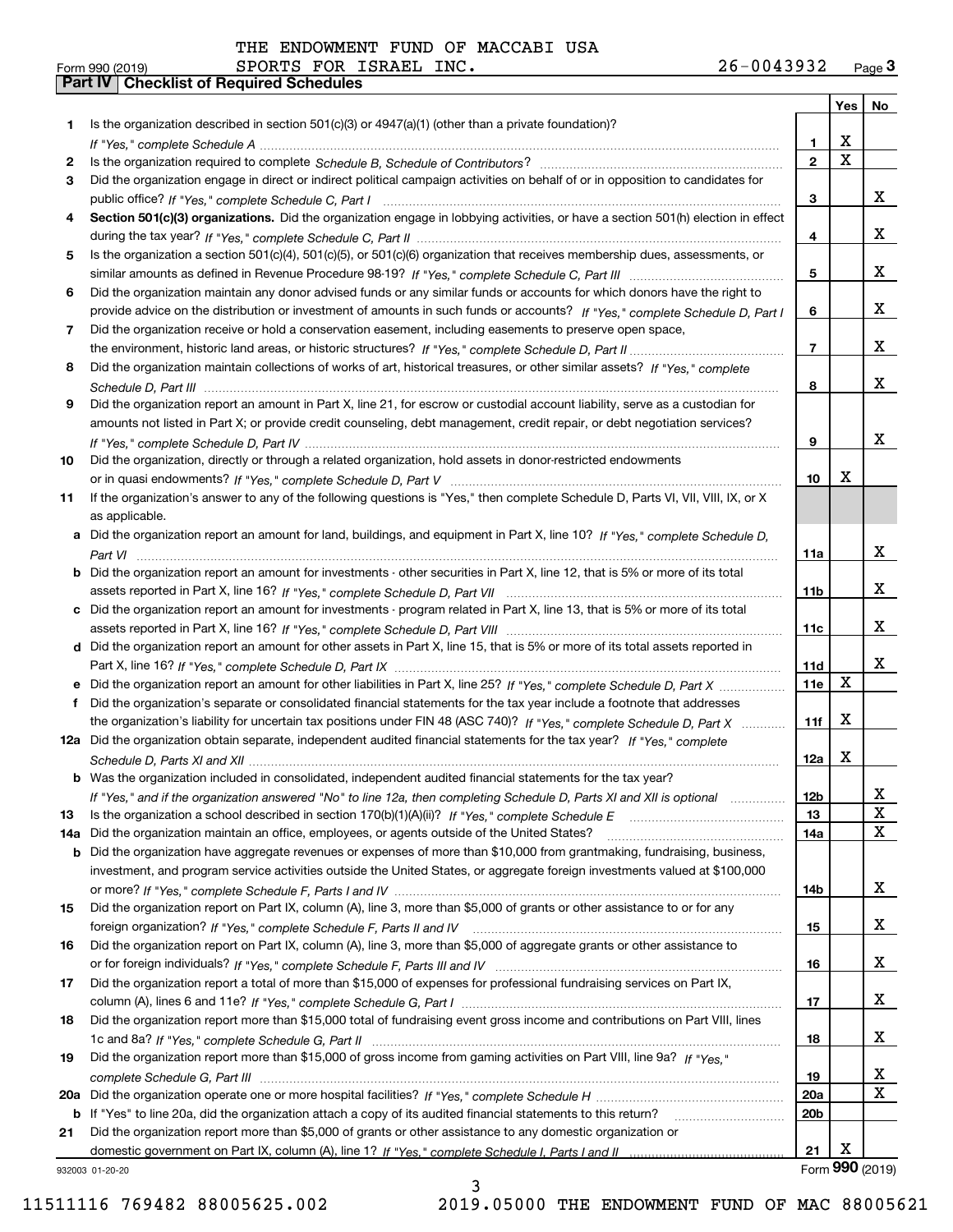| Form 990 (2019) |                                                              |  | SPORTS FOR ISRAEL INC. | 26-0043932 | Page $4$ |
|-----------------|--------------------------------------------------------------|--|------------------------|------------|----------|
|                 | <b>Part IV   Checklist of Required Schedules (continued)</b> |  |                        |            |          |

|               | <b>Part IV</b>   GNECKIISTOI REQUITED SCREDUIES $_{(Continued)}$                                                                                                                                                                                        |                 |     |                 |
|---------------|---------------------------------------------------------------------------------------------------------------------------------------------------------------------------------------------------------------------------------------------------------|-----------------|-----|-----------------|
|               |                                                                                                                                                                                                                                                         |                 | Yes | No              |
| 22            | Did the organization report more than \$5,000 of grants or other assistance to or for domestic individuals on                                                                                                                                           |                 |     |                 |
|               |                                                                                                                                                                                                                                                         | 22              |     | x               |
| 23            | Did the organization answer "Yes" to Part VII, Section A, line 3, 4, or 5 about compensation of the organization's current                                                                                                                              |                 |     |                 |
|               | and former officers, directors, trustees, key employees, and highest compensated employees? If "Yes," complete                                                                                                                                          | 23              |     | x               |
|               | 24a Did the organization have a tax-exempt bond issue with an outstanding principal amount of more than \$100,000 as of the                                                                                                                             |                 |     |                 |
|               | last day of the year, that was issued after December 31, 2002? If "Yes," answer lines 24b through 24d and complete                                                                                                                                      |                 |     |                 |
|               |                                                                                                                                                                                                                                                         | 24a             |     | x               |
|               | <b>b</b> Did the organization invest any proceeds of tax-exempt bonds beyond a temporary period exception?                                                                                                                                              | 24b             |     |                 |
|               | c Did the organization maintain an escrow account other than a refunding escrow at any time during the year to defease                                                                                                                                  |                 |     |                 |
|               |                                                                                                                                                                                                                                                         | 24c             |     |                 |
|               |                                                                                                                                                                                                                                                         | 24d             |     |                 |
|               | 25a Section 501(c)(3), 501(c)(4), and 501(c)(29) organizations. Did the organization engage in an excess benefit                                                                                                                                        |                 |     |                 |
|               |                                                                                                                                                                                                                                                         | 25a             |     | X               |
|               | b Is the organization aware that it engaged in an excess benefit transaction with a disqualified person in a prior year, and                                                                                                                            |                 |     |                 |
|               | that the transaction has not been reported on any of the organization's prior Forms 990 or 990-EZ? If "Yes," complete                                                                                                                                   |                 |     |                 |
|               | Schedule L, Part I                                                                                                                                                                                                                                      | 25b             |     | x               |
| 26            | Did the organization report any amount on Part X, line 5 or 22, for receivables from or payables to any current                                                                                                                                         |                 |     |                 |
|               | or former officer, director, trustee, key employee, creator or founder, substantial contributor, or 35%                                                                                                                                                 |                 |     |                 |
|               |                                                                                                                                                                                                                                                         | 26              |     | x               |
| 27            | Did the organization provide a grant or other assistance to any current or former officer, director, trustee, key employee,                                                                                                                             |                 |     |                 |
|               | creator or founder, substantial contributor or employee thereof, a grant selection committee member, or to a 35% controlled<br>entity (including an employee thereof) or family member of any of these persons? If "Yes," complete Schedule L, Part III | 27              |     | x               |
| 28            | Was the organization a party to a business transaction with one of the following parties (see Schedule L, Part IV                                                                                                                                       |                 |     |                 |
|               | instructions, for applicable filing thresholds, conditions, and exceptions):                                                                                                                                                                            |                 |     |                 |
|               | a A current or former officer, director, trustee, key employee, creator or founder, or substantial contributor? If                                                                                                                                      |                 |     |                 |
|               |                                                                                                                                                                                                                                                         | 28a             |     | x               |
|               |                                                                                                                                                                                                                                                         | 28 <sub>b</sub> |     | X               |
|               | c A 35% controlled entity of one or more individuals and/or organizations described in lines 28a or 28b? If                                                                                                                                             |                 |     |                 |
|               |                                                                                                                                                                                                                                                         | 28c             |     | x               |
| 29            |                                                                                                                                                                                                                                                         | 29              |     | X               |
| 30            | Did the organization receive contributions of art, historical treasures, or other similar assets, or qualified conservation                                                                                                                             |                 |     |                 |
|               |                                                                                                                                                                                                                                                         | 30              |     | x               |
| 31            | Did the organization liquidate, terminate, or dissolve and cease operations? If "Yes," complete Schedule N, Part I                                                                                                                                      | 31              |     | X               |
| 32            | Did the organization sell, exchange, dispose of, or transfer more than 25% of its net assets? If "Yes," complete                                                                                                                                        |                 |     |                 |
|               | Schedule N, Part II                                                                                                                                                                                                                                     | 32              |     | х               |
| 33            | Did the organization own 100% of an entity disregarded as separate from the organization under Regulations                                                                                                                                              |                 |     |                 |
|               |                                                                                                                                                                                                                                                         | 33              |     | x               |
| 34            | Was the organization related to any tax-exempt or taxable entity? If "Yes," complete Schedule R, Part II, III, or IV, and                                                                                                                               |                 | X   |                 |
|               |                                                                                                                                                                                                                                                         | 34              |     | X               |
|               | 35a Did the organization have a controlled entity within the meaning of section 512(b)(13)?<br><b>b</b> If "Yes" to line 35a, did the organization receive any payment from or engage in any transaction with a controlled entity                       | 35a             |     |                 |
|               |                                                                                                                                                                                                                                                         | 35b             |     |                 |
| 36            | Section 501(c)(3) organizations. Did the organization make any transfers to an exempt non-charitable related organization?                                                                                                                              |                 |     |                 |
|               |                                                                                                                                                                                                                                                         | 36              |     | x               |
| 37            | Did the organization conduct more than 5% of its activities through an entity that is not a related organization                                                                                                                                        |                 |     |                 |
|               | and that is treated as a partnership for federal income tax purposes? If "Yes," complete Schedule R, Part VI                                                                                                                                            | 37              |     | x               |
| 38            | Did the organization complete Schedule O and provide explanations in Schedule O for Part VI, lines 11b and 19?                                                                                                                                          |                 |     |                 |
|               | Note: All Form 990 filers are required to complete Schedule O                                                                                                                                                                                           | 38              | X   |                 |
| <b>Part V</b> | <b>Statements Regarding Other IRS Filings and Tax Compliance</b>                                                                                                                                                                                        |                 |     |                 |
|               | Check if Schedule O contains a response or note to any line in this Part V                                                                                                                                                                              |                 |     |                 |
|               |                                                                                                                                                                                                                                                         |                 | Yes | No              |
|               | U<br>1a                                                                                                                                                                                                                                                 |                 |     |                 |
|               | 0<br><b>b</b> Enter the number of Forms W-2G included in line 1a. Enter -0- if not applicable<br>1b                                                                                                                                                     |                 |     |                 |
|               | c Did the organization comply with backup withholding rules for reportable payments to vendors and reportable gaming                                                                                                                                    |                 |     |                 |
|               | (gambling) winnings to prize winners?                                                                                                                                                                                                                   | 1c              |     | Form 990 (2019) |
|               | 932004 01-20-20                                                                                                                                                                                                                                         |                 |     |                 |
|               |                                                                                                                                                                                                                                                         |                 |     |                 |

11511116 769482 88005625.002 2019.05000 THE ENDOWMENT FUND OF MAC 88005621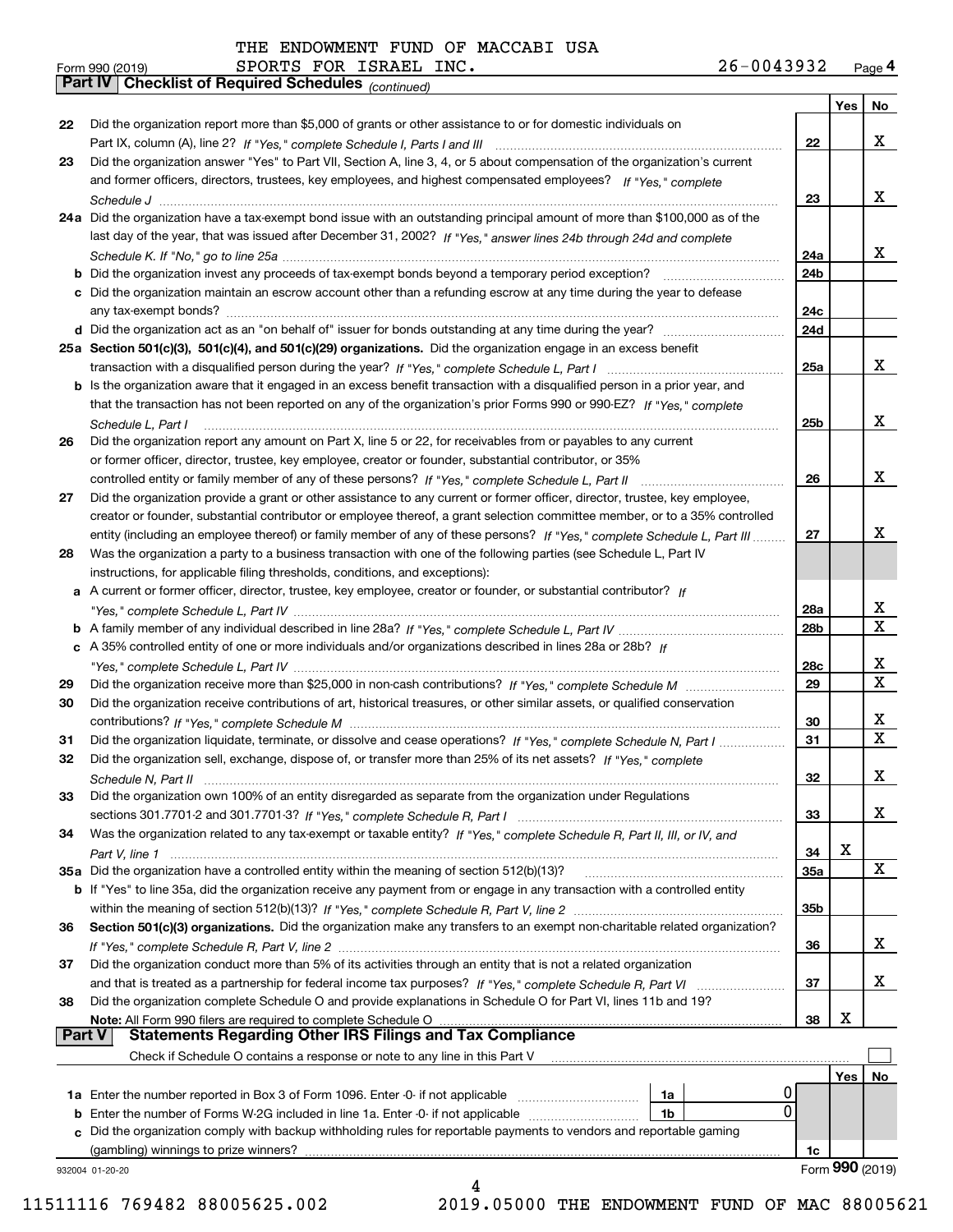| THE ENDOWMENT FUND OF MACCABI USA |  |  |
|-----------------------------------|--|--|
|-----------------------------------|--|--|

|               | 26-0043932<br>SPORTS FOR ISRAEL INC.<br>Form 990 (2019)                                                                                                                            |     |         | $Page$ <sup>5</sup> |  |  |  |  |  |  |  |
|---------------|------------------------------------------------------------------------------------------------------------------------------------------------------------------------------------|-----|---------|---------------------|--|--|--|--|--|--|--|
| <b>Part V</b> | Statements Regarding Other IRS Filings and Tax Compliance (continued)                                                                                                              |     |         |                     |  |  |  |  |  |  |  |
|               |                                                                                                                                                                                    |     | Yes $ $ | No                  |  |  |  |  |  |  |  |
|               | 2a Enter the number of employees reported on Form W-3, Transmittal of Wage and Tax Statements,                                                                                     |     |         |                     |  |  |  |  |  |  |  |
|               | 0<br>filed for the calendar year ending with or within the year covered by this return<br>2a                                                                                       |     |         |                     |  |  |  |  |  |  |  |
|               |                                                                                                                                                                                    |     |         |                     |  |  |  |  |  |  |  |
|               |                                                                                                                                                                                    |     |         |                     |  |  |  |  |  |  |  |
|               | 3a Did the organization have unrelated business gross income of \$1,000 or more during the year?                                                                                   |     |         |                     |  |  |  |  |  |  |  |
|               |                                                                                                                                                                                    |     |         |                     |  |  |  |  |  |  |  |
|               | 4a At any time during the calendar year, did the organization have an interest in, or a signature or other authority over, a                                                       |     |         |                     |  |  |  |  |  |  |  |
|               |                                                                                                                                                                                    | 4a  |         | х                   |  |  |  |  |  |  |  |
|               | <b>b</b> If "Yes," enter the name of the foreign country $\blacktriangleright$                                                                                                     |     |         |                     |  |  |  |  |  |  |  |
|               | See instructions for filing requirements for FinCEN Form 114, Report of Foreign Bank and Financial Accounts (FBAR).                                                                |     |         |                     |  |  |  |  |  |  |  |
|               | 5a Was the organization a party to a prohibited tax shelter transaction at any time during the tax year?                                                                           | 5a  |         | x                   |  |  |  |  |  |  |  |
| b             |                                                                                                                                                                                    | 5b  |         | X                   |  |  |  |  |  |  |  |
| c             |                                                                                                                                                                                    | 5c  |         |                     |  |  |  |  |  |  |  |
|               | 6a Does the organization have annual gross receipts that are normally greater than \$100,000, and did the organization solicit                                                     |     |         |                     |  |  |  |  |  |  |  |
|               | any contributions that were not tax deductible as charitable contributions?                                                                                                        | 6a  |         | x                   |  |  |  |  |  |  |  |
|               | <b>b</b> If "Yes," did the organization include with every solicitation an express statement that such contributions or gifts                                                      |     |         |                     |  |  |  |  |  |  |  |
|               | were not tax deductible?                                                                                                                                                           | 6b  |         |                     |  |  |  |  |  |  |  |
| 7             | Organizations that may receive deductible contributions under section 170(c).                                                                                                      |     |         |                     |  |  |  |  |  |  |  |
| a             | Did the organization receive a payment in excess of \$75 made partly as a contribution and partly for goods and services provided to the payor?                                    | 7a  |         | х                   |  |  |  |  |  |  |  |
|               | <b>b</b> If "Yes," did the organization notify the donor of the value of the goods or services provided?                                                                           | 7b  |         |                     |  |  |  |  |  |  |  |
|               | c Did the organization sell, exchange, or otherwise dispose of tangible personal property for which it was required                                                                |     |         |                     |  |  |  |  |  |  |  |
|               |                                                                                                                                                                                    | 7c  |         | х                   |  |  |  |  |  |  |  |
|               | 7d                                                                                                                                                                                 |     |         |                     |  |  |  |  |  |  |  |
| е             | Did the organization receive any funds, directly or indirectly, to pay premiums on a personal benefit contract?                                                                    | 7е  |         | х                   |  |  |  |  |  |  |  |
| f             | Did the organization, during the year, pay premiums, directly or indirectly, on a personal benefit contract?                                                                       | 7f  |         | х                   |  |  |  |  |  |  |  |
| g             | If the organization received a contribution of qualified intellectual property, did the organization file Form 8899 as required?                                                   | 7g  |         |                     |  |  |  |  |  |  |  |
| h.            | If the organization received a contribution of cars, boats, airplanes, or other vehicles, did the organization file a Form 1098-C?                                                 | 7h  |         |                     |  |  |  |  |  |  |  |
| 8             | Sponsoring organizations maintaining donor advised funds. Did a donor advised fund maintained by the                                                                               |     |         |                     |  |  |  |  |  |  |  |
|               | sponsoring organization have excess business holdings at any time during the year?                                                                                                 | 8   |         |                     |  |  |  |  |  |  |  |
| 9             | Sponsoring organizations maintaining donor advised funds.                                                                                                                          |     |         |                     |  |  |  |  |  |  |  |
| а             | Did the sponsoring organization make any taxable distributions under section 4966?                                                                                                 | 9а  |         |                     |  |  |  |  |  |  |  |
| b             | Did the sponsoring organization make a distribution to a donor, donor advisor, or related person?                                                                                  | 9b  |         |                     |  |  |  |  |  |  |  |
| 10            | Section 501(c)(7) organizations. Enter:                                                                                                                                            |     |         |                     |  |  |  |  |  |  |  |
|               | 10a                                                                                                                                                                                |     |         |                     |  |  |  |  |  |  |  |
|               | 10b <br>Gross receipts, included on Form 990, Part VIII, line 12, for public use of club facilities                                                                                |     |         |                     |  |  |  |  |  |  |  |
| 11            | Section 501(c)(12) organizations. Enter:                                                                                                                                           |     |         |                     |  |  |  |  |  |  |  |
| a             | Gross income from members or shareholders<br>11a                                                                                                                                   |     |         |                     |  |  |  |  |  |  |  |
|               | b Gross income from other sources (Do not net amounts due or paid to other sources against                                                                                         |     |         |                     |  |  |  |  |  |  |  |
|               | 11b<br>12a Section 4947(a)(1) non-exempt charitable trusts. Is the organization filing Form 990 in lieu of Form 1041?                                                              |     |         |                     |  |  |  |  |  |  |  |
|               | 12b                                                                                                                                                                                | 12a |         |                     |  |  |  |  |  |  |  |
| 13            | <b>b</b> If "Yes," enter the amount of tax-exempt interest received or accrued during the year <i>manument</i><br>Section 501(c)(29) qualified nonprofit health insurance issuers. |     |         |                     |  |  |  |  |  |  |  |
| a             | Is the organization licensed to issue qualified health plans in more than one state?                                                                                               | 13а |         |                     |  |  |  |  |  |  |  |
|               | Note: See the instructions for additional information the organization must report on Schedule O.                                                                                  |     |         |                     |  |  |  |  |  |  |  |
|               | <b>b</b> Enter the amount of reserves the organization is required to maintain by the states in which the                                                                          |     |         |                     |  |  |  |  |  |  |  |
|               | 13b                                                                                                                                                                                |     |         |                     |  |  |  |  |  |  |  |
|               | 13с                                                                                                                                                                                |     |         |                     |  |  |  |  |  |  |  |
|               | 14a Did the organization receive any payments for indoor tanning services during the tax year?                                                                                     | 14a |         | х                   |  |  |  |  |  |  |  |
|               | <b>b</b> If "Yes," has it filed a Form 720 to report these payments? If "No," provide an explanation on Schedule O                                                                 | 14b |         |                     |  |  |  |  |  |  |  |
| 15            | Is the organization subject to the section 4960 tax on payment(s) of more than \$1,000,000 in remuneration or                                                                      |     |         |                     |  |  |  |  |  |  |  |
|               |                                                                                                                                                                                    | 15  |         | x                   |  |  |  |  |  |  |  |
|               | If "Yes," see instructions and file Form 4720, Schedule N.                                                                                                                         |     |         |                     |  |  |  |  |  |  |  |
| 16            | Is the organization an educational institution subject to the section 4968 excise tax on net investment income?                                                                    | 16  |         | x                   |  |  |  |  |  |  |  |
|               | If "Yes," complete Form 4720, Schedule O.                                                                                                                                          |     |         |                     |  |  |  |  |  |  |  |
|               |                                                                                                                                                                                    |     |         |                     |  |  |  |  |  |  |  |

Form (2019) **990**

932005 01-20-20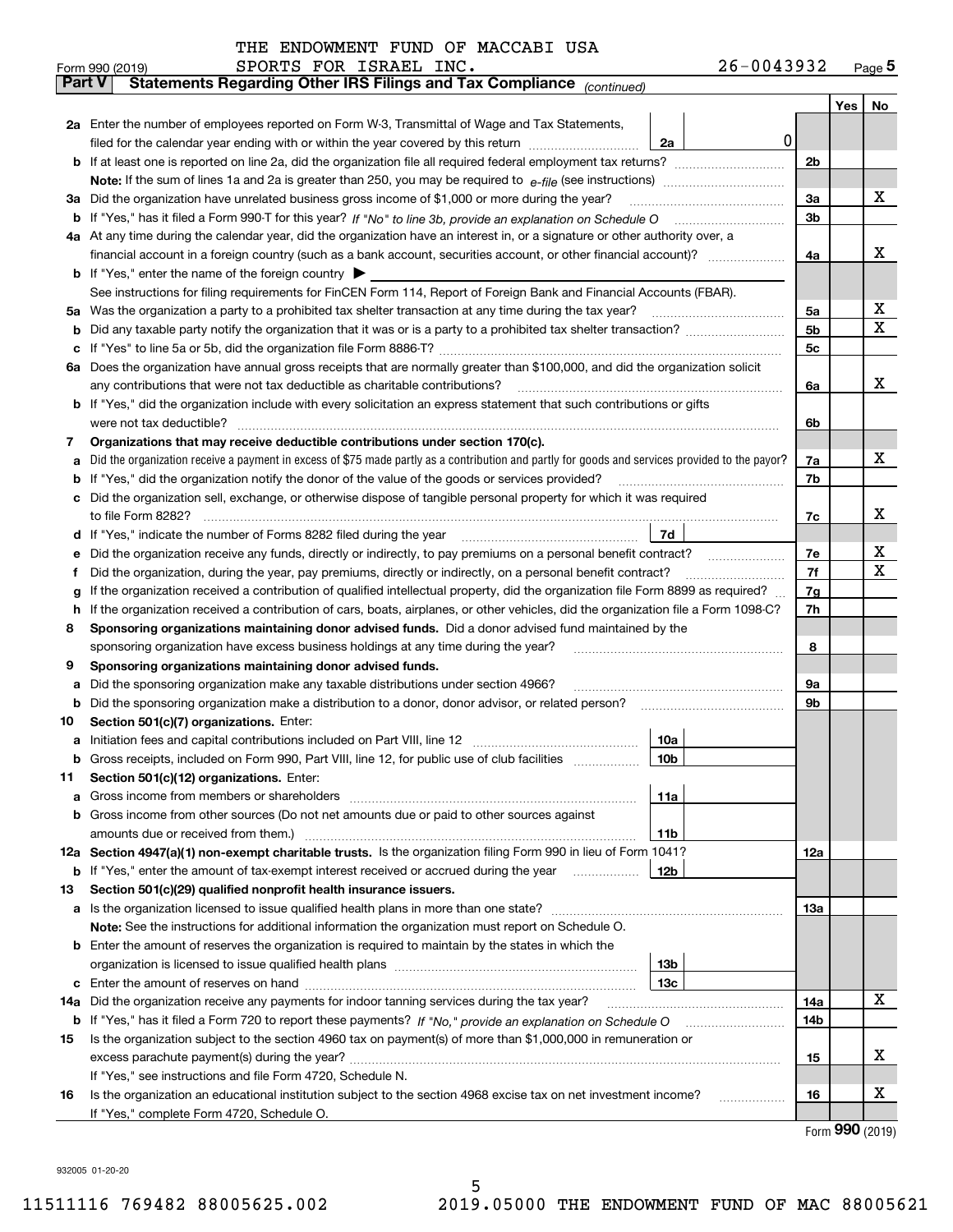SPORTS FOR ISRAEL INC. 26-0043932

*For each "Yes" response to lines 2 through 7b below, and for a "No" response to line 8a, 8b, or 10b below, describe the circumstances, processes, or changes on Schedule O. See instructions.* Form 990 (2019) **CONDICT BEORTS FOR ISRAEL INC.**<br>**Part VI Governance, Management, and Disclosure** For each "Yes" response to lines 2 through 7b below, and for a "No" response

|    | <b>1a</b> Enter the number of voting members of the governing body at the end of the tax year                                                                                                                                  | 1a    | 8                       | Yes             | No                      |
|----|--------------------------------------------------------------------------------------------------------------------------------------------------------------------------------------------------------------------------------|-------|-------------------------|-----------------|-------------------------|
|    | If there are material differences in voting rights among members of the governing body, or if the governing                                                                                                                    |       |                         |                 |                         |
|    | body delegated broad authority to an executive committee or similar committee, explain on Schedule O.                                                                                                                          |       |                         |                 |                         |
| b  | Enter the number of voting members included on line 1a, above, who are independent                                                                                                                                             | 1b    | 8                       |                 |                         |
| 2  | Did any officer, director, trustee, or key employee have a family relationship or a business relationship with any other                                                                                                       |       |                         |                 |                         |
|    | officer, director, trustee, or key employee?                                                                                                                                                                                   |       | $\mathbf{2}$            |                 | X                       |
| З  | Did the organization delegate control over management duties customarily performed by or under the direct supervision                                                                                                          |       |                         |                 |                         |
|    | of officers, directors, trustees, or key employees to a management company or other person?                                                                                                                                    |       | 3                       |                 | X                       |
| 4  | Did the organization make any significant changes to its governing documents since the prior Form 990 was filed?                                                                                                               |       | $\overline{\mathbf{4}}$ |                 | $\overline{\mathbf{x}}$ |
| 5  |                                                                                                                                                                                                                                |       | 5                       |                 | $\overline{\mathbf{x}}$ |
| 6  | Did the organization have members or stockholders?                                                                                                                                                                             |       | 6                       |                 | $\mathbf X$             |
| 7a | Did the organization have members, stockholders, or other persons who had the power to elect or appoint one or                                                                                                                 |       |                         |                 |                         |
|    |                                                                                                                                                                                                                                |       | 7a                      |                 | X                       |
|    | <b>b</b> Are any governance decisions of the organization reserved to (or subject to approval by) members, stockholders, or                                                                                                    |       |                         |                 |                         |
|    | persons other than the governing body?                                                                                                                                                                                         |       | 7b                      |                 | х                       |
| 8  | Did the organization contemporaneously document the meetings held or written actions undertaken during the year by the following:                                                                                              |       |                         |                 |                         |
| a  |                                                                                                                                                                                                                                |       | 8а                      | X               |                         |
| b  |                                                                                                                                                                                                                                |       | 8b                      | х               |                         |
| 9  | Is there any officer, director, trustee, or key employee listed in Part VII, Section A, who cannot be reached at the                                                                                                           |       |                         |                 |                         |
|    |                                                                                                                                                                                                                                |       | 9                       |                 | X                       |
|    | Section B. Policies (This Section B requests information about policies not required by the Internal Revenue Code.)                                                                                                            |       |                         |                 |                         |
|    |                                                                                                                                                                                                                                |       |                         | Yes             | No                      |
|    |                                                                                                                                                                                                                                |       | 10a                     |                 | X                       |
|    | <b>b</b> If "Yes," did the organization have written policies and procedures governing the activities of such chapters, affiliates,                                                                                            |       |                         |                 |                         |
|    |                                                                                                                                                                                                                                |       | 10 <sub>b</sub>         |                 |                         |
|    | 11a Has the organization provided a complete copy of this Form 990 to all members of its governing body before filing the form?                                                                                                |       | 11a                     | X               |                         |
|    | <b>b</b> Describe in Schedule O the process, if any, used by the organization to review this Form 990.                                                                                                                         |       |                         |                 |                         |
|    |                                                                                                                                                                                                                                |       | 12a                     | X               |                         |
|    | <b>b</b> Were officers, directors, or trustees, and key employees required to disclose annually interests that could give rise to conflicts?                                                                                   |       | 12 <sub>b</sub>         | x               |                         |
|    | c Did the organization regularly and consistently monitor and enforce compliance with the policy? If "Yes," describe                                                                                                           |       |                         |                 |                         |
|    | in Schedule O how this was done manufactured and continuum control of the Schedule O how this was done manufactured and continuum control of the Schedule O how this was done                                                  |       | 12c                     |                 | X                       |
| 13 |                                                                                                                                                                                                                                |       | 13                      | X               |                         |
| 14 |                                                                                                                                                                                                                                |       | 14                      | X               |                         |
| 15 | Did the process for determining compensation of the following persons include a review and approval by independent                                                                                                             |       |                         |                 |                         |
|    | persons, comparability data, and contemporaneous substantiation of the deliberation and decision?                                                                                                                              |       |                         |                 |                         |
|    | a The organization's CEO, Executive Director, or top management official manufactured content content of the organization's CEO, Executive Director, or top management official manufactured content of the state of the state |       | 15a                     |                 | х                       |
|    |                                                                                                                                                                                                                                |       | 15b                     |                 | X                       |
|    | If "Yes" to line 15a or 15b, describe the process in Schedule O (see instructions).                                                                                                                                            |       |                         |                 |                         |
|    | 16a Did the organization invest in, contribute assets to, or participate in a joint venture or similar arrangement with a                                                                                                      |       |                         |                 |                         |
|    | taxable entity during the year?                                                                                                                                                                                                |       | 16a                     |                 | X                       |
|    | b If "Yes," did the organization follow a written policy or procedure requiring the organization to evaluate its participation                                                                                                 |       |                         |                 |                         |
|    | in joint venture arrangements under applicable federal tax law, and take steps to safeguard the organization's                                                                                                                 |       |                         |                 |                         |
|    | exempt status with respect to such arrangements?                                                                                                                                                                               |       | 16b                     |                 |                         |
|    | <b>Section C. Disclosure</b>                                                                                                                                                                                                   |       |                         |                 |                         |
| 17 | List the states with which a copy of this Form 990 is required to be filed $\blacktriangleright$ PA                                                                                                                            |       |                         |                 |                         |
| 18 | Section 6104 requires an organization to make its Forms 1023 (1024 or 1024-A, if applicable), 990, and 990-T (Section 501(c)(3)s only) available                                                                               |       |                         |                 |                         |
|    | for public inspection. Indicate how you made these available. Check all that apply.                                                                                                                                            |       |                         |                 |                         |
|    | $X$ Upon request<br>Own website<br>Another's website<br>Other (explain on Schedule O)                                                                                                                                          |       |                         |                 |                         |
| 19 | Describe on Schedule O whether (and if so, how) the organization made its governing documents, conflict of interest policy, and financial                                                                                      |       |                         |                 |                         |
|    | statements available to the public during the tax year.                                                                                                                                                                        |       |                         |                 |                         |
| 20 | State the name, address, and telephone number of the person who possesses the organization's books and records                                                                                                                 |       |                         |                 |                         |
|    | ORGANIZATION - 215-561-6900                                                                                                                                                                                                    |       |                         |                 |                         |
|    | 1511 WALNUT STREET, SUITE 401,<br>PHILADELPHIA,<br>PA                                                                                                                                                                          | 19102 |                         |                 |                         |
|    |                                                                                                                                                                                                                                |       |                         | Form 990 (2019) |                         |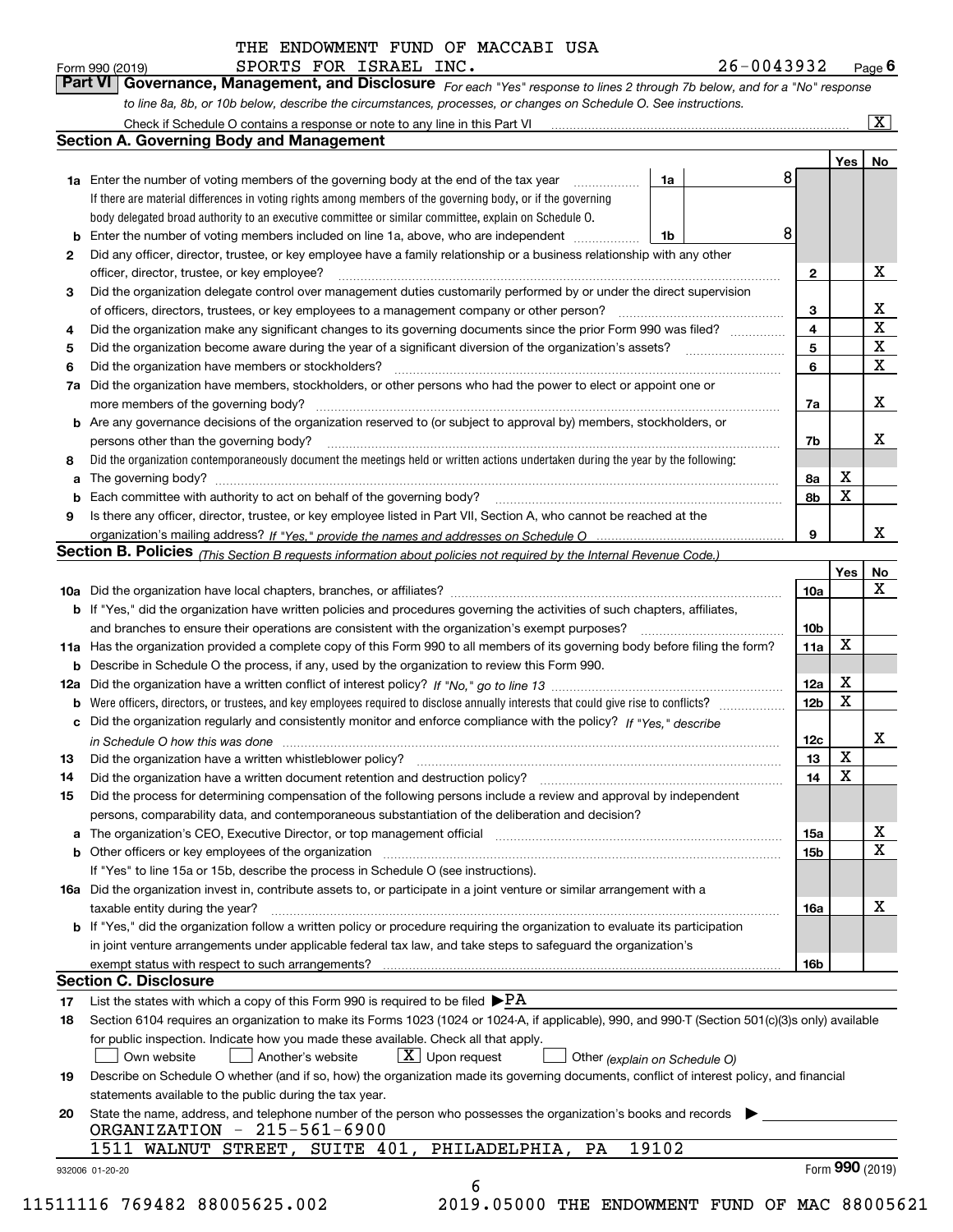| THE ENDOWMENT FUND OF MACCABI USA |  |  |
|-----------------------------------|--|--|
|                                   |  |  |

 $\mathcal{L}^{\text{max}}$ 

#### Form 990 (2019) SPORTS FOR ISRAEL INC. 26-0043932 <sub>Page</sub> **7Part VII Compensation of Officers, Directors, Trustees, Key Employees, Highest Compensated Employees, and Independent Contractors**

Check if Schedule O contains a response or note to any line in this Part VII

**Section A. Officers, Directors, Trustees, Key Employees, and Highest Compensated Employees**

**1a**  Complete this table for all persons required to be listed. Report compensation for the calendar year ending with or within the organization's tax year. **•** List all of the organization's current officers, directors, trustees (whether individuals or organizations), regardless of amount of compensation.

Enter -0- in columns (D), (E), and (F) if no compensation was paid.

 $\bullet$  List all of the organization's  $\,$ current key employees, if any. See instructions for definition of "key employee."

**•** List the organization's five current highest compensated employees (other than an officer, director, trustee, or key employee) who received reportable compensation (Box 5 of Form W-2 and/or Box 7 of Form 1099-MISC) of more than \$100,000 from the organization and any related organizations.

**•** List all of the organization's former officers, key employees, and highest compensated employees who received more than \$100,000 of reportable compensation from the organization and any related organizations.

**former directors or trustees**  ¥ List all of the organization's that received, in the capacity as a former director or trustee of the organization, more than \$10,000 of reportable compensation from the organization and any related organizations.

See instructions for the order in which to list the persons above.

 $\boxed{\textbf{X}}$  Check this box if neither the organization nor any related organization compensated any current officer, director, or trustee.

| (A)                  | (B)                  |                                |                       |             | (C)          |                                                                  |        | (D)                             | (E)             | (F)                         |  |  |  |
|----------------------|----------------------|--------------------------------|-----------------------|-------------|--------------|------------------------------------------------------------------|--------|---------------------------------|-----------------|-----------------------------|--|--|--|
| Name and title       | Average              |                                |                       | Position    |              | (do not check more than one                                      |        | Reportable                      | Reportable      | Estimated                   |  |  |  |
|                      | hours per            |                                |                       |             |              | box, unless person is both an<br>officer and a director/trustee) |        | compensation                    | compensation    | amount of                   |  |  |  |
|                      | week                 |                                |                       |             |              |                                                                  |        | from                            | from related    | other                       |  |  |  |
|                      | (list any            |                                |                       |             |              |                                                                  |        | the                             | organizations   | compensation                |  |  |  |
|                      | hours for<br>related |                                |                       |             |              |                                                                  |        | organization<br>(W-2/1099-MISC) | (W-2/1099-MISC) | from the                    |  |  |  |
|                      | organizations        |                                |                       |             |              |                                                                  |        |                                 |                 | organization<br>and related |  |  |  |
|                      | below                |                                |                       |             |              |                                                                  |        |                                 |                 | organizations               |  |  |  |
|                      | line)                | Individual trustee or director | Institutional trustee | Officer     | Key employee | Highest compensated<br>employee                                  | Former |                                 |                 |                             |  |  |  |
| (1) HARVEY MORGAN    | 40.00                |                                |                       |             |              |                                                                  |        |                                 |                 |                             |  |  |  |
| CHAIRMAN-PRESIDENT   | 15.00                | $\mathbf X$                    |                       | $\mathbf X$ |              |                                                                  |        | $\mathbf 0$ .                   | 0.              | 0.                          |  |  |  |
| (2) JOEL ROODYN      | 10.00                |                                |                       |             |              |                                                                  |        |                                 |                 |                             |  |  |  |
| VICE PRESIDENT       | 1.00                 | $\mathbf X$                    |                       | $\mathbf X$ |              |                                                                  |        | $\mathbf 0$ .                   | 0.              | $0_{.}$                     |  |  |  |
| (3) STEPHEN BERLINER | 0.30                 |                                |                       |             |              |                                                                  |        |                                 |                 |                             |  |  |  |
| <b>BOARD MEMBER</b>  | 1.00                 | $\mathbf X$                    |                       |             |              |                                                                  |        | $\mathfrak o$ .                 | $\mathbf 0$ .   | $0_{.}$                     |  |  |  |
| (4) RONALD CARNER    | 0.30                 |                                |                       |             |              |                                                                  |        |                                 |                 |                             |  |  |  |
| <b>BOARD MEMBER</b>  | 1.00                 | $\mathbf X$                    |                       |             |              |                                                                  |        | $\mathfrak o$ .                 | 0.              | $0_{.}$                     |  |  |  |
| (5) JOEL MAGERMAN    | 0.30                 |                                |                       |             |              |                                                                  |        |                                 |                 |                             |  |  |  |
| <b>BOARD MEMBER</b>  | 1.00                 | $\mathbf X$                    |                       |             |              |                                                                  |        | $\mathfrak o$ .                 | 0.              | $0_{.}$                     |  |  |  |
| (6) NANCY NEFF       | 0.30                 |                                |                       |             |              |                                                                  |        |                                 |                 |                             |  |  |  |
| BOARD MEMBER         | 1.00                 | $\mathbf X$                    |                       |             |              |                                                                  |        | $\mathbf 0$ .                   | 0.              | $0_{.}$                     |  |  |  |
| (7) JEFF BUKANTZ     | 0.30                 |                                |                       |             |              |                                                                  |        |                                 |                 |                             |  |  |  |
| BOARD MEMBER         | 1.00                 | $\mathbf X$                    |                       |             |              |                                                                  |        | $\mathbf 0$ .                   | 0.              | 0.                          |  |  |  |
| (8) WALTER WORTMAN   | 0.30                 |                                |                       |             |              |                                                                  |        |                                 |                 |                             |  |  |  |
| BOARD MEMBER         | 1.00                 | $\mathbf x$                    |                       |             |              |                                                                  |        | $\mathbf 0$ .                   | 0.              | 0.                          |  |  |  |
|                      |                      |                                |                       |             |              |                                                                  |        |                                 |                 |                             |  |  |  |
|                      |                      |                                |                       |             |              |                                                                  |        |                                 |                 |                             |  |  |  |
|                      |                      |                                |                       |             |              |                                                                  |        |                                 |                 |                             |  |  |  |
|                      |                      |                                |                       |             |              |                                                                  |        |                                 |                 |                             |  |  |  |
|                      |                      |                                |                       |             |              |                                                                  |        |                                 |                 |                             |  |  |  |
|                      |                      |                                |                       |             |              |                                                                  |        |                                 |                 |                             |  |  |  |
|                      |                      |                                |                       |             |              |                                                                  |        |                                 |                 |                             |  |  |  |
|                      |                      |                                |                       |             |              |                                                                  |        |                                 |                 |                             |  |  |  |
|                      |                      |                                |                       |             |              |                                                                  |        |                                 |                 |                             |  |  |  |
|                      |                      |                                |                       |             |              |                                                                  |        |                                 |                 |                             |  |  |  |
|                      |                      |                                |                       |             |              |                                                                  |        |                                 |                 |                             |  |  |  |
|                      |                      |                                |                       |             |              |                                                                  |        |                                 |                 |                             |  |  |  |
|                      |                      |                                |                       |             |              |                                                                  |        |                                 |                 |                             |  |  |  |
|                      |                      |                                |                       |             |              |                                                                  |        |                                 |                 |                             |  |  |  |
|                      |                      |                                |                       |             |              |                                                                  |        |                                 |                 |                             |  |  |  |
|                      |                      |                                |                       |             |              |                                                                  |        |                                 |                 |                             |  |  |  |
|                      |                      |                                |                       |             |              |                                                                  |        |                                 |                 |                             |  |  |  |

932007 01-20-20

Form (2019) **990**

7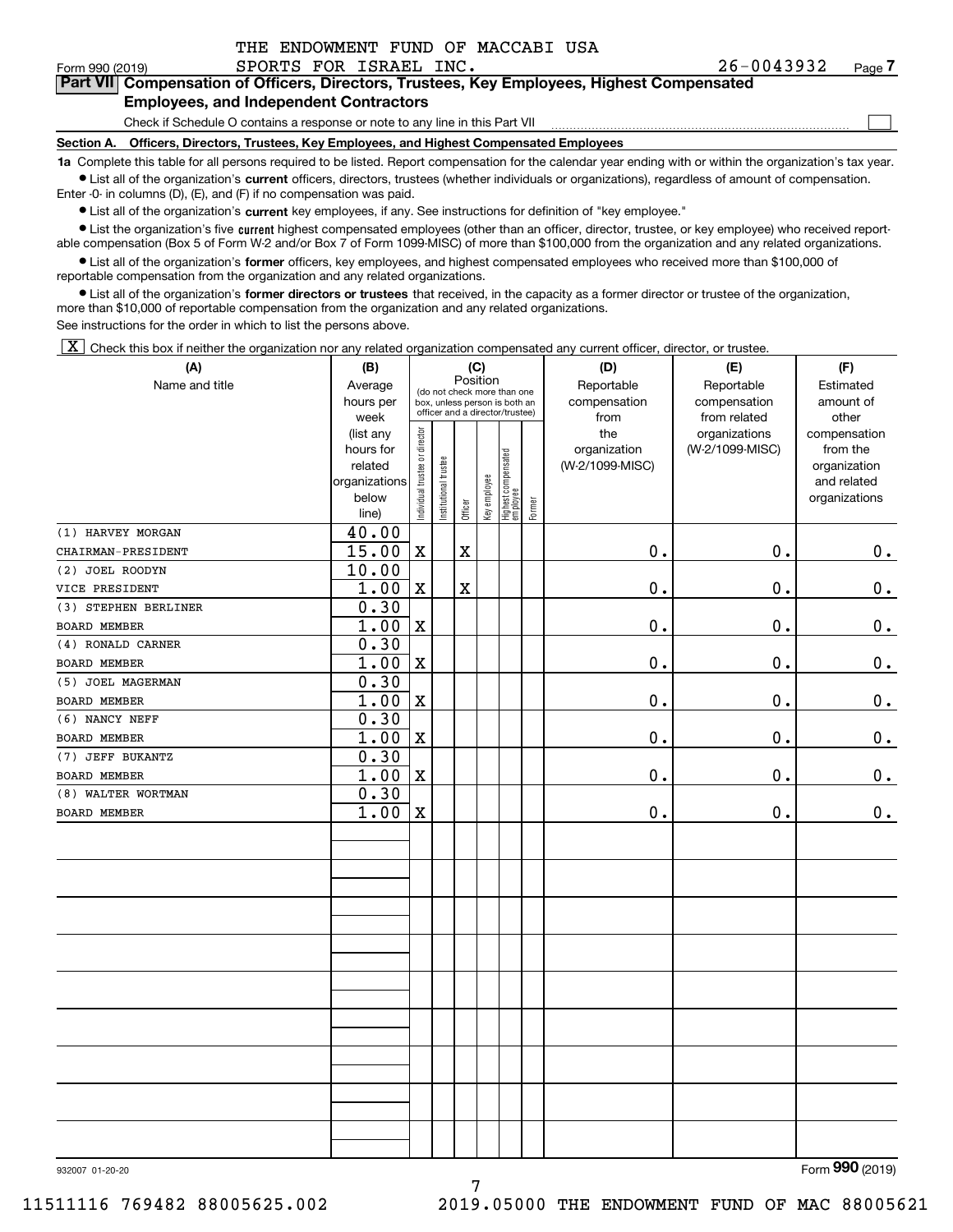|                                                                                                                                                                                                                                                             | THE ENDOWMENT FUND OF MACCABI USA                                    |                                |                      |                 |              |                                                                |        |                                           | 26-0043932                                        |                  |                                                                          |                           |
|-------------------------------------------------------------------------------------------------------------------------------------------------------------------------------------------------------------------------------------------------------------|----------------------------------------------------------------------|--------------------------------|----------------------|-----------------|--------------|----------------------------------------------------------------|--------|-------------------------------------------|---------------------------------------------------|------------------|--------------------------------------------------------------------------|---------------------------|
| Form 990 (2019)<br><b>Part VII</b>                                                                                                                                                                                                                          | SPORTS FOR ISRAEL INC.                                               |                                |                      |                 |              |                                                                |        |                                           |                                                   |                  |                                                                          | Page 8                    |
| Section A. Officers, Directors, Trustees, Key Employees, and Highest Compensated Employees (continued)<br>(A)<br>Name and title                                                                                                                             | (B)<br>Average<br>hours per<br>week                                  | box, unless person is both an  |                      | (C)<br>Position |              | (do not check more than one<br>officer and a director/trustee) |        | (D)<br>Reportable<br>compensation<br>from | (E)<br>Reportable<br>compensation<br>from related |                  | (F)<br>Estimated<br>amount of<br>other                                   |                           |
|                                                                                                                                                                                                                                                             | (list any<br>hours for<br>related<br>organizations<br>below<br>line) | Individual trustee or director | nstitutional trustee | Officer         | Key employee | Highest compensated<br>employee                                | Former | the<br>organization<br>(W-2/1099-MISC)    | organizations<br>(W-2/1099-MISC)                  |                  | compensation<br>from the<br>organization<br>and related<br>organizations |                           |
|                                                                                                                                                                                                                                                             |                                                                      |                                |                      |                 |              |                                                                |        |                                           |                                                   |                  |                                                                          |                           |
|                                                                                                                                                                                                                                                             |                                                                      |                                |                      |                 |              |                                                                |        |                                           |                                                   |                  |                                                                          |                           |
|                                                                                                                                                                                                                                                             |                                                                      |                                |                      |                 |              |                                                                |        |                                           |                                                   |                  |                                                                          |                           |
|                                                                                                                                                                                                                                                             |                                                                      |                                |                      |                 |              |                                                                |        |                                           |                                                   |                  |                                                                          |                           |
| 1b Subtotal                                                                                                                                                                                                                                                 |                                                                      |                                |                      |                 |              |                                                                |        | 0.<br>$\overline{0}$ .                    |                                                   | 0.<br>0.         |                                                                          | $0$ .<br>$\overline{0}$ . |
|                                                                                                                                                                                                                                                             |                                                                      |                                |                      |                 |              |                                                                |        | $\mathbf 0$ .                             |                                                   | $\overline{0}$ . |                                                                          | $\overline{\mathbf{0}}$ . |
| Total number of individuals (including but not limited to those listed above) who received more than \$100,000 of reportable<br>2<br>compensation from the organization                                                                                     |                                                                      |                                |                      |                 |              |                                                                |        |                                           |                                                   |                  |                                                                          | 0                         |
| Did the organization list any former officer, director, trustee, key employee, or highest compensated employee on<br>з                                                                                                                                      |                                                                      |                                |                      |                 |              |                                                                |        |                                           |                                                   |                  | <b>Yes</b>                                                               | No                        |
| line 1a? If "Yes," complete Schedule J for such individual manumanament contained and the numerous complete sc<br>For any individual listed on line 1a, is the sum of reportable compensation and other compensation from the organization<br>4             |                                                                      |                                |                      |                 |              |                                                                |        |                                           |                                                   |                  | з                                                                        | X                         |
|                                                                                                                                                                                                                                                             |                                                                      |                                |                      |                 |              |                                                                |        |                                           |                                                   |                  | 4                                                                        | х                         |
| Did any person listed on line 1a receive or accrue compensation from any unrelated organization or individual for services<br>5                                                                                                                             |                                                                      |                                |                      |                 |              |                                                                |        |                                           |                                                   |                  | 5                                                                        | X                         |
| <b>Section B. Independent Contractors</b>                                                                                                                                                                                                                   |                                                                      |                                |                      |                 |              |                                                                |        |                                           |                                                   |                  |                                                                          |                           |
| Complete this table for your five highest compensated independent contractors that received more than \$100,000 of compensation from<br>1<br>the organization. Report compensation for the calendar year ending with or within the organization's tax year. |                                                                      |                                |                      |                 |              |                                                                |        |                                           |                                                   |                  |                                                                          |                           |
|                                                                                                                                                                                                                                                             | (A)<br>Name and business address                                     | <b>NONE</b>                    |                      |                 |              |                                                                |        | (B)<br>Description of services            |                                                   |                  | (C)<br>Compensation                                                      |                           |
|                                                                                                                                                                                                                                                             |                                                                      |                                |                      |                 |              |                                                                |        |                                           |                                                   |                  |                                                                          |                           |
|                                                                                                                                                                                                                                                             |                                                                      |                                |                      |                 |              |                                                                |        |                                           |                                                   |                  |                                                                          |                           |
|                                                                                                                                                                                                                                                             |                                                                      |                                |                      |                 |              |                                                                |        |                                           |                                                   |                  |                                                                          |                           |
|                                                                                                                                                                                                                                                             |                                                                      |                                |                      |                 |              |                                                                |        |                                           |                                                   |                  |                                                                          |                           |
| Total number of independent contractors (including but not limited to those listed above) who received more than<br>2                                                                                                                                       |                                                                      |                                |                      |                 |              |                                                                |        |                                           |                                                   |                  |                                                                          |                           |
| \$100,000 of compensation from the organization                                                                                                                                                                                                             |                                                                      |                                |                      |                 | 0            |                                                                |        |                                           |                                                   |                  |                                                                          | Form 990 (2019)           |

932008 01-20-20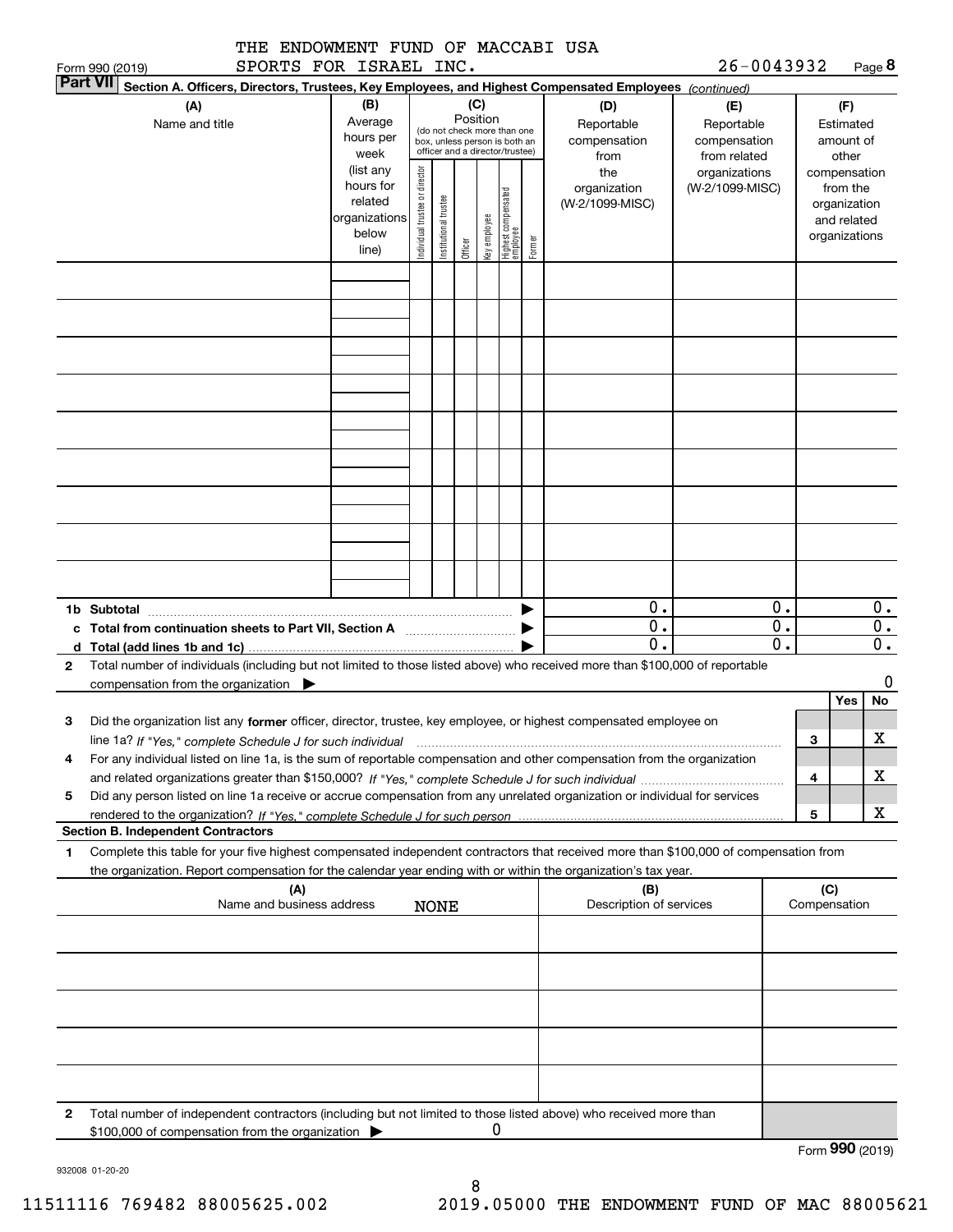|  |  |  | THE ENDOWMENT FUND OF MACCABI USA |  |
|--|--|--|-----------------------------------|--|
|  |  |  |                                   |  |

|                                                                                         |    |     | SPORTS FOR ISRAEL INC.<br>Form 990 (2019)                                     |                      |                      |                                              | 26-0043932                                      | Page 9                                                          |
|-----------------------------------------------------------------------------------------|----|-----|-------------------------------------------------------------------------------|----------------------|----------------------|----------------------------------------------|-------------------------------------------------|-----------------------------------------------------------------|
| <b>Part VIII</b>                                                                        |    |     | <b>Statement of Revenue</b>                                                   |                      |                      |                                              |                                                 |                                                                 |
|                                                                                         |    |     | Check if Schedule O contains a response or note to any line in this Part VIII |                      |                      |                                              |                                                 |                                                                 |
|                                                                                         |    |     |                                                                               |                      | (A)<br>Total revenue | (B)<br>Related or exempt<br>function revenue | $\overline{C}$<br>Unrelated<br>business revenue | (D)<br>Revenue excluded<br>from tax under<br>sections 512 - 514 |
|                                                                                         |    |     | 1a<br>1 a Federated campaigns                                                 |                      |                      |                                              |                                                 |                                                                 |
|                                                                                         |    |     | 1 <sub>b</sub><br><b>b</b> Membership dues                                    |                      |                      |                                              |                                                 |                                                                 |
|                                                                                         |    |     | 1 <sub>c</sub><br>c Fundraising events                                        |                      |                      |                                              |                                                 |                                                                 |
|                                                                                         |    |     | 1 <sub>d</sub><br>d Related organizations                                     |                      |                      |                                              |                                                 |                                                                 |
|                                                                                         |    |     | e Government grants (contributions)<br>1e                                     |                      |                      |                                              |                                                 |                                                                 |
|                                                                                         |    |     | f All other contributions, gifts, grants, and                                 |                      |                      |                                              |                                                 |                                                                 |
|                                                                                         |    |     | similar amounts not included above<br>1f                                      | 15,372.              |                      |                                              |                                                 |                                                                 |
|                                                                                         |    |     | $1g$ \$<br>Noncash contributions included in lines 1a-1f                      |                      |                      |                                              |                                                 |                                                                 |
|                                                                                         |    |     |                                                                               |                      | 15,372.              |                                              |                                                 |                                                                 |
|                                                                                         |    |     |                                                                               | <b>Business Code</b> |                      |                                              |                                                 |                                                                 |
|                                                                                         |    | 2 a |                                                                               |                      |                      |                                              |                                                 |                                                                 |
|                                                                                         |    | b   |                                                                               |                      |                      |                                              |                                                 |                                                                 |
| Contributions, Gifts, Grants<br>and Other Similar Amounts<br>Program Service<br>Revenue |    | с   |                                                                               |                      |                      |                                              |                                                 |                                                                 |
|                                                                                         |    | d   |                                                                               |                      |                      |                                              |                                                 |                                                                 |
|                                                                                         |    | е   |                                                                               |                      |                      |                                              |                                                 |                                                                 |
|                                                                                         |    |     | f All other program service revenue                                           |                      |                      |                                              |                                                 |                                                                 |
|                                                                                         |    | g   |                                                                               |                      |                      |                                              |                                                 |                                                                 |
|                                                                                         | 3  |     | Investment income (including dividends, interest, and                         |                      |                      |                                              |                                                 |                                                                 |
| evenue<br>č                                                                             |    |     |                                                                               |                      | 221,224.             |                                              |                                                 | 221, 224.                                                       |
|                                                                                         | 4  |     | Income from investment of tax-exempt bond proceeds                            |                      |                      |                                              |                                                 |                                                                 |
|                                                                                         | 5  |     |                                                                               |                      |                      |                                              |                                                 |                                                                 |
|                                                                                         |    |     | (i) Real                                                                      | (ii) Personal        |                      |                                              |                                                 |                                                                 |
|                                                                                         |    |     | <b>6 a</b> Gross rents<br>  6a                                                |                      |                      |                                              |                                                 |                                                                 |
|                                                                                         |    | b   | 6b<br>Less: rental expenses                                                   |                      |                      |                                              |                                                 |                                                                 |
|                                                                                         |    | c   | 6c<br>Rental income or (loss)                                                 |                      |                      |                                              |                                                 |                                                                 |
|                                                                                         |    |     | d Net rental income or (loss)<br>(i) Securities                               |                      |                      |                                              |                                                 |                                                                 |
|                                                                                         |    |     | 7 a Gross amount from sales of<br>1,576,339.                                  | (ii) Other           |                      |                                              |                                                 |                                                                 |
|                                                                                         |    |     | assets other than inventory<br>7a                                             |                      |                      |                                              |                                                 |                                                                 |
|                                                                                         |    |     | <b>b</b> Less: cost or other basis<br>1,216,336.                              |                      |                      |                                              |                                                 |                                                                 |
|                                                                                         |    |     | 7b<br>and sales expenses<br>7c<br>360,003.<br>c Gain or (loss)                |                      |                      |                                              |                                                 |                                                                 |
|                                                                                         |    |     |                                                                               |                      | 360,003.             |                                              |                                                 | 360,003.                                                        |
|                                                                                         |    |     | 8 a Gross income from fundraising events (not                                 |                      |                      |                                              |                                                 |                                                                 |
|                                                                                         |    |     | including \$                                                                  |                      |                      |                                              |                                                 |                                                                 |
|                                                                                         |    |     | contributions reported on line 1c). See                                       |                      |                      |                                              |                                                 |                                                                 |
| Other                                                                                   |    |     | 8a                                                                            |                      |                      |                                              |                                                 |                                                                 |
|                                                                                         |    |     | 8b<br><b>b</b> Less: direct expenses <i></i>                                  |                      |                      |                                              |                                                 |                                                                 |
|                                                                                         |    |     | c Net income or (loss) from fundraising events                                |                      |                      |                                              |                                                 |                                                                 |
| Miscellaneous<br>Revenue                                                                |    |     | 9 a Gross income from gaming activities. See                                  |                      |                      |                                              |                                                 |                                                                 |
|                                                                                         |    |     | <b>9a</b>                                                                     |                      |                      |                                              |                                                 |                                                                 |
|                                                                                         |    |     | 9b                                                                            |                      |                      |                                              |                                                 |                                                                 |
|                                                                                         |    |     | c Net income or (loss) from gaming activities                                 |                      |                      |                                              |                                                 |                                                                 |
|                                                                                         |    |     | 10 a Gross sales of inventory, less returns                                   |                      |                      |                                              |                                                 |                                                                 |
|                                                                                         |    |     | 10a                                                                           |                      |                      |                                              |                                                 |                                                                 |
|                                                                                         |    |     | 10 <sub>b</sub><br><b>b</b> Less: cost of goods sold                          |                      |                      |                                              |                                                 |                                                                 |
|                                                                                         |    |     | c Net income or (loss) from sales of inventory                                |                      |                      |                                              |                                                 |                                                                 |
|                                                                                         |    |     |                                                                               | <b>Business Code</b> |                      |                                              |                                                 |                                                                 |
|                                                                                         |    |     | 11 a BAD DEBT RECOVERY                                                        | 900099               | 15,000.              |                                              |                                                 | 15,000.                                                         |
|                                                                                         |    | b   |                                                                               |                      |                      |                                              |                                                 |                                                                 |
|                                                                                         |    | с   |                                                                               |                      |                      |                                              |                                                 |                                                                 |
|                                                                                         |    |     |                                                                               |                      |                      |                                              |                                                 |                                                                 |
|                                                                                         |    |     |                                                                               | ▶                    | 15,000.<br>611,599.  | 0.                                           | 0.                                              |                                                                 |
|                                                                                         | 12 |     |                                                                               |                      |                      |                                              |                                                 | 596,227.<br>Form 990 (2019)                                     |
| 932009 01-20-20                                                                         |    |     |                                                                               |                      |                      |                                              |                                                 |                                                                 |

9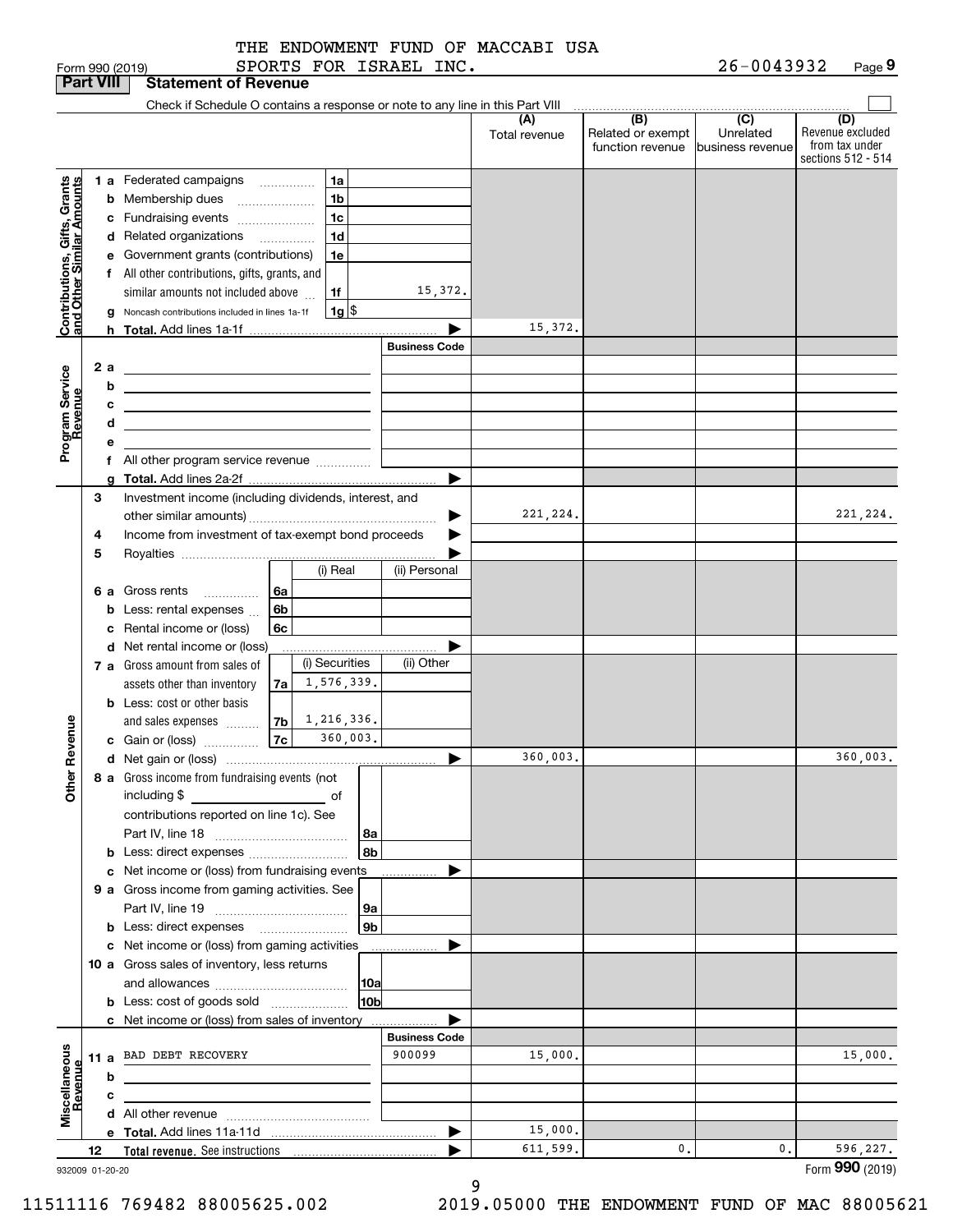#### Form 990 (2019) SPORTS FOR ISRAEL INC. 2 6-0 0 4 3 9 3 2 <sub>Page</sub> **Part IX Statement of Functional Expenses** THE ENDOWMENT FUND OF MACCABI USA

*Section 501(c)(3) and 501(c)(4) organizations must complete all columns. All other organizations must complete column (A).*

|              | Do not include amounts reported on lines 6b,<br>7b, 8b, 9b, and 10b of Part VIII.                                                                                                                          | (A)<br>Total expenses | (B)<br>Program service<br>expenses | (C)<br>Management and<br>general expenses | (D)<br>Fundraising<br>expenses |
|--------------|------------------------------------------------------------------------------------------------------------------------------------------------------------------------------------------------------------|-----------------------|------------------------------------|-------------------------------------------|--------------------------------|
| 1            | Grants and other assistance to domestic organizations                                                                                                                                                      |                       |                                    |                                           |                                |
|              | and domestic governments. See Part IV, line 21<br>$\dddotsc$                                                                                                                                               | 419,961.              | 419,961.                           |                                           |                                |
| $\mathbf{2}$ | Grants and other assistance to domestic                                                                                                                                                                    |                       |                                    |                                           |                                |
|              | individuals. See Part IV, line 22                                                                                                                                                                          |                       |                                    |                                           |                                |
| 3            | Grants and other assistance to foreign                                                                                                                                                                     |                       |                                    |                                           |                                |
|              | organizations, foreign governments, and foreign                                                                                                                                                            |                       |                                    |                                           |                                |
|              | individuals. See Part IV, lines 15 and 16                                                                                                                                                                  |                       |                                    |                                           |                                |
| 4            | Benefits paid to or for members<br>Compensation of current officers, directors,                                                                                                                            |                       |                                    |                                           |                                |
| 5            |                                                                                                                                                                                                            |                       |                                    |                                           |                                |
| 6            | Compensation not included above to disqualified                                                                                                                                                            |                       |                                    |                                           |                                |
|              | persons (as defined under section $4958(f)(1)$ ) and                                                                                                                                                       |                       |                                    |                                           |                                |
|              | persons described in section 4958(c)(3)(B)                                                                                                                                                                 |                       |                                    |                                           |                                |
| 7            |                                                                                                                                                                                                            |                       |                                    |                                           |                                |
| 8            | Pension plan accruals and contributions (include                                                                                                                                                           |                       |                                    |                                           |                                |
|              | section 401(k) and 403(b) employer contributions)                                                                                                                                                          |                       |                                    |                                           |                                |
| 9            |                                                                                                                                                                                                            |                       |                                    |                                           |                                |
| 10           |                                                                                                                                                                                                            |                       |                                    |                                           |                                |
| 11           | Fees for services (nonemployees):                                                                                                                                                                          |                       |                                    |                                           |                                |
| а            |                                                                                                                                                                                                            |                       |                                    |                                           |                                |
| b            |                                                                                                                                                                                                            |                       |                                    |                                           |                                |
| c            |                                                                                                                                                                                                            |                       |                                    |                                           |                                |
| d            |                                                                                                                                                                                                            |                       |                                    |                                           |                                |
| е            | Professional fundraising services. See Part IV, line 17                                                                                                                                                    |                       |                                    |                                           |                                |
| f            |                                                                                                                                                                                                            | $\overline{87,699}$ . |                                    | 87,699.                                   |                                |
| g            | Other. (If line 11g amount exceeds 10% of line 25,                                                                                                                                                         |                       |                                    |                                           |                                |
|              | column (A) amount, list line 11g expenses on Sch 0.)                                                                                                                                                       | 22,526.               |                                    | 22,526.                                   |                                |
| 12           |                                                                                                                                                                                                            |                       |                                    |                                           |                                |
| 13           |                                                                                                                                                                                                            | 9,678.                |                                    | 9,678.                                    |                                |
| 14           |                                                                                                                                                                                                            |                       |                                    |                                           |                                |
| 15           |                                                                                                                                                                                                            |                       |                                    |                                           |                                |
| 16           |                                                                                                                                                                                                            |                       |                                    |                                           |                                |
| 17           | Travel                                                                                                                                                                                                     |                       |                                    |                                           |                                |
| 18           | Payments of travel or entertainment expenses                                                                                                                                                               |                       |                                    |                                           |                                |
|              | for any federal, state, or local public officials                                                                                                                                                          |                       |                                    |                                           |                                |
| 19           | Conferences, conventions, and meetings                                                                                                                                                                     |                       |                                    |                                           |                                |
| 20<br>21     | Interest                                                                                                                                                                                                   |                       |                                    |                                           |                                |
| 22           | Depreciation, depletion, and amortization                                                                                                                                                                  |                       |                                    |                                           |                                |
| 23           | Insurance                                                                                                                                                                                                  | 9,430.                |                                    | 9,430.                                    |                                |
| 24           | Other expenses. Itemize expenses not covered<br>above (List miscellaneous expenses on line 24e. If<br>line 24e amount exceeds 10% of line 25, column (A)<br>amount. list line 24e expenses on Schedule O.) |                       |                                    |                                           |                                |
| а            |                                                                                                                                                                                                            |                       |                                    |                                           |                                |
| b            | <u> 1989 - Johann Barbara, markazi bashkar a shekara ta 1989 - André a shekara ta 1989 - André a shekara ta 198</u>                                                                                        |                       |                                    |                                           |                                |
| c            | the control of the control of the control of the control of the control of the control of                                                                                                                  |                       |                                    |                                           |                                |
| d            |                                                                                                                                                                                                            |                       |                                    |                                           |                                |
| e            | All other expenses<br>Total functional expenses. Add lines 1 through 24e                                                                                                                                   | 549,294.              | 419,961.                           | 129,333.                                  | $\overline{0}$ .               |
| 25<br>26     | Joint costs. Complete this line only if the organization                                                                                                                                                   |                       |                                    |                                           |                                |
|              | reported in column (B) joint costs from a combined                                                                                                                                                         |                       |                                    |                                           |                                |
|              | educational campaign and fundraising solicitation.                                                                                                                                                         |                       |                                    |                                           |                                |
|              | Check here $\blacktriangleright$<br>if following SOP 98-2 (ASC 958-720)                                                                                                                                    |                       |                                    |                                           |                                |

10

932010 01-20-20

11511116 769482 88005625.002 2019.05000 THE ENDOWMENT FUND OF MAC 88005621

Form (2019) **990**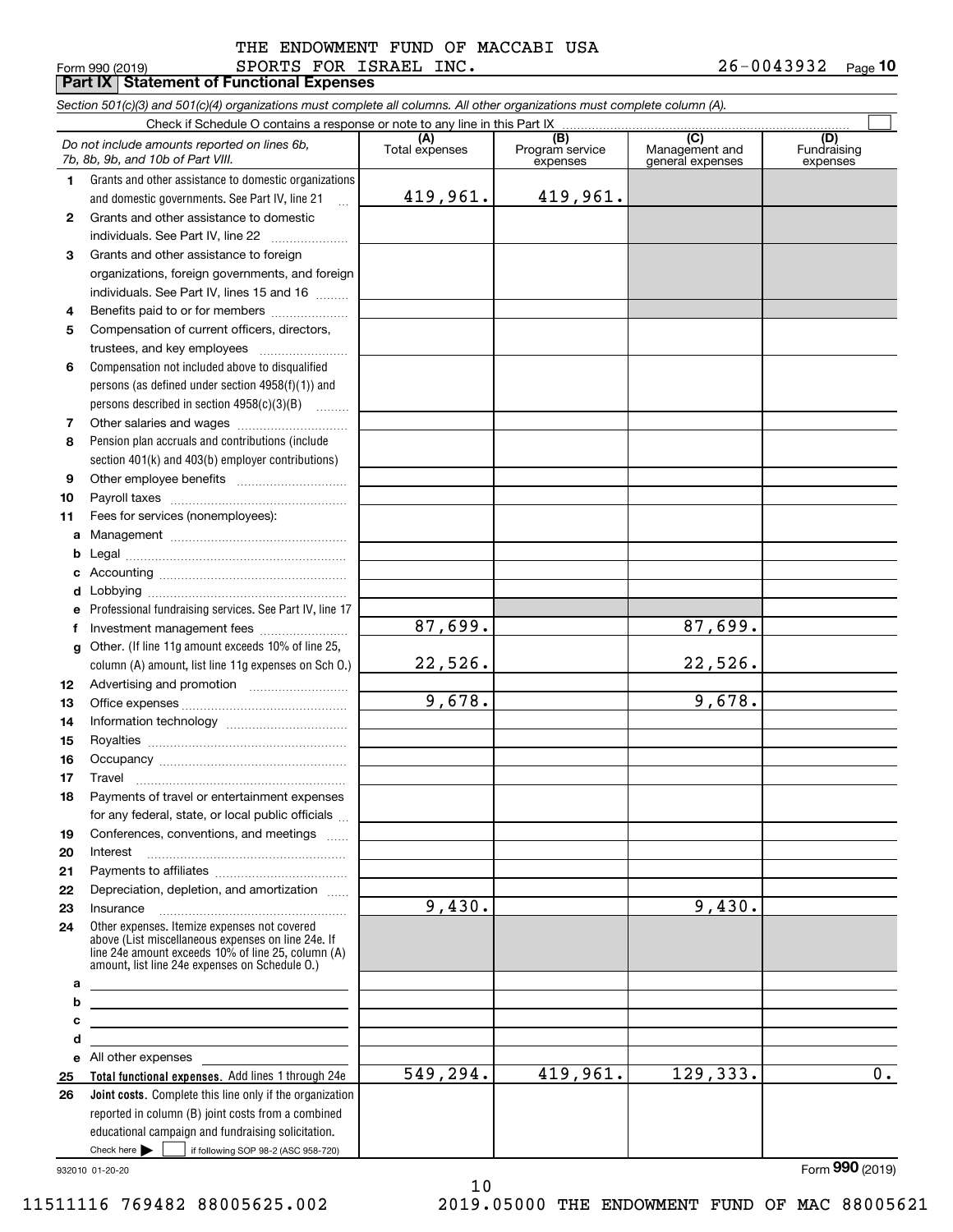|                                                                                                                                                                                                                        |    | <b>Balance Sheet</b>                                                                                                                                                                                                           |                             |                 |                                  |
|------------------------------------------------------------------------------------------------------------------------------------------------------------------------------------------------------------------------|----|--------------------------------------------------------------------------------------------------------------------------------------------------------------------------------------------------------------------------------|-----------------------------|-----------------|----------------------------------|
|                                                                                                                                                                                                                        |    |                                                                                                                                                                                                                                |                             |                 |                                  |
|                                                                                                                                                                                                                        |    |                                                                                                                                                                                                                                | (A)<br>Beginning of year    |                 | (B)<br>End of year               |
|                                                                                                                                                                                                                        | 1  | Cash - non-interest-bearing                                                                                                                                                                                                    | 189, 693.                   | $\mathbf{1}$    | 185,303.                         |
|                                                                                                                                                                                                                        | 2  |                                                                                                                                                                                                                                |                             | $\mathbf{2}$    |                                  |
|                                                                                                                                                                                                                        | з  |                                                                                                                                                                                                                                | 514, 375.                   | 3               | 264, 405.                        |
|                                                                                                                                                                                                                        | 4  |                                                                                                                                                                                                                                |                             | 4               |                                  |
|                                                                                                                                                                                                                        | 5  | Loans and other receivables from any current or former officer, director,                                                                                                                                                      |                             |                 |                                  |
|                                                                                                                                                                                                                        |    | trustee, key employee, creator or founder, substantial contributor, or 35%                                                                                                                                                     |                             |                 |                                  |
|                                                                                                                                                                                                                        |    | controlled entity or family member of any of these persons                                                                                                                                                                     |                             | 5               |                                  |
|                                                                                                                                                                                                                        | 6  | Loans and other receivables from other disqualified persons (as defined                                                                                                                                                        |                             |                 |                                  |
|                                                                                                                                                                                                                        |    | under section 4958(f)(1)), and persons described in section 4958(c)(3)(B)<br>$\ldots$                                                                                                                                          |                             | 6               |                                  |
|                                                                                                                                                                                                                        | 7  |                                                                                                                                                                                                                                |                             | $\overline{7}$  |                                  |
| <u>UHITUJU </u><br>ا ب ب<br>Part X<br>Assets<br>8<br>9<br>11<br>12<br>13<br>14<br>15<br>16<br>17<br>18<br>19<br>20<br>21<br>22<br>Liabilities<br>23<br>24<br>25<br>26<br>Net Assets or Fund Balances<br>27<br>28<br>29 |    |                                                                                                                                                                                                                                | 8                           |                 |                                  |
|                                                                                                                                                                                                                        |    | Prepaid expenses and deferred charges                                                                                                                                                                                          |                             | 9               |                                  |
|                                                                                                                                                                                                                        |    | <b>10a</b> Land, buildings, and equipment: cost or other                                                                                                                                                                       |                             |                 |                                  |
|                                                                                                                                                                                                                        |    | basis. Complete Part VI of Schedule D  10a                                                                                                                                                                                     |                             |                 |                                  |
|                                                                                                                                                                                                                        |    | 10 <sub>b</sub><br><b>b</b> Less: accumulated depreciation                                                                                                                                                                     |                             | 10 <sub>c</sub> |                                  |
|                                                                                                                                                                                                                        |    |                                                                                                                                                                                                                                | 10, 369, 146.               | 11              | 12,790,798.                      |
|                                                                                                                                                                                                                        |    |                                                                                                                                                                                                                                |                             | 12              |                                  |
|                                                                                                                                                                                                                        |    | Investments - program-related. See Part IV, line 11                                                                                                                                                                            |                             | 13              |                                  |
|                                                                                                                                                                                                                        |    |                                                                                                                                                                                                                                |                             | 14              |                                  |
|                                                                                                                                                                                                                        |    |                                                                                                                                                                                                                                | $\overline{539,300}$ .      | 15              | $\overline{539,300}$ .           |
|                                                                                                                                                                                                                        |    |                                                                                                                                                                                                                                | 11,612,514.                 | 16              | 13,779,806.                      |
|                                                                                                                                                                                                                        |    |                                                                                                                                                                                                                                | 7,500.                      | 17              | 5,000.                           |
|                                                                                                                                                                                                                        |    |                                                                                                                                                                                                                                |                             | 18              |                                  |
|                                                                                                                                                                                                                        |    | Deferred revenue material contracts and a contract of the contract of the contract of the contract of the contract of the contract of the contract of the contract of the contract of the contract of the contract of the cont |                             | 19              |                                  |
|                                                                                                                                                                                                                        |    | Tax-exempt bond liabilities                                                                                                                                                                                                    |                             | 20              |                                  |
|                                                                                                                                                                                                                        |    | Escrow or custodial account liability. Complete Part IV of Schedule D<br>1.1.1.1.1.1.1.1.1                                                                                                                                     |                             | 21              |                                  |
|                                                                                                                                                                                                                        |    | Loans and other payables to any current or former officer, director,                                                                                                                                                           |                             |                 |                                  |
|                                                                                                                                                                                                                        |    | trustee, key employee, creator or founder, substantial contributor, or 35%                                                                                                                                                     |                             |                 |                                  |
|                                                                                                                                                                                                                        |    | controlled entity or family member of any of these persons                                                                                                                                                                     |                             | 22              |                                  |
|                                                                                                                                                                                                                        |    | Secured mortgages and notes payable to unrelated third parties<br>.                                                                                                                                                            |                             | 23              |                                  |
|                                                                                                                                                                                                                        |    |                                                                                                                                                                                                                                |                             | 24              |                                  |
|                                                                                                                                                                                                                        |    | Other liabilities (including federal income tax, payables to related third                                                                                                                                                     |                             |                 |                                  |
|                                                                                                                                                                                                                        |    | parties, and other liabilities not included on lines 17-24). Complete Part X                                                                                                                                                   |                             |                 |                                  |
|                                                                                                                                                                                                                        |    | of Schedule D                                                                                                                                                                                                                  | 5,703.                      | 25              | <u>15,105.</u>                   |
|                                                                                                                                                                                                                        |    | Total liabilities. Add lines 17 through 25                                                                                                                                                                                     | 13, 203.                    | 26              | 20,105.                          |
|                                                                                                                                                                                                                        |    | Organizations that follow FASB ASC 958, check here $\blacktriangleright \boxed{X}$                                                                                                                                             |                             |                 |                                  |
|                                                                                                                                                                                                                        |    | and complete lines 27, 28, 32, and 33.                                                                                                                                                                                         |                             |                 |                                  |
|                                                                                                                                                                                                                        |    | Net assets without donor restrictions                                                                                                                                                                                          | 1,216,892.                  | 27              | $\frac{1,444,160.}{12,315,541.}$ |
|                                                                                                                                                                                                                        |    |                                                                                                                                                                                                                                | 10,382,419.                 | 28              |                                  |
|                                                                                                                                                                                                                        |    | Organizations that do not follow FASB ASC 958, check here $\blacktriangleright$                                                                                                                                                |                             |                 |                                  |
|                                                                                                                                                                                                                        |    | and complete lines 29 through 33.                                                                                                                                                                                              |                             |                 |                                  |
|                                                                                                                                                                                                                        |    |                                                                                                                                                                                                                                |                             | 29              |                                  |
|                                                                                                                                                                                                                        | 30 | Paid-in or capital surplus, or land, building, or equipment fund                                                                                                                                                               |                             | 30              |                                  |
|                                                                                                                                                                                                                        | 31 | Retained earnings, endowment, accumulated income, or other funds<br>.                                                                                                                                                          |                             | 31              |                                  |
|                                                                                                                                                                                                                        | 32 | Total net assets or fund balances                                                                                                                                                                                              | $\overline{11}$ , 599, 311. | 32              | $\overline{13}$ , 759, 701.      |
|                                                                                                                                                                                                                        | 33 |                                                                                                                                                                                                                                | 11,612,514.                 | 33              | 13,779,806.                      |

Form (2019) **990**

932011 01-20-20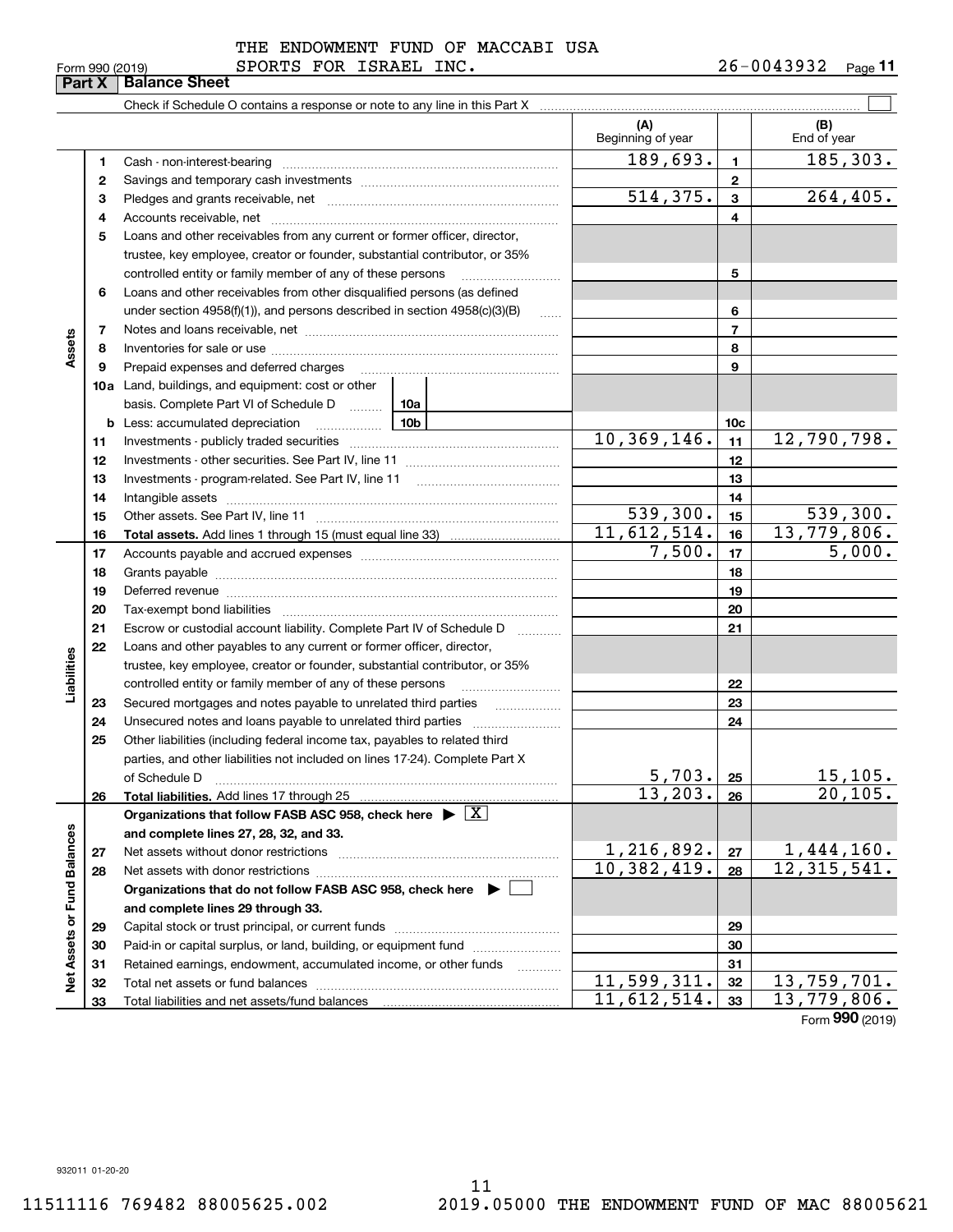| $26 - 0043932$ Page 12<br>SPORTS FOR ISRAEL INC.<br>Form 990 (2019)<br><b>Reconciliation of Net Assets</b><br>Part XI<br>611,599.<br>$\mathbf 1$<br>1<br>549, 294.<br>$\mathbf{2}$<br>2<br>62,305.<br>$\overline{3}$<br>Revenue less expenses. Subtract line 2 from line 1<br>3<br>11,599,311.<br>$\overline{\mathbf{4}}$<br>4<br>2,098,085.<br>5<br>5<br>6<br>6<br>$\overline{7}$<br>7<br>Investment expenses www.communication.com/www.communication.com/www.communication.com/www.com<br>8<br>Prior period adjustments<br>8<br>0.<br>$\mathbf{q}$<br>Other changes in net assets or fund balances (explain on Schedule O)<br>9<br>Net assets or fund balances at end of year. Combine lines 3 through 9 (must equal Part X, line 32,<br>10<br>13,759,701.<br>10<br>column (B)) |
|-----------------------------------------------------------------------------------------------------------------------------------------------------------------------------------------------------------------------------------------------------------------------------------------------------------------------------------------------------------------------------------------------------------------------------------------------------------------------------------------------------------------------------------------------------------------------------------------------------------------------------------------------------------------------------------------------------------------------------------------------------------------------------------|
|                                                                                                                                                                                                                                                                                                                                                                                                                                                                                                                                                                                                                                                                                                                                                                                   |
|                                                                                                                                                                                                                                                                                                                                                                                                                                                                                                                                                                                                                                                                                                                                                                                   |
|                                                                                                                                                                                                                                                                                                                                                                                                                                                                                                                                                                                                                                                                                                                                                                                   |
|                                                                                                                                                                                                                                                                                                                                                                                                                                                                                                                                                                                                                                                                                                                                                                                   |
|                                                                                                                                                                                                                                                                                                                                                                                                                                                                                                                                                                                                                                                                                                                                                                                   |
|                                                                                                                                                                                                                                                                                                                                                                                                                                                                                                                                                                                                                                                                                                                                                                                   |
|                                                                                                                                                                                                                                                                                                                                                                                                                                                                                                                                                                                                                                                                                                                                                                                   |
|                                                                                                                                                                                                                                                                                                                                                                                                                                                                                                                                                                                                                                                                                                                                                                                   |
|                                                                                                                                                                                                                                                                                                                                                                                                                                                                                                                                                                                                                                                                                                                                                                                   |
|                                                                                                                                                                                                                                                                                                                                                                                                                                                                                                                                                                                                                                                                                                                                                                                   |
|                                                                                                                                                                                                                                                                                                                                                                                                                                                                                                                                                                                                                                                                                                                                                                                   |
|                                                                                                                                                                                                                                                                                                                                                                                                                                                                                                                                                                                                                                                                                                                                                                                   |
|                                                                                                                                                                                                                                                                                                                                                                                                                                                                                                                                                                                                                                                                                                                                                                                   |
|                                                                                                                                                                                                                                                                                                                                                                                                                                                                                                                                                                                                                                                                                                                                                                                   |
|                                                                                                                                                                                                                                                                                                                                                                                                                                                                                                                                                                                                                                                                                                                                                                                   |
| <b>Part XII Financial Statements and Reporting</b>                                                                                                                                                                                                                                                                                                                                                                                                                                                                                                                                                                                                                                                                                                                                |
|                                                                                                                                                                                                                                                                                                                                                                                                                                                                                                                                                                                                                                                                                                                                                                                   |
| Yes<br>No                                                                                                                                                                                                                                                                                                                                                                                                                                                                                                                                                                                                                                                                                                                                                                         |
| $\boxed{\mathbf{X}}$ Accrual<br>Accounting method used to prepare the Form 990: <u>II</u> Cash<br>Other<br>1                                                                                                                                                                                                                                                                                                                                                                                                                                                                                                                                                                                                                                                                      |
| If the organization changed its method of accounting from a prior year or checked "Other," explain in Schedule O.                                                                                                                                                                                                                                                                                                                                                                                                                                                                                                                                                                                                                                                                 |
| х<br>2a Were the organization's financial statements compiled or reviewed by an independent accountant?<br>2a<br>and a strategic contract of the contract of the contract of the contract of the contract of the contract of th                                                                                                                                                                                                                                                                                                                                                                                                                                                                                                                                                   |
| If "Yes," check a box below to indicate whether the financial statements for the year were compiled or reviewed on a                                                                                                                                                                                                                                                                                                                                                                                                                                                                                                                                                                                                                                                              |
| separate basis, consolidated basis, or both:                                                                                                                                                                                                                                                                                                                                                                                                                                                                                                                                                                                                                                                                                                                                      |
| Separate basis<br>Consolidated basis<br>Both consolidated and separate basis                                                                                                                                                                                                                                                                                                                                                                                                                                                                                                                                                                                                                                                                                                      |
| х<br><b>b</b> Were the organization's financial statements audited by an independent accountant?<br>2 <sub>b</sub>                                                                                                                                                                                                                                                                                                                                                                                                                                                                                                                                                                                                                                                                |
| If "Yes," check a box below to indicate whether the financial statements for the year were audited on a separate basis,                                                                                                                                                                                                                                                                                                                                                                                                                                                                                                                                                                                                                                                           |
| consolidated basis, or both:                                                                                                                                                                                                                                                                                                                                                                                                                                                                                                                                                                                                                                                                                                                                                      |
| $ \mathbf{X} $ Separate basis<br><b>Consolidated basis</b><br>Both consolidated and separate basis                                                                                                                                                                                                                                                                                                                                                                                                                                                                                                                                                                                                                                                                                |
| c If "Yes" to line 2a or 2b, does the organization have a committee that assumes responsibility for oversight of the audit,                                                                                                                                                                                                                                                                                                                                                                                                                                                                                                                                                                                                                                                       |
| x<br>2c                                                                                                                                                                                                                                                                                                                                                                                                                                                                                                                                                                                                                                                                                                                                                                           |
| If the organization changed either its oversight process or selection process during the tax year, explain on Schedule O.                                                                                                                                                                                                                                                                                                                                                                                                                                                                                                                                                                                                                                                         |
| 3a As a result of a federal award, was the organization required to undergo an audit or audits as set forth in the Single Audit                                                                                                                                                                                                                                                                                                                                                                                                                                                                                                                                                                                                                                                   |
| x<br>За                                                                                                                                                                                                                                                                                                                                                                                                                                                                                                                                                                                                                                                                                                                                                                           |
| b If "Yes," did the organization undergo the required audit or audits? If the organization did not undergo the required audit                                                                                                                                                                                                                                                                                                                                                                                                                                                                                                                                                                                                                                                     |
| 3b<br>$000 \text{ hours}$                                                                                                                                                                                                                                                                                                                                                                                                                                                                                                                                                                                                                                                                                                                                                         |

Form (2019) **990**

932012 01-20-20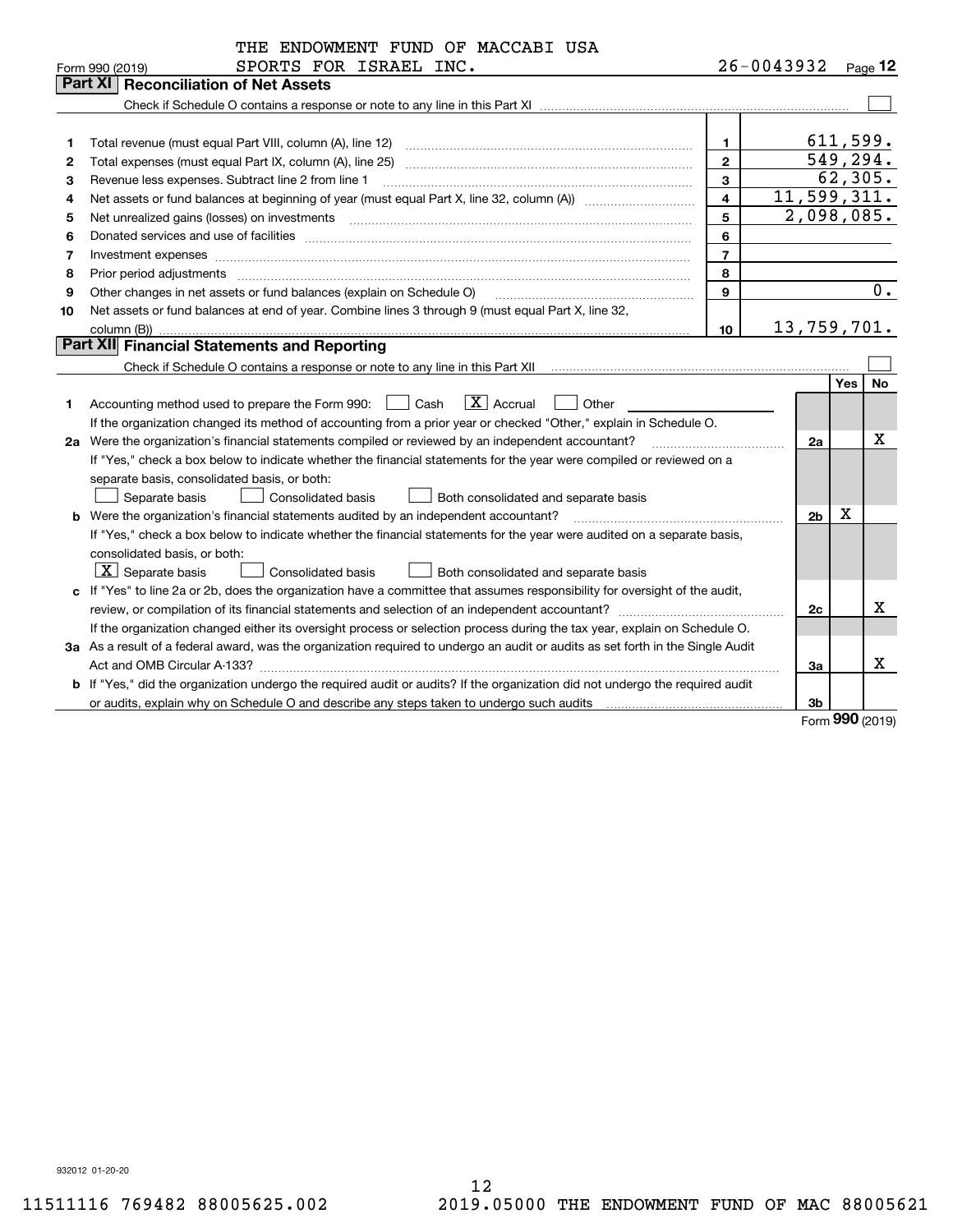| <b>SCHEDULE A</b><br>(Form 990 or 990-EZ)                                                                                        |                                                                                                                                                                                                                                                                                        | <b>Public Charity Status and Public Support</b>                                                                           |                                                                |    |                            |          | OMB No. 1545-0047                                   |
|----------------------------------------------------------------------------------------------------------------------------------|----------------------------------------------------------------------------------------------------------------------------------------------------------------------------------------------------------------------------------------------------------------------------------------|---------------------------------------------------------------------------------------------------------------------------|----------------------------------------------------------------|----|----------------------------|----------|-----------------------------------------------------|
|                                                                                                                                  |                                                                                                                                                                                                                                                                                        | Complete if the organization is a section $501(c)(3)$ organization or a section<br>4947(a)(1) nonexempt charitable trust. |                                                                |    |                            |          |                                                     |
| Department of the Treasury<br>Internal Revenue Service                                                                           |                                                                                                                                                                                                                                                                                        | Attach to Form 990 or Form 990-EZ.                                                                                        |                                                                |    |                            |          | <b>Open to Public</b>                               |
| Name of the organization                                                                                                         | THE ENDOWMENT FUND OF MACCABI USA                                                                                                                                                                                                                                                      | ▶ Go to www.irs.gov/Form990 for instructions and the latest information.                                                  |                                                                |    |                            |          | Inspection<br><b>Employer identification number</b> |
|                                                                                                                                  | SPORTS FOR ISRAEL INC.                                                                                                                                                                                                                                                                 |                                                                                                                           |                                                                |    |                            |          | 26-0043932                                          |
| Part I                                                                                                                           | Reason for Public Charity Status (All organizations must complete this part.) See instructions.                                                                                                                                                                                        |                                                                                                                           |                                                                |    |                            |          |                                                     |
| The organization is not a private foundation because it is: (For lines 1 through 12, check only one box.)                        |                                                                                                                                                                                                                                                                                        |                                                                                                                           |                                                                |    |                            |          |                                                     |
| 1                                                                                                                                | A church, convention of churches, or association of churches described in section 170(b)(1)(A)(i).                                                                                                                                                                                     |                                                                                                                           |                                                                |    |                            |          |                                                     |
| 2                                                                                                                                | A school described in section 170(b)(1)(A)(ii). (Attach Schedule E (Form 990 or 990-EZ).)                                                                                                                                                                                              |                                                                                                                           |                                                                |    |                            |          |                                                     |
| 3                                                                                                                                | A hospital or a cooperative hospital service organization described in section 170(b)(1)(A)(iii).                                                                                                                                                                                      |                                                                                                                           |                                                                |    |                            |          |                                                     |
| 4                                                                                                                                | A medical research organization operated in conjunction with a hospital described in section 170(b)(1)(A)(iii). Enter the hospital's name,                                                                                                                                             |                                                                                                                           |                                                                |    |                            |          |                                                     |
| city, and state:<br>5                                                                                                            | An organization operated for the benefit of a college or university owned or operated by a governmental unit described in                                                                                                                                                              |                                                                                                                           |                                                                |    |                            |          |                                                     |
| section 170(b)(1)(A)(iv). (Complete Part II.)                                                                                    |                                                                                                                                                                                                                                                                                        |                                                                                                                           |                                                                |    |                            |          |                                                     |
| 6                                                                                                                                | A federal, state, or local government or governmental unit described in section 170(b)(1)(A)(v).                                                                                                                                                                                       |                                                                                                                           |                                                                |    |                            |          |                                                     |
| 7                                                                                                                                | An organization that normally receives a substantial part of its support from a governmental unit or from the general public described in                                                                                                                                              |                                                                                                                           |                                                                |    |                            |          |                                                     |
| section 170(b)(1)(A)(vi). (Complete Part II.)                                                                                    |                                                                                                                                                                                                                                                                                        |                                                                                                                           |                                                                |    |                            |          |                                                     |
| 8                                                                                                                                | A community trust described in section 170(b)(1)(A)(vi). (Complete Part II.)                                                                                                                                                                                                           |                                                                                                                           |                                                                |    |                            |          |                                                     |
| 9                                                                                                                                | An agricultural research organization described in section 170(b)(1)(A)(ix) operated in conjunction with a land-grant college                                                                                                                                                          |                                                                                                                           |                                                                |    |                            |          |                                                     |
|                                                                                                                                  | or university or a non-land-grant college of agriculture (see instructions). Enter the name, city, and state of the college or                                                                                                                                                         |                                                                                                                           |                                                                |    |                            |          |                                                     |
| university:                                                                                                                      |                                                                                                                                                                                                                                                                                        |                                                                                                                           |                                                                |    |                            |          |                                                     |
| 10                                                                                                                               | An organization that normally receives: (1) more than 33 1/3% of its support from contributions, membership fees, and gross receipts from                                                                                                                                              |                                                                                                                           |                                                                |    |                            |          |                                                     |
|                                                                                                                                  | activities related to its exempt functions - subject to certain exceptions, and (2) no more than 33 1/3% of its support from gross investment<br>income and unrelated business taxable income (less section 511 tax) from businesses acquired by the organization after June 30, 1975. |                                                                                                                           |                                                                |    |                            |          |                                                     |
| See section 509(a)(2). (Complete Part III.)                                                                                      |                                                                                                                                                                                                                                                                                        |                                                                                                                           |                                                                |    |                            |          |                                                     |
| 11                                                                                                                               | An organization organized and operated exclusively to test for public safety. See section 509(a)(4).                                                                                                                                                                                   |                                                                                                                           |                                                                |    |                            |          |                                                     |
| $\boxed{\text{X}}$<br>12 <sub>2</sub>                                                                                            | An organization organized and operated exclusively for the benefit of, to perform the functions of, or to carry out the purposes of one or                                                                                                                                             |                                                                                                                           |                                                                |    |                            |          |                                                     |
|                                                                                                                                  | more publicly supported organizations described in section 509(a)(1) or section 509(a)(2). See section 509(a)(3). Check the box in                                                                                                                                                     |                                                                                                                           |                                                                |    |                            |          |                                                     |
|                                                                                                                                  | lines 12a through 12d that describes the type of supporting organization and complete lines 12e, 12f, and 12g.                                                                                                                                                                         |                                                                                                                           |                                                                |    |                            |          |                                                     |
| $\lfloor x \rfloor$<br>a                                                                                                         | Type I. A supporting organization operated, supervised, or controlled by its supported organization(s), typically by giving                                                                                                                                                            |                                                                                                                           |                                                                |    |                            |          |                                                     |
|                                                                                                                                  | the supported organization(s) the power to regularly appoint or elect a majority of the directors or trustees of the supporting                                                                                                                                                        |                                                                                                                           |                                                                |    |                            |          |                                                     |
|                                                                                                                                  | organization. You must complete Part IV, Sections A and B.                                                                                                                                                                                                                             |                                                                                                                           |                                                                |    |                            |          |                                                     |
| b                                                                                                                                | Type II. A supporting organization supervised or controlled in connection with its supported organization(s), by having                                                                                                                                                                |                                                                                                                           |                                                                |    |                            |          |                                                     |
|                                                                                                                                  | control or management of the supporting organization vested in the same persons that control or manage the supported<br>organization(s). You must complete Part IV, Sections A and C.                                                                                                  |                                                                                                                           |                                                                |    |                            |          |                                                     |
| c                                                                                                                                | Type III functionally integrated. A supporting organization operated in connection with, and functionally integrated with,                                                                                                                                                             |                                                                                                                           |                                                                |    |                            |          |                                                     |
|                                                                                                                                  | its supported organization(s) (see instructions). You must complete Part IV, Sections A, D, and E.                                                                                                                                                                                     |                                                                                                                           |                                                                |    |                            |          |                                                     |
| d                                                                                                                                | Type III non-functionally integrated. A supporting organization operated in connection with its supported organization(s)                                                                                                                                                              |                                                                                                                           |                                                                |    |                            |          |                                                     |
|                                                                                                                                  | that is not functionally integrated. The organization generally must satisfy a distribution requirement and an attentiveness                                                                                                                                                           |                                                                                                                           |                                                                |    |                            |          |                                                     |
|                                                                                                                                  | requirement (see instructions). You must complete Part IV, Sections A and D, and Part V.                                                                                                                                                                                               |                                                                                                                           |                                                                |    |                            |          |                                                     |
| е                                                                                                                                | Check this box if the organization received a written determination from the IRS that it is a Type I, Type II, Type III                                                                                                                                                                |                                                                                                                           |                                                                |    |                            |          |                                                     |
|                                                                                                                                  | functionally integrated, or Type III non-functionally integrated supporting organization.                                                                                                                                                                                              |                                                                                                                           |                                                                |    |                            |          | 1                                                   |
| <b>f</b> Enter the number of supported organizations<br>g Provide the following information about the supported organization(s). |                                                                                                                                                                                                                                                                                        |                                                                                                                           |                                                                |    |                            |          |                                                     |
| (i) Name of supported                                                                                                            | (ii) EIN                                                                                                                                                                                                                                                                               | (iii) Type of organization                                                                                                | (iv) Is the organization listed<br>in your governing document? |    | (v) Amount of monetary     |          | (vi) Amount of other                                |
| organization                                                                                                                     |                                                                                                                                                                                                                                                                                        | (described on lines 1-10<br>above (see instructions))                                                                     | Yes                                                            | No | support (see instructions) |          | support (see instructions)                          |
| <b>UNITED STATES</b>                                                                                                             |                                                                                                                                                                                                                                                                                        |                                                                                                                           |                                                                |    |                            |          |                                                     |
| COMMITTEE SPORTS FO 13-1810938                                                                                                   |                                                                                                                                                                                                                                                                                        | 7                                                                                                                         | X                                                              |    |                            | 419,961. | 0.                                                  |
|                                                                                                                                  |                                                                                                                                                                                                                                                                                        |                                                                                                                           |                                                                |    |                            |          |                                                     |
|                                                                                                                                  |                                                                                                                                                                                                                                                                                        |                                                                                                                           |                                                                |    |                            |          |                                                     |
|                                                                                                                                  |                                                                                                                                                                                                                                                                                        |                                                                                                                           |                                                                |    |                            |          |                                                     |
|                                                                                                                                  |                                                                                                                                                                                                                                                                                        |                                                                                                                           |                                                                |    |                            |          |                                                     |
|                                                                                                                                  |                                                                                                                                                                                                                                                                                        |                                                                                                                           |                                                                |    |                            |          |                                                     |
|                                                                                                                                  |                                                                                                                                                                                                                                                                                        |                                                                                                                           |                                                                |    |                            |          |                                                     |
|                                                                                                                                  |                                                                                                                                                                                                                                                                                        |                                                                                                                           |                                                                |    |                            |          |                                                     |
| Total                                                                                                                            |                                                                                                                                                                                                                                                                                        |                                                                                                                           |                                                                |    |                            | 419,961. | 0.                                                  |
| LHA For Paperwork Reduction Act Notice, see the Instructions for Form 990 or 990-EZ. 932021 09-25-19                             |                                                                                                                                                                                                                                                                                        |                                                                                                                           |                                                                |    |                            |          | Schedule A (Form 990 or 990-EZ) 2019                |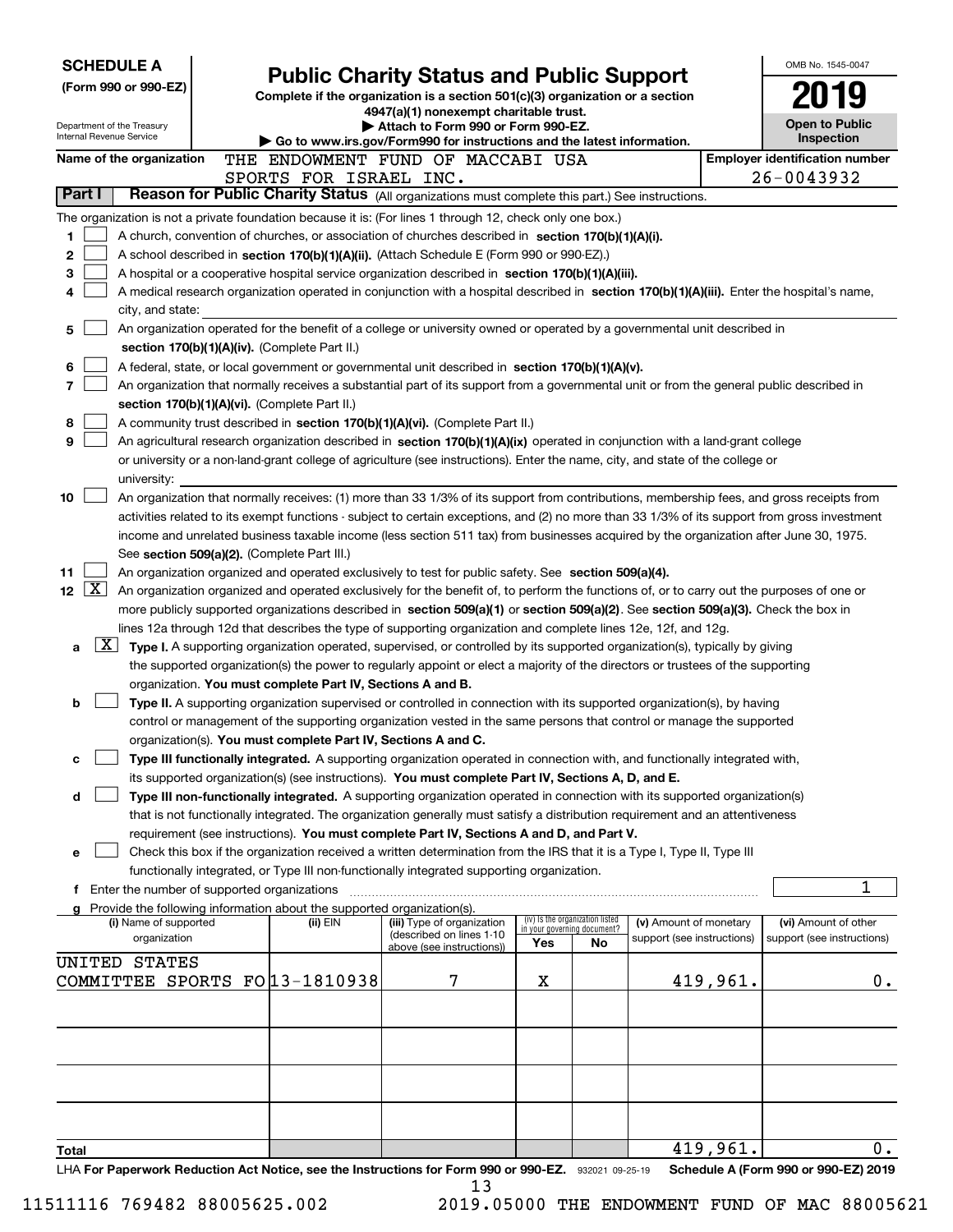Schedule A (Form 990 or 990-EZ) 2019 Page SPORTS FOR ISRAEL INC. 26-0043932 **Part II Support Schedule for Organizations Described in Sections 170(b)(1)(A)(iv) and 170(b)(1)(A)(vi)**

(Complete only if you checked the box on line 5, 7, or 8 of Part I or if the organization failed to qualify under Part III. If the organization fails to qualify under the tests listed below, please complete Part III.)

|    | <b>Section A. Public Support</b>                                                                                                               |            |            |            |            |          |           |
|----|------------------------------------------------------------------------------------------------------------------------------------------------|------------|------------|------------|------------|----------|-----------|
|    | Calendar year (or fiscal year beginning in) $\blacktriangleright$                                                                              | (a) 2015   | $(b)$ 2016 | $(c)$ 2017 | $(d)$ 2018 | (e) 2019 | (f) Total |
|    | <b>1</b> Gifts, grants, contributions, and                                                                                                     |            |            |            |            |          |           |
|    | membership fees received. (Do not                                                                                                              |            |            |            |            |          |           |
|    | include any "unusual grants.")                                                                                                                 |            |            |            |            |          |           |
|    | 2 Tax revenues levied for the organ-                                                                                                           |            |            |            |            |          |           |
|    | ization's benefit and either paid to                                                                                                           |            |            |            |            |          |           |
|    | or expended on its behalf                                                                                                                      |            |            |            |            |          |           |
|    | 3 The value of services or facilities                                                                                                          |            |            |            |            |          |           |
|    | furnished by a governmental unit to                                                                                                            |            |            |            |            |          |           |
|    | the organization without charge                                                                                                                |            |            |            |            |          |           |
|    | <b>4 Total.</b> Add lines 1 through 3                                                                                                          |            |            |            |            |          |           |
| 5. | The portion of total contributions                                                                                                             |            |            |            |            |          |           |
|    | by each person (other than a                                                                                                                   |            |            |            |            |          |           |
|    | governmental unit or publicly                                                                                                                  |            |            |            |            |          |           |
|    | supported organization) included                                                                                                               |            |            |            |            |          |           |
|    | on line 1 that exceeds 2% of the                                                                                                               |            |            |            |            |          |           |
|    | amount shown on line 11,                                                                                                                       |            |            |            |            |          |           |
|    | column (f)                                                                                                                                     |            |            |            |            |          |           |
|    | 6 Public support. Subtract line 5 from line 4.                                                                                                 |            |            |            |            |          |           |
|    | <b>Section B. Total Support</b>                                                                                                                |            |            |            |            |          |           |
|    | Calendar year (or fiscal year beginning in) $\blacktriangleright$                                                                              | (a) $2015$ | $(b)$ 2016 | $(c)$ 2017 | $(d)$ 2018 | (e) 2019 | (f) Total |
|    | 7 Amounts from line 4                                                                                                                          |            |            |            |            |          |           |
| 8  | Gross income from interest,                                                                                                                    |            |            |            |            |          |           |
|    | dividends, payments received on                                                                                                                |            |            |            |            |          |           |
|    | securities loans, rents, royalties,                                                                                                            |            |            |            |            |          |           |
|    | and income from similar sources                                                                                                                |            |            |            |            |          |           |
| 9  | Net income from unrelated business                                                                                                             |            |            |            |            |          |           |
|    | activities, whether or not the                                                                                                                 |            |            |            |            |          |           |
|    | business is regularly carried on                                                                                                               |            |            |            |            |          |           |
|    | <b>10</b> Other income. Do not include gain                                                                                                    |            |            |            |            |          |           |
|    | or loss from the sale of capital                                                                                                               |            |            |            |            |          |           |
|    | assets (Explain in Part VI.)                                                                                                                   |            |            |            |            |          |           |
|    | <b>11 Total support.</b> Add lines 7 through 10                                                                                                |            |            |            |            |          |           |
|    | <b>12</b> Gross receipts from related activities, etc. (see instructions)                                                                      |            |            |            |            | 12       |           |
|    | 13 First five years. If the Form 990 is for the organization's first, second, third, fourth, or fifth tax year as a section 501(c)(3)          |            |            |            |            |          |           |
|    | organization, check this box and stop here                                                                                                     |            |            |            |            |          |           |
|    | Section C. Computation of Public Support Percentage                                                                                            |            |            |            |            |          |           |
|    | 14 Public support percentage for 2019 (line 6, column (f) divided by line 11, column (f) <i>mummumumumum</i>                                   |            |            |            |            | 14       | %         |
|    |                                                                                                                                                |            |            |            |            | 15       | %         |
|    | 16a 33 1/3% support test - 2019. If the organization did not check the box on line 13, and line 14 is 33 1/3% or more, check this box and      |            |            |            |            |          |           |
|    | stop here. The organization qualifies as a publicly supported organization                                                                     |            |            |            |            |          |           |
|    | b 33 1/3% support test - 2018. If the organization did not check a box on line 13 or 16a, and line 15 is 33 1/3% or more, check this box       |            |            |            |            |          |           |
|    | and stop here. The organization qualifies as a publicly supported organization                                                                 |            |            |            |            |          |           |
|    | 17a 10% -facts-and-circumstances test - 2019. If the organization did not check a box on line 13, 16a, or 16b, and line 14 is 10% or more,     |            |            |            |            |          |           |
|    | and if the organization meets the "facts-and-circumstances" test, check this box and stop here. Explain in Part VI how the organization        |            |            |            |            |          |           |
|    | meets the "facts-and-circumstances" test. The organization qualifies as a publicly supported organization                                      |            |            |            |            |          |           |
|    | <b>b 10% -facts-and-circumstances test - 2018.</b> If the organization did not check a box on line 13, 16a, 16b, or 17a, and line 15 is 10% or |            |            |            |            |          |           |
|    | more, and if the organization meets the "facts-and-circumstances" test, check this box and stop here. Explain in Part VI how the               |            |            |            |            |          |           |
|    | organization meets the "facts-and-circumstances" test. The organization qualifies as a publicly supported organization                         |            |            |            |            |          |           |
|    | 18 Private foundation. If the organization did not check a box on line 13, 16a, 16b, 17a, or 17b, check this box and see instructions          |            |            |            |            |          |           |
|    |                                                                                                                                                |            |            |            |            |          |           |

**Schedule A (Form 990 or 990-EZ) 2019**

932022 09-25-19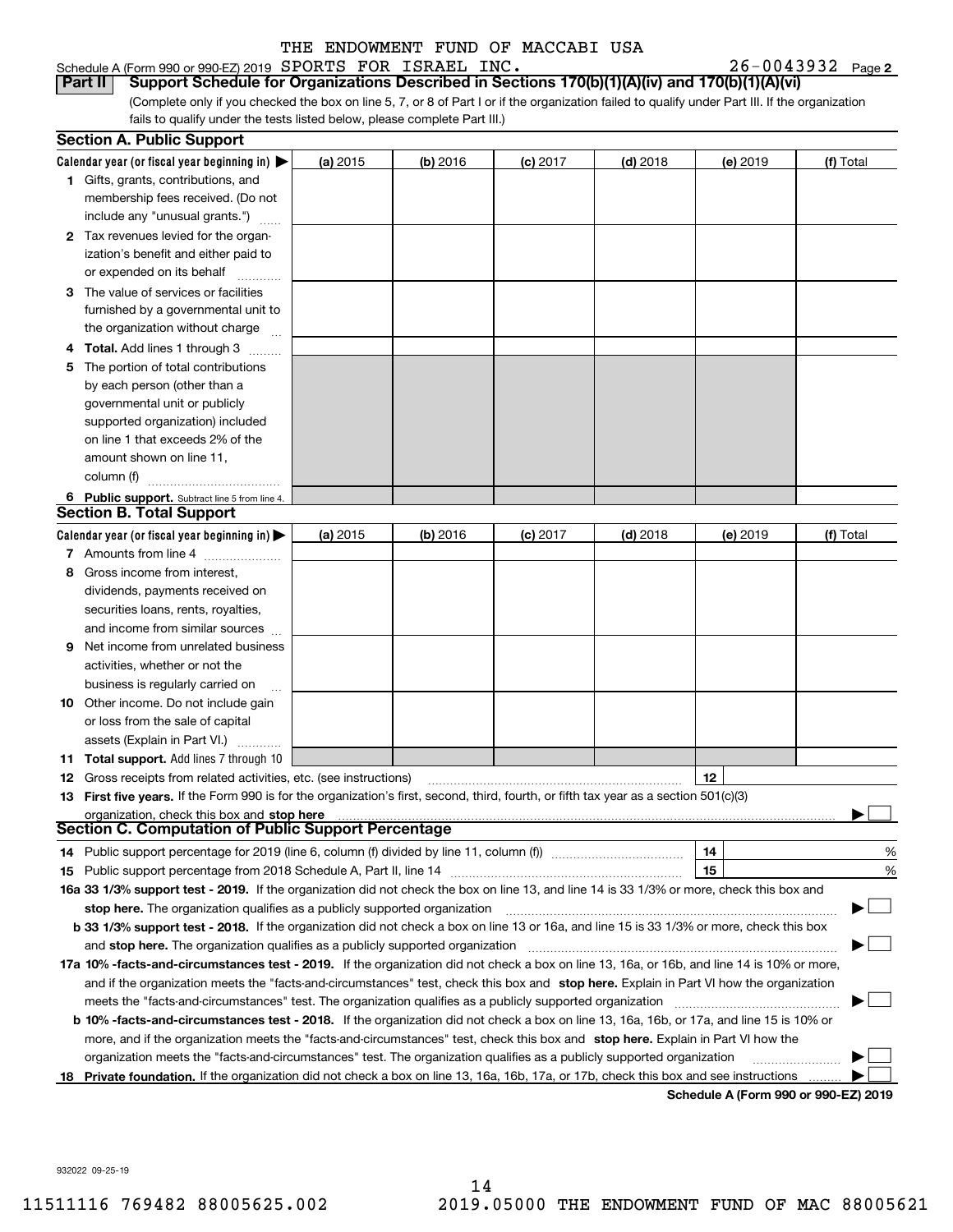#### Schedule A (Form 990 or 990-EZ) 2019 Page SPORTS FOR ISRAEL INC. 26-0043932

(Complete only if you checked the box on line 10 of Part I or if the organization failed to qualify under Part II. If the organization fails to qualify under the tests listed below, please complete Part II.)

|    | <b>Section A. Public Support</b>                                                                                                                                                                                               |          |          |            |            |          |                                      |
|----|--------------------------------------------------------------------------------------------------------------------------------------------------------------------------------------------------------------------------------|----------|----------|------------|------------|----------|--------------------------------------|
|    | Calendar year (or fiscal year beginning in) $\blacktriangleright$                                                                                                                                                              | (a) 2015 | (b) 2016 | $(c)$ 2017 | $(d)$ 2018 | (e) 2019 | (f) Total                            |
|    | 1 Gifts, grants, contributions, and                                                                                                                                                                                            |          |          |            |            |          |                                      |
|    | membership fees received. (Do not                                                                                                                                                                                              |          |          |            |            |          |                                      |
|    | include any "unusual grants.")                                                                                                                                                                                                 |          |          |            |            |          |                                      |
|    | 2 Gross receipts from admissions,<br>merchandise sold or services per-<br>formed, or facilities furnished in<br>any activity that is related to the<br>organization's tax-exempt purpose                                       |          |          |            |            |          |                                      |
|    | 3 Gross receipts from activities that<br>are not an unrelated trade or bus-                                                                                                                                                    |          |          |            |            |          |                                      |
|    | iness under section 513                                                                                                                                                                                                        |          |          |            |            |          |                                      |
|    | 4 Tax revenues levied for the organ-<br>ization's benefit and either paid to<br>or expended on its behalf                                                                                                                      |          |          |            |            |          |                                      |
|    | 5 The value of services or facilities<br>furnished by a governmental unit to                                                                                                                                                   |          |          |            |            |          |                                      |
|    | the organization without charge                                                                                                                                                                                                |          |          |            |            |          |                                      |
|    | <b>6 Total.</b> Add lines 1 through 5                                                                                                                                                                                          |          |          |            |            |          |                                      |
|    | 7a Amounts included on lines 1, 2, and<br>3 received from disqualified persons                                                                                                                                                 |          |          |            |            |          |                                      |
|    | <b>b</b> Amounts included on lines 2 and 3 received<br>from other than disqualified persons that<br>exceed the greater of \$5,000 or 1% of the<br>amount on line 13 for the year                                               |          |          |            |            |          |                                      |
|    | c Add lines 7a and 7b                                                                                                                                                                                                          |          |          |            |            |          |                                      |
|    | 8 Public support. (Subtract line 7c from line 6.)<br><b>Section B. Total Support</b>                                                                                                                                           |          |          |            |            |          |                                      |
|    | Calendar year (or fiscal year beginning in)                                                                                                                                                                                    | (a) 2015 | (b) 2016 | $(c)$ 2017 | $(d)$ 2018 | (e) 2019 | (f) Total                            |
|    | 9 Amounts from line 6                                                                                                                                                                                                          |          |          |            |            |          |                                      |
|    | 10a Gross income from interest,<br>dividends, payments received on<br>securities loans, rents, royalties,<br>and income from similar sources                                                                                   |          |          |            |            |          |                                      |
|    | <b>b</b> Unrelated business taxable income<br>(less section 511 taxes) from businesses<br>acquired after June 30, 1975                                                                                                         |          |          |            |            |          |                                      |
|    | c Add lines 10a and 10b                                                                                                                                                                                                        |          |          |            |            |          |                                      |
|    | <b>11</b> Net income from unrelated business<br>activities not included in line 10b,<br>whether or not the business is<br>regularly carried on                                                                                 |          |          |            |            |          |                                      |
|    | <b>12</b> Other income. Do not include gain<br>or loss from the sale of capital<br>assets (Explain in Part VI.)                                                                                                                |          |          |            |            |          |                                      |
|    | <b>13</b> Total support. (Add lines 9, 10c, 11, and 12.)                                                                                                                                                                       |          |          |            |            |          |                                      |
|    | 14 First five years. If the Form 990 is for the organization's first, second, third, fourth, or fifth tax year as a section 501(c)(3) organization,                                                                            |          |          |            |            |          |                                      |
|    | check this box and stop here manufactured and content to the state of the state of the state of the state of the state of the state of the state of the state of the state of the state of the state of the state of the state |          |          |            |            |          |                                      |
|    | <b>Section C. Computation of Public Support Percentage</b>                                                                                                                                                                     |          |          |            |            |          |                                      |
|    |                                                                                                                                                                                                                                |          |          |            |            | 15       | %                                    |
|    | 16 Public support percentage from 2018 Schedule A, Part III, line 15<br><b>Section D. Computation of Investment Income Percentage</b>                                                                                          |          |          |            |            | 16       | %                                    |
|    | 17 Investment income percentage for 2019 (line 10c, column (f), divided by line 13, column (f))                                                                                                                                |          |          |            |            | 17       | %                                    |
|    | 18 Investment income percentage from 2018 Schedule A, Part III, line 17                                                                                                                                                        |          |          |            |            | 18       | %                                    |
|    | 19a 33 1/3% support tests - 2019. If the organization did not check the box on line 14, and line 15 is more than 33 1/3%, and line 17 is not                                                                                   |          |          |            |            |          |                                      |
|    | more than 33 1/3%, check this box and stop here. The organization qualifies as a publicly supported organization                                                                                                               |          |          |            |            |          |                                      |
|    | <b>b 33 1/3% support tests - 2018.</b> If the organization did not check a box on line 14 or line 19a, and line 16 is more than 33 1/3%, and                                                                                   |          |          |            |            |          |                                      |
|    | line 18 is not more than 33 1/3%, check this box and stop here. The organization qualifies as a publicly supported organization                                                                                                |          |          |            |            |          |                                      |
| 20 | Private foundation. If the organization did not check a box on line 14, 19a, or 19b, check this box and see instructions                                                                                                       |          |          |            |            |          |                                      |
|    | 932023 09-25-19                                                                                                                                                                                                                |          |          |            |            |          | Schedule A (Form 990 or 990-EZ) 2019 |
|    |                                                                                                                                                                                                                                |          | 15       |            |            |          |                                      |

11511116 769482 88005625.002 2019.05000 THE ENDOWMENT FUND OF MAC 88005621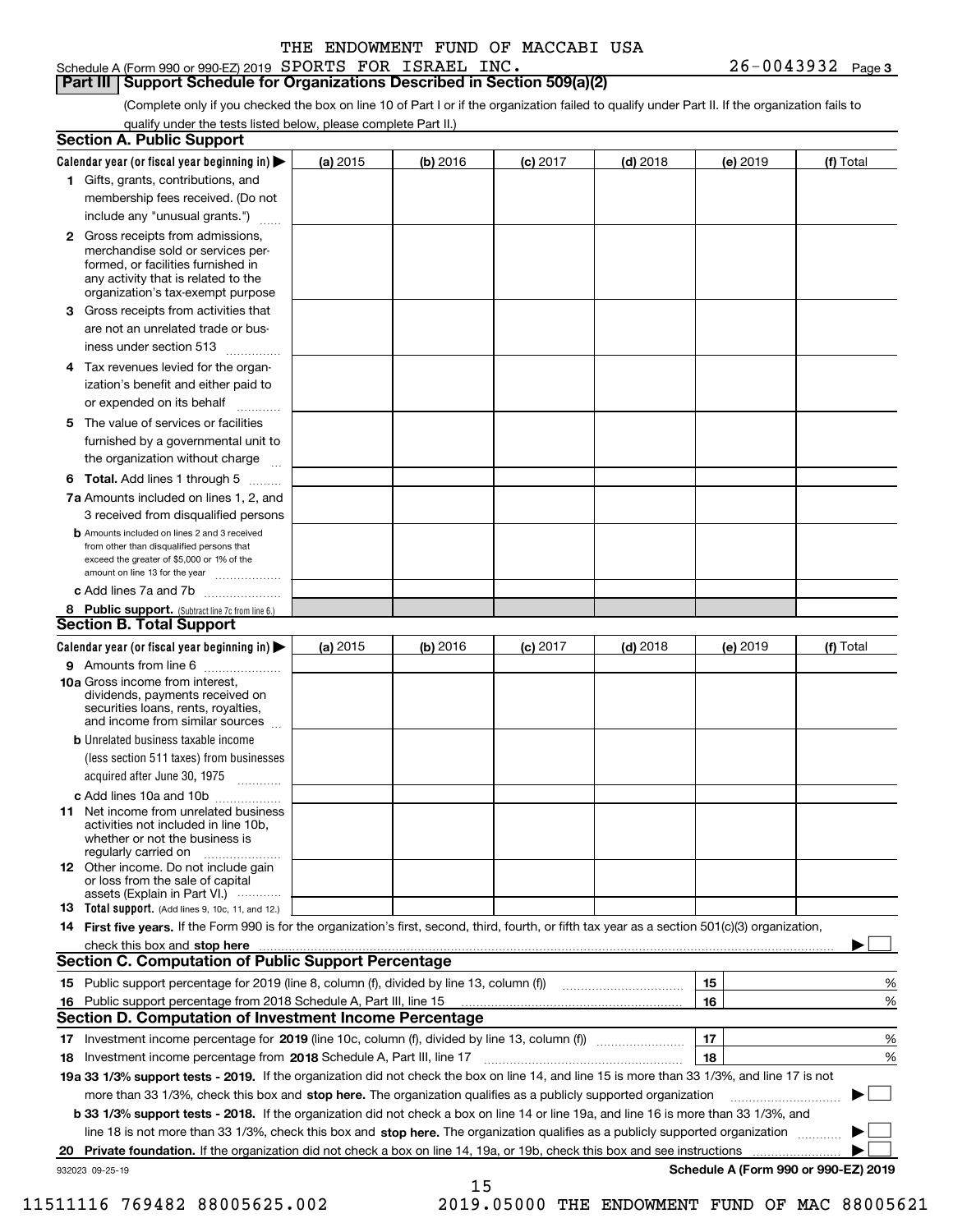# **Part IV Supporting Organizations**

(Complete only if you checked a box in line 12 on Part I. If you checked 12a of Part I, complete Sections A and B. If you checked 12b of Part I, complete Sections A and C. If you checked 12c of Part I, complete Sections A, D, and E. If you checked 12d of Part I, complete Sections A and D, and complete Part V.)

#### **Section A. All Supporting Organizations**

- **1** Are all of the organization's supported organizations listed by name in the organization's governing documents? If "No," describe in **Part VI** how the supported organizations are designated. If designated by *class or purpose, describe the designation. If historic and continuing relationship, explain.*
- **2** Did the organization have any supported organization that does not have an IRS determination of status under section 509(a)(1) or (2)? If "Yes," explain in Part VI how the organization determined that the supported *organization was described in section 509(a)(1) or (2).*
- **3a** Did the organization have a supported organization described in section 501(c)(4), (5), or (6)? If "Yes," answer *(b) and (c) below.*
- **b** Did the organization confirm that each supported organization qualified under section 501(c)(4), (5), or (6) and satisfied the public support tests under section 509(a)(2)? If "Yes," describe in **Part VI** when and how the *organization made the determination.*
- **c**Did the organization ensure that all support to such organizations was used exclusively for section 170(c)(2)(B) purposes? If "Yes," explain in **Part VI** what controls the organization put in place to ensure such use.
- **4a***If* Was any supported organization not organized in the United States ("foreign supported organization")? *"Yes," and if you checked 12a or 12b in Part I, answer (b) and (c) below.*
- **b** Did the organization have ultimate control and discretion in deciding whether to make grants to the foreign supported organization? If "Yes," describe in **Part VI** how the organization had such control and discretion *despite being controlled or supervised by or in connection with its supported organizations.*
- **c** Did the organization support any foreign supported organization that does not have an IRS determination under sections 501(c)(3) and 509(a)(1) or (2)? If "Yes," explain in **Part VI** what controls the organization used *to ensure that all support to the foreign supported organization was used exclusively for section 170(c)(2)(B) purposes.*
- **5a** Did the organization add, substitute, or remove any supported organizations during the tax year? If "Yes," answer (b) and (c) below (if applicable). Also, provide detail in **Part VI,** including (i) the names and EIN *numbers of the supported organizations added, substituted, or removed; (ii) the reasons for each such action; (iii) the authority under the organization's organizing document authorizing such action; and (iv) how the action was accomplished (such as by amendment to the organizing document).*
- **b** Type I or Type II only. Was any added or substituted supported organization part of a class already designated in the organization's organizing document?
- **cSubstitutions only.**  Was the substitution the result of an event beyond the organization's control?
- **6** Did the organization provide support (whether in the form of grants or the provision of services or facilities) to **Part VI.** *If "Yes," provide detail in* support or benefit one or more of the filing organization's supported organizations? anyone other than (i) its supported organizations, (ii) individuals that are part of the charitable class benefited by one or more of its supported organizations, or (iii) other supporting organizations that also
- **7**Did the organization provide a grant, loan, compensation, or other similar payment to a substantial contributor *If "Yes," complete Part I of Schedule L (Form 990 or 990-EZ).* regard to a substantial contributor? (as defined in section 4958(c)(3)(C)), a family member of a substantial contributor, or a 35% controlled entity with
- **8** Did the organization make a loan to a disqualified person (as defined in section 4958) not described in line 7? *If "Yes," complete Part I of Schedule L (Form 990 or 990-EZ).*
- **9a** Was the organization controlled directly or indirectly at any time during the tax year by one or more in section 509(a)(1) or (2))? If "Yes," *provide detail in* <code>Part VI.</code> disqualified persons as defined in section 4946 (other than foundation managers and organizations described
- **b**the supporting organization had an interest? If "Yes," provide detail in P**art VI**. Did one or more disqualified persons (as defined in line 9a) hold a controlling interest in any entity in which
- **c**Did a disqualified person (as defined in line 9a) have an ownership interest in, or derive any personal benefit from, assets in which the supporting organization also had an interest? If "Yes," provide detail in P**art VI.**
- **10a** Was the organization subject to the excess business holdings rules of section 4943 because of section supporting organizations)? If "Yes," answer 10b below. 4943(f) (regarding certain Type II supporting organizations, and all Type III non-functionally integrated
- **b** Did the organization have any excess business holdings in the tax year? (Use Schedule C, Form 4720, to *determine whether the organization had excess business holdings.)*

16

932024 09-25-19

**Schedule A (Form 990 or 990-EZ) 2019**

**1**

**2**

**3a**

**3b**

**3c**

**4a**

**4b**

**4c**

**5a**

**5b5c**

**6**

**7**

**8**

**9a**

**9b**

**9c**

**10a**

**10b**

**Yes**

X

**No**

X

X

X

X

X

X

X

X

X

X

X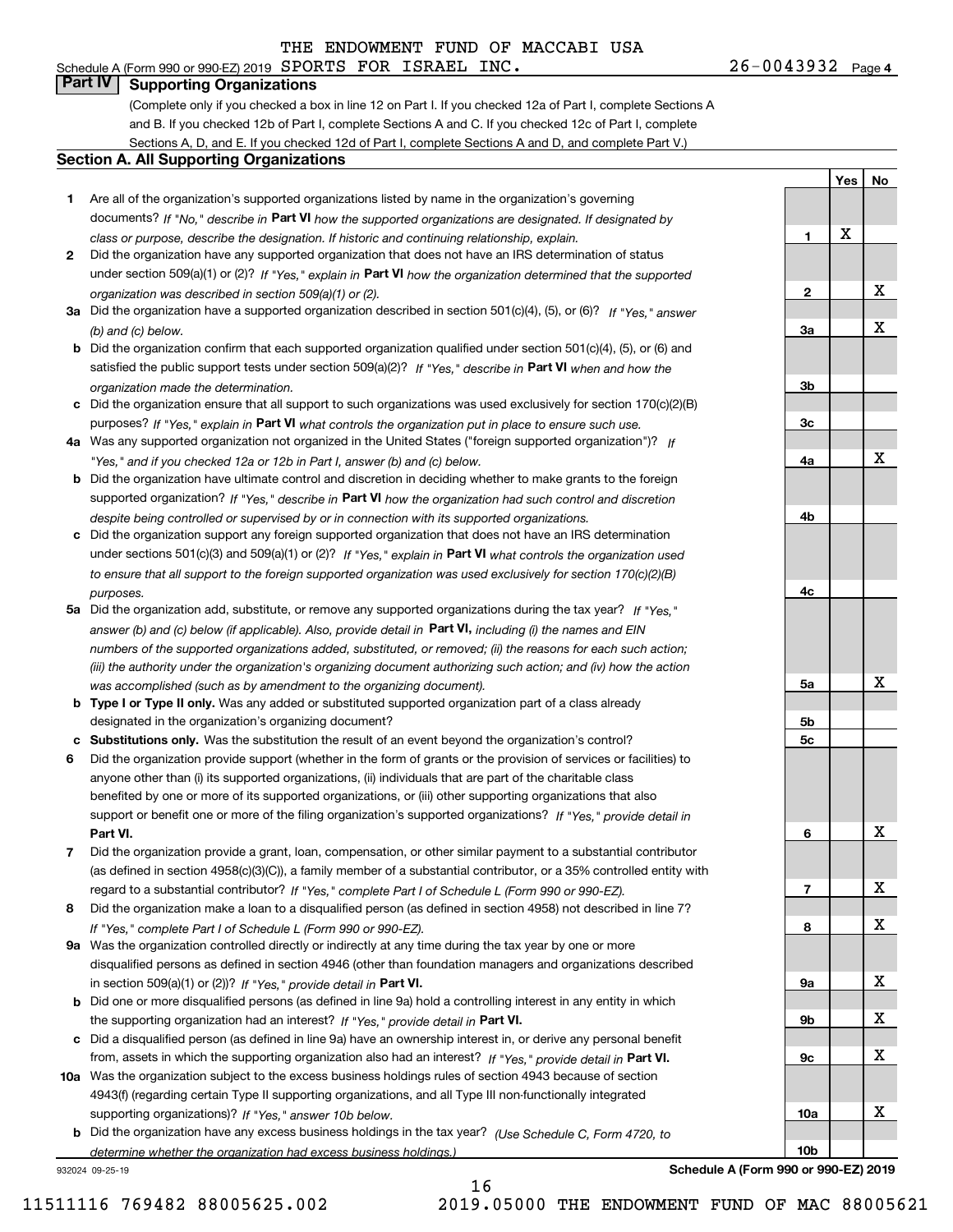**5** Schedule A (Form 990 or 990-EZ) 2019 Page SPORTS FOR ISRAEL INC. 26-0043932

|    | <b>Part IV</b>  | <b>Supporting Organizations (continued)</b>                                                                                       |                 |     |                         |
|----|-----------------|-----------------------------------------------------------------------------------------------------------------------------------|-----------------|-----|-------------------------|
|    |                 |                                                                                                                                   |                 | Yes | No                      |
| 11 |                 | Has the organization accepted a gift or contribution from any of the following persons?                                           |                 |     |                         |
| а  |                 | A person who directly or indirectly controls, either alone or together with persons described in (b) and (c)                      |                 |     |                         |
|    |                 | below, the governing body of a supported organization?                                                                            | 11a             |     | х                       |
|    |                 | <b>b</b> A family member of a person described in (a) above?                                                                      | 11 <sub>b</sub> |     | $\overline{\textbf{X}}$ |
|    |                 | c A 35% controlled entity of a person described in (a) or (b) above? If "Yes" to a, b, or c, provide detail in Part VI.           | 11c             |     | $\mathbf X$             |
|    |                 | <b>Section B. Type I Supporting Organizations</b>                                                                                 |                 |     |                         |
|    |                 |                                                                                                                                   |                 | Yes | No                      |
| 1  |                 | Did the directors, trustees, or membership of one or more supported organizations have the power to                               |                 |     |                         |
|    |                 | regularly appoint or elect at least a majority of the organization's directors or trustees at all times during the                |                 |     |                         |
|    |                 | tax year? If "No," describe in Part VI how the supported organization(s) effectively operated, supervised, or                     |                 |     |                         |
|    |                 | controlled the organization's activities. If the organization had more than one supported organization,                           |                 |     |                         |
|    |                 | describe how the powers to appoint and/or remove directors or trustees were allocated among the supported                         |                 |     |                         |
|    |                 | organizations and what conditions or restrictions, if any, applied to such powers during the tax year.                            | 1               | X   |                         |
| 2  |                 | Did the organization operate for the benefit of any supported organization other than the supported                               |                 |     |                         |
|    |                 | organization(s) that operated, supervised, or controlled the supporting organization? If "Yes," explain in                        |                 |     |                         |
|    |                 | Part VI how providing such benefit carried out the purposes of the supported organization(s) that operated,                       |                 |     |                         |
|    |                 | supervised, or controlled the supporting organization.                                                                            | 2               |     | $\mathbf X$             |
|    |                 | <b>Section C. Type II Supporting Organizations</b>                                                                                |                 |     |                         |
|    |                 |                                                                                                                                   |                 | Yes | No                      |
| 1  |                 | Were a majority of the organization's directors or trustees during the tax year also a majority of the directors                  |                 |     |                         |
|    |                 | or trustees of each of the organization's supported organization(s)? If "No," describe in Part VI how control                     |                 |     |                         |
|    |                 | or management of the supporting organization was vested in the same persons that controlled or managed                            |                 |     |                         |
|    |                 | the supported organization(s).                                                                                                    | 1               |     |                         |
|    |                 | Section D. All Type III Supporting Organizations                                                                                  |                 |     |                         |
|    |                 |                                                                                                                                   |                 | Yes | No                      |
| 1  |                 | Did the organization provide to each of its supported organizations, by the last day of the fifth month of the                    |                 |     |                         |
|    |                 | organization's tax year, (i) a written notice describing the type and amount of support provided during the prior tax             |                 |     |                         |
|    |                 | year, (ii) a copy of the Form 990 that was most recently filed as of the date of notification, and (iii) copies of the            |                 |     |                         |
|    |                 | organization's governing documents in effect on the date of notification, to the extent not previously provided?                  | 1               |     |                         |
| 2  |                 | Were any of the organization's officers, directors, or trustees either (i) appointed or elected by the supported                  |                 |     |                         |
|    |                 | organization(s) or (ii) serving on the governing body of a supported organization? If "No," explain in Part VI how                |                 |     |                         |
|    |                 | the organization maintained a close and continuous working relationship with the supported organization(s).                       | $\mathbf{2}$    |     |                         |
| з  |                 | By reason of the relationship described in (2), did the organization's supported organizations have a                             |                 |     |                         |
|    |                 | significant voice in the organization's investment policies and in directing the use of the organization's                        |                 |     |                         |
|    |                 | income or assets at all times during the tax year? If "Yes," describe in Part VI the role the organization's                      |                 |     |                         |
|    |                 | supported organizations played in this regard.                                                                                    | 3               |     |                         |
|    |                 | Section E. Type III Functionally Integrated Supporting Organizations                                                              |                 |     |                         |
| 1  |                 | Check the box next to the method that the organization used to satisfy the Integral Part Test during the year (see instructions). |                 |     |                         |
| a  |                 | The organization satisfied the Activities Test. Complete line 2 below.                                                            |                 |     |                         |
| b  |                 | The organization is the parent of each of its supported organizations. Complete line 3 below.                                     |                 |     |                         |
| c  |                 | The organization supported a governmental entity. Describe in Part VI how you supported a government entity (see instructions)    |                 |     |                         |
| 2  |                 | Activities Test. Answer (a) and (b) below.                                                                                        |                 | Yes | No                      |
| а  |                 | Did substantially all of the organization's activities during the tax year directly further the exempt purposes of                |                 |     |                         |
|    |                 | the supported organization(s) to which the organization was responsive? If "Yes," then in Part VI identify                        |                 |     |                         |
|    |                 | those supported organizations and explain how these activities directly furthered their exempt purposes,                          |                 |     |                         |
|    |                 | how the organization was responsive to those supported organizations, and how the organization determined                         |                 |     |                         |
|    |                 | that these activities constituted substantially all of its activities.                                                            | 2a              |     |                         |
| b  |                 | Did the activities described in (a) constitute activities that, but for the organization's involvement, one or more               |                 |     |                         |
|    |                 | of the organization's supported organization(s) would have been engaged in? If "Yes," explain in Part VI the                      |                 |     |                         |
|    |                 | reasons for the organization's position that its supported organization(s) would have engaged in these                            |                 |     |                         |
|    |                 | activities but for the organization's involvement.                                                                                | 2b              |     |                         |
| з  |                 | Parent of Supported Organizations. Answer (a) and (b) below.                                                                      |                 |     |                         |
| а  |                 | Did the organization have the power to regularly appoint or elect a majority of the officers, directors, or                       |                 |     |                         |
|    |                 | trustees of each of the supported organizations? Provide details in Part VI.                                                      | За              |     |                         |
|    |                 | <b>b</b> Did the organization exercise a substantial degree of direction over the policies, programs, and activities of each      |                 |     |                         |
|    |                 | of its supported organizations? If "Yes," describe in Part VI the role played by the organization in this regard                  | Зb              |     |                         |
|    | 932025 09-25-19 | Schedule A (Form 990 or 990-EZ) 2019                                                                                              |                 |     |                         |

17

11511116 769482 88005625.002 2019.05000 THE ENDOWMENT FUND OF MAC 88005621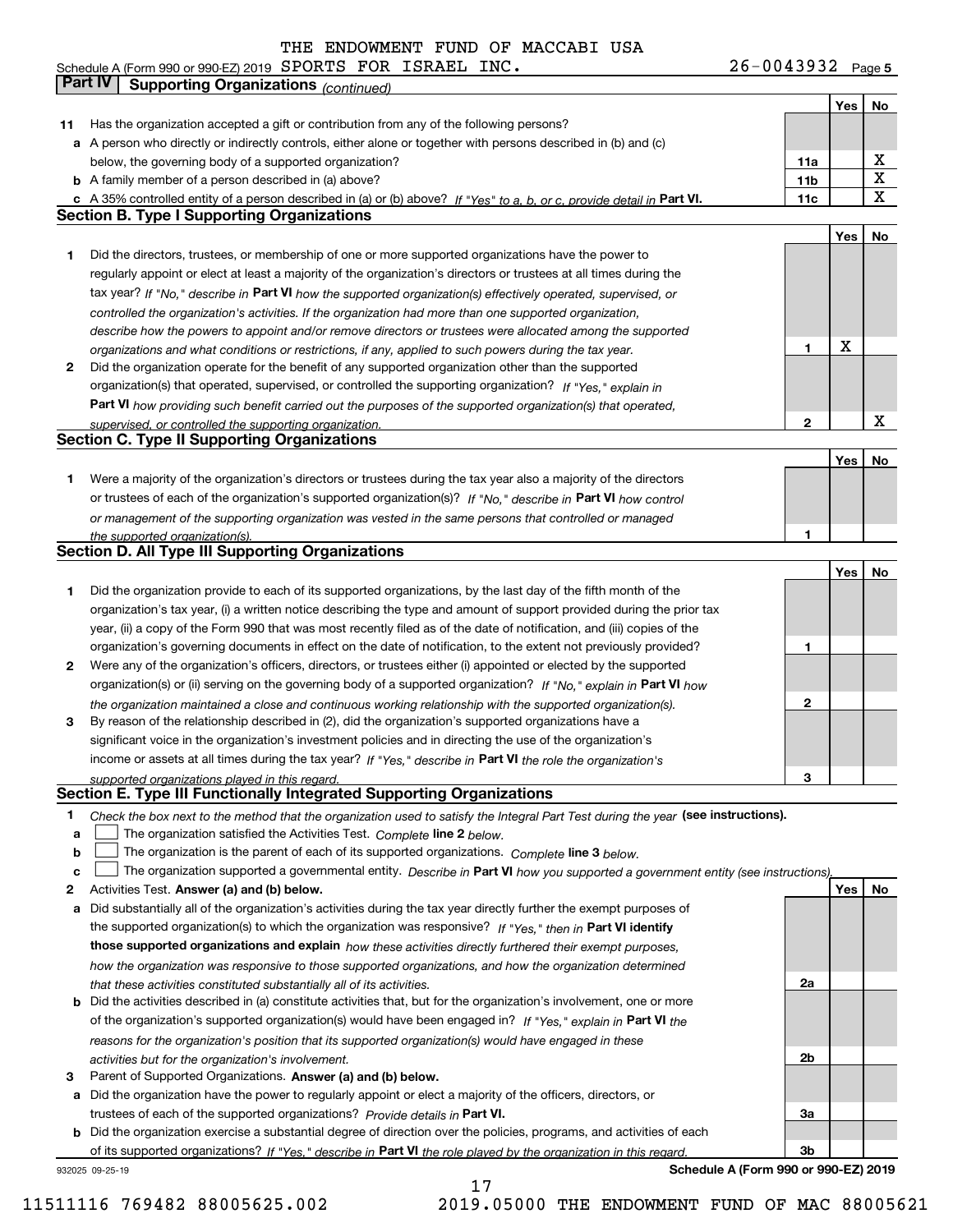#### $26 - 0043932$  Page 6 **1SEP 10. See instructions.** All antegral Part Test as a qualifying trust on Nov. 20, 1970 (explain in Part VI). See instructions. All **Section A - Adjusted Net Income 123** Other gross income (see instructions) **4**Add lines 1 through 3. **56** Portion of operating expenses paid or incurred for production or **7** Other expenses (see instructions) **8** Adjusted Net Income (subtract lines 5, 6, and 7 from line 4) **8 8 1234567Section B - Minimum Asset Amount 1**Aggregate fair market value of all non-exempt-use assets (see **2**Acquisition indebtedness applicable to non-exempt-use assets **3** Subtract line 2 from line 1d. **4**Cash deemed held for exempt use. Enter 1-1/2% of line 3 (for greater amount, **5** Net value of non-exempt-use assets (subtract line 4 from line 3) **678a** Average monthly value of securities **b** Average monthly cash balances **c**Fair market value of other non-exempt-use assets **dTotal**  (add lines 1a, 1b, and 1c) **eDiscount** claimed for blockage or other **1a1b1c1d2345678**factors (explain in detail in **Part VI**): **Minimum Asset Amount**  (add line 7 to line 6) **Section C - Distributable Amount 123456123456Distributable Amount.** Subtract line 5 from line 4, unless subject to Schedule A (Form 990 or 990-EZ) 2019 Page SPORTS FOR ISRAEL INC. 26-0043932 other Type III non-functionally integrated supporting organizations must complete Sections A through E. (B) Current Year (optional)(A) Prior Year Net short-term capital gain Recoveries of prior-year distributions Depreciation and depletion collection of gross income or for management, conservation, or maintenance of property held for production of income (see instructions) (B) Current Year (optional)(A) Prior Year instructions for short tax year or assets held for part of year): see instructions). Multiply line 5 by .035. Recoveries of prior-year distributions Current Year Adjusted net income for prior year (from Section A, line 8, Column A) Enter 85% of line 1. Minimum asset amount for prior year (from Section B, line 8, Column A) Enter greater of line 2 or line 3. Income tax imposed in prior year emergency temporary reduction (see instructions). **Part V Type III Non-Functionally Integrated 509(a)(3) Supporting Organizations**   $\mathcal{L}^{\text{max}}$

**7**Check here if the current year is the organization's first as a non-functionally integrated Type III supporting organization (see instructions). $\mathcal{L}^{\text{max}}$ 

**Schedule A (Form 990 or 990-EZ) 2019**

932026 09-25-19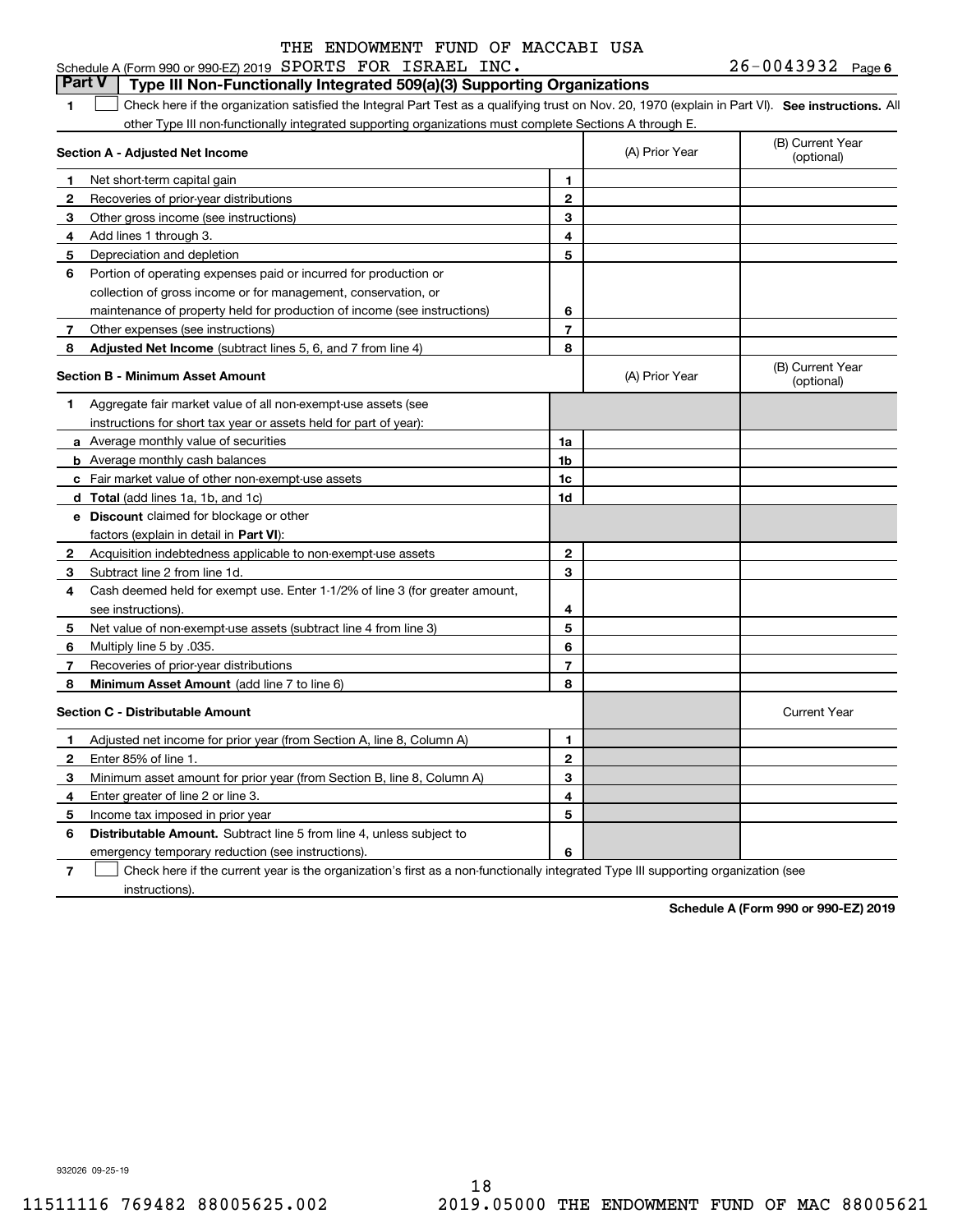|               | Schedule A (Form 990 or 990-EZ) 2019 SPORTS FOR ISRAEL INC.                                |                                    |                                                | $26 - 0043932$ Page 7                            |
|---------------|--------------------------------------------------------------------------------------------|------------------------------------|------------------------------------------------|--------------------------------------------------|
| <b>Part V</b> | Type III Non-Functionally Integrated 509(a)(3) Supporting Organizations                    |                                    | (continued)                                    |                                                  |
|               | <b>Section D - Distributions</b>                                                           |                                    |                                                | <b>Current Year</b>                              |
| 1             | Amounts paid to supported organizations to accomplish exempt purposes                      |                                    |                                                |                                                  |
| 2             | Amounts paid to perform activity that directly furthers exempt purposes of supported       |                                    |                                                |                                                  |
|               | organizations, in excess of income from activity                                           |                                    |                                                |                                                  |
| 3             | Administrative expenses paid to accomplish exempt purposes of supported organizations      |                                    |                                                |                                                  |
| 4             | Amounts paid to acquire exempt-use assets                                                  |                                    |                                                |                                                  |
| 5             | Qualified set-aside amounts (prior IRS approval required)                                  |                                    |                                                |                                                  |
| 6             | Other distributions (describe in Part VI). See instructions.                               |                                    |                                                |                                                  |
| 7             | Total annual distributions. Add lines 1 through 6.                                         |                                    |                                                |                                                  |
| 8             | Distributions to attentive supported organizations to which the organization is responsive |                                    |                                                |                                                  |
|               | (provide details in Part VI). See instructions.                                            |                                    |                                                |                                                  |
| 9             | Distributable amount for 2019 from Section C, line 6                                       |                                    |                                                |                                                  |
| 10            | Line 8 amount divided by line 9 amount                                                     |                                    |                                                |                                                  |
|               | <b>Section E - Distribution Allocations</b> (see instructions)                             | (i)<br><b>Excess Distributions</b> | (iii)<br><b>Underdistributions</b><br>Pre-2019 | (iii)<br><b>Distributable</b><br>Amount for 2019 |
| 1             | Distributable amount for 2019 from Section C, line 6                                       |                                    |                                                |                                                  |
| 2             | Underdistributions, if any, for years prior to 2019 (reason-                               |                                    |                                                |                                                  |
|               | able cause required-explain in Part VI). See instructions.                                 |                                    |                                                |                                                  |
| 3             | Excess distributions carryover, if any, to 2019                                            |                                    |                                                |                                                  |
|               | <b>a</b> From 2014                                                                         |                                    |                                                |                                                  |
|               | $b$ From 2015                                                                              |                                    |                                                |                                                  |
|               | $c$ From 2016                                                                              |                                    |                                                |                                                  |
|               | d From 2017                                                                                |                                    |                                                |                                                  |
|               | e From 2018                                                                                |                                    |                                                |                                                  |
|               | f Total of lines 3a through e                                                              |                                    |                                                |                                                  |
|               | g Applied to underdistributions of prior years                                             |                                    |                                                |                                                  |
|               | <b>h</b> Applied to 2019 distributable amount                                              |                                    |                                                |                                                  |
|               | Carryover from 2014 not applied (see instructions)                                         |                                    |                                                |                                                  |
|               | Remainder. Subtract lines 3g, 3h, and 3i from 3f.                                          |                                    |                                                |                                                  |
| 4             | Distributions for 2019 from Section D.                                                     |                                    |                                                |                                                  |
|               | \$<br>line $7:$                                                                            |                                    |                                                |                                                  |
|               | a Applied to underdistributions of prior years                                             |                                    |                                                |                                                  |
|               | <b>b</b> Applied to 2019 distributable amount                                              |                                    |                                                |                                                  |
|               | <b>c</b> Remainder. Subtract lines 4a and 4b from 4.                                       |                                    |                                                |                                                  |
|               | Remaining underdistributions for years prior to 2019, if                                   |                                    |                                                |                                                  |
|               | any. Subtract lines 3g and 4a from line 2. For result greater                              |                                    |                                                |                                                  |
|               | than zero, explain in Part VI. See instructions.                                           |                                    |                                                |                                                  |
| 6             | Remaining underdistributions for 2019. Subtract lines 3h                                   |                                    |                                                |                                                  |
|               | and 4b from line 1. For result greater than zero, explain in                               |                                    |                                                |                                                  |
|               | <b>Part VI.</b> See instructions.                                                          |                                    |                                                |                                                  |
| 7             | Excess distributions carryover to 2020. Add lines 3j                                       |                                    |                                                |                                                  |
|               | and 4c.                                                                                    |                                    |                                                |                                                  |
| 8             | Breakdown of line 7:                                                                       |                                    |                                                |                                                  |
|               | a Excess from 2015                                                                         |                                    |                                                |                                                  |
|               | <b>b</b> Excess from 2016                                                                  |                                    |                                                |                                                  |
|               | c Excess from 2017                                                                         |                                    |                                                |                                                  |
|               | d Excess from 2018                                                                         |                                    |                                                |                                                  |
|               | e Excess from 2019                                                                         |                                    |                                                |                                                  |
|               |                                                                                            |                                    |                                                |                                                  |

**Schedule A (Form 990 or 990-EZ) 2019**

932027 09-25-19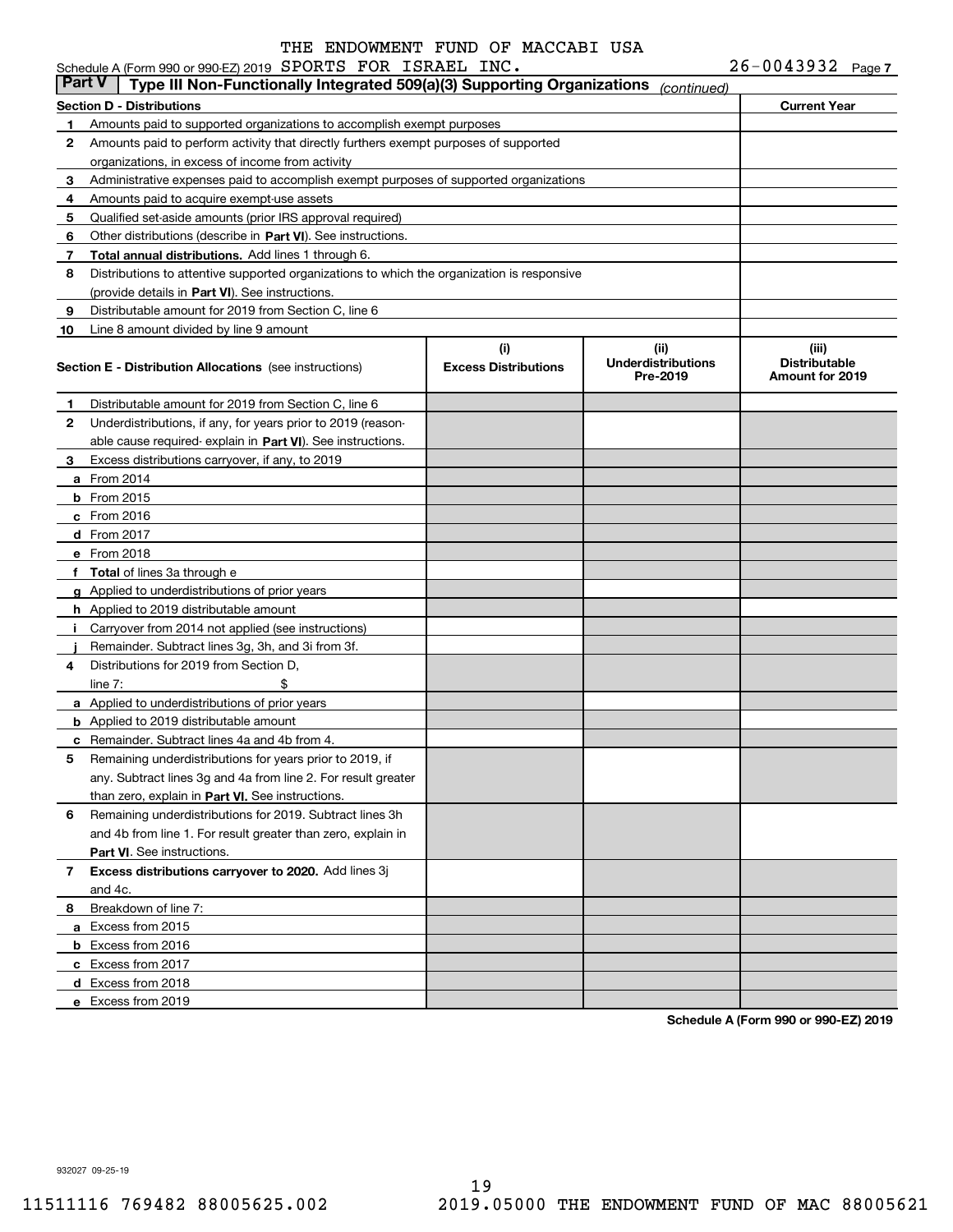| Schedule A (Form 990 or 990-EZ) 2019 SPORTS FOR ISRAEL INC.<br>Supplemental Information. Provide the explanations required by Part II, line 10; Part II, line 17a or 17b; Part III, line 12;<br>Part IV, Section A, lines 1, 2, 3b, 3c, 4b, 4c, 5a, 6, 9a, 9b, 9c, 11a, 11b, and 11c; Part IV, Section B, lines 1 and 2; Part IV, Section C,<br>line 1; Part IV, Section D, lines 2 and 3; Part IV, Section E, lines 1c, 2a, 2b, 3a, and 3b; Part V, line 1; Part V, Section B, line 1e; Part V,<br>Section D, lines 5, 6, and 8; and Part V, Section E, lines 2, 5, and 6. Also complete this part for any additional information.<br>(See instructions.) |  |  |    | $26 - 0043932$ Page 8 |                                      |
|------------------------------------------------------------------------------------------------------------------------------------------------------------------------------------------------------------------------------------------------------------------------------------------------------------------------------------------------------------------------------------------------------------------------------------------------------------------------------------------------------------------------------------------------------------------------------------------------------------------------------------------------------------|--|--|----|-----------------------|--------------------------------------|
|                                                                                                                                                                                                                                                                                                                                                                                                                                                                                                                                                                                                                                                            |  |  |    |                       |                                      |
|                                                                                                                                                                                                                                                                                                                                                                                                                                                                                                                                                                                                                                                            |  |  |    |                       |                                      |
|                                                                                                                                                                                                                                                                                                                                                                                                                                                                                                                                                                                                                                                            |  |  |    |                       |                                      |
|                                                                                                                                                                                                                                                                                                                                                                                                                                                                                                                                                                                                                                                            |  |  |    |                       |                                      |
|                                                                                                                                                                                                                                                                                                                                                                                                                                                                                                                                                                                                                                                            |  |  |    |                       |                                      |
|                                                                                                                                                                                                                                                                                                                                                                                                                                                                                                                                                                                                                                                            |  |  |    |                       |                                      |
|                                                                                                                                                                                                                                                                                                                                                                                                                                                                                                                                                                                                                                                            |  |  |    |                       |                                      |
|                                                                                                                                                                                                                                                                                                                                                                                                                                                                                                                                                                                                                                                            |  |  |    |                       |                                      |
|                                                                                                                                                                                                                                                                                                                                                                                                                                                                                                                                                                                                                                                            |  |  |    |                       |                                      |
|                                                                                                                                                                                                                                                                                                                                                                                                                                                                                                                                                                                                                                                            |  |  |    |                       |                                      |
|                                                                                                                                                                                                                                                                                                                                                                                                                                                                                                                                                                                                                                                            |  |  |    |                       |                                      |
|                                                                                                                                                                                                                                                                                                                                                                                                                                                                                                                                                                                                                                                            |  |  |    |                       |                                      |
|                                                                                                                                                                                                                                                                                                                                                                                                                                                                                                                                                                                                                                                            |  |  |    |                       |                                      |
|                                                                                                                                                                                                                                                                                                                                                                                                                                                                                                                                                                                                                                                            |  |  |    |                       |                                      |
|                                                                                                                                                                                                                                                                                                                                                                                                                                                                                                                                                                                                                                                            |  |  |    |                       |                                      |
|                                                                                                                                                                                                                                                                                                                                                                                                                                                                                                                                                                                                                                                            |  |  |    |                       |                                      |
|                                                                                                                                                                                                                                                                                                                                                                                                                                                                                                                                                                                                                                                            |  |  |    |                       |                                      |
|                                                                                                                                                                                                                                                                                                                                                                                                                                                                                                                                                                                                                                                            |  |  |    |                       |                                      |
|                                                                                                                                                                                                                                                                                                                                                                                                                                                                                                                                                                                                                                                            |  |  |    |                       |                                      |
|                                                                                                                                                                                                                                                                                                                                                                                                                                                                                                                                                                                                                                                            |  |  |    |                       |                                      |
|                                                                                                                                                                                                                                                                                                                                                                                                                                                                                                                                                                                                                                                            |  |  |    |                       |                                      |
|                                                                                                                                                                                                                                                                                                                                                                                                                                                                                                                                                                                                                                                            |  |  |    |                       |                                      |
|                                                                                                                                                                                                                                                                                                                                                                                                                                                                                                                                                                                                                                                            |  |  |    |                       |                                      |
|                                                                                                                                                                                                                                                                                                                                                                                                                                                                                                                                                                                                                                                            |  |  |    |                       |                                      |
|                                                                                                                                                                                                                                                                                                                                                                                                                                                                                                                                                                                                                                                            |  |  |    |                       |                                      |
|                                                                                                                                                                                                                                                                                                                                                                                                                                                                                                                                                                                                                                                            |  |  |    |                       |                                      |
|                                                                                                                                                                                                                                                                                                                                                                                                                                                                                                                                                                                                                                                            |  |  |    |                       |                                      |
|                                                                                                                                                                                                                                                                                                                                                                                                                                                                                                                                                                                                                                                            |  |  |    |                       |                                      |
|                                                                                                                                                                                                                                                                                                                                                                                                                                                                                                                                                                                                                                                            |  |  |    |                       |                                      |
|                                                                                                                                                                                                                                                                                                                                                                                                                                                                                                                                                                                                                                                            |  |  |    |                       |                                      |
|                                                                                                                                                                                                                                                                                                                                                                                                                                                                                                                                                                                                                                                            |  |  |    |                       |                                      |
|                                                                                                                                                                                                                                                                                                                                                                                                                                                                                                                                                                                                                                                            |  |  |    |                       |                                      |
|                                                                                                                                                                                                                                                                                                                                                                                                                                                                                                                                                                                                                                                            |  |  |    |                       |                                      |
|                                                                                                                                                                                                                                                                                                                                                                                                                                                                                                                                                                                                                                                            |  |  |    |                       |                                      |
|                                                                                                                                                                                                                                                                                                                                                                                                                                                                                                                                                                                                                                                            |  |  |    |                       |                                      |
|                                                                                                                                                                                                                                                                                                                                                                                                                                                                                                                                                                                                                                                            |  |  |    |                       |                                      |
|                                                                                                                                                                                                                                                                                                                                                                                                                                                                                                                                                                                                                                                            |  |  |    |                       |                                      |
|                                                                                                                                                                                                                                                                                                                                                                                                                                                                                                                                                                                                                                                            |  |  |    |                       |                                      |
|                                                                                                                                                                                                                                                                                                                                                                                                                                                                                                                                                                                                                                                            |  |  |    |                       |                                      |
|                                                                                                                                                                                                                                                                                                                                                                                                                                                                                                                                                                                                                                                            |  |  |    |                       |                                      |
|                                                                                                                                                                                                                                                                                                                                                                                                                                                                                                                                                                                                                                                            |  |  |    |                       |                                      |
|                                                                                                                                                                                                                                                                                                                                                                                                                                                                                                                                                                                                                                                            |  |  |    |                       |                                      |
|                                                                                                                                                                                                                                                                                                                                                                                                                                                                                                                                                                                                                                                            |  |  |    |                       |                                      |
|                                                                                                                                                                                                                                                                                                                                                                                                                                                                                                                                                                                                                                                            |  |  |    |                       |                                      |
|                                                                                                                                                                                                                                                                                                                                                                                                                                                                                                                                                                                                                                                            |  |  |    |                       |                                      |
|                                                                                                                                                                                                                                                                                                                                                                                                                                                                                                                                                                                                                                                            |  |  |    |                       |                                      |
|                                                                                                                                                                                                                                                                                                                                                                                                                                                                                                                                                                                                                                                            |  |  |    |                       |                                      |
|                                                                                                                                                                                                                                                                                                                                                                                                                                                                                                                                                                                                                                                            |  |  |    |                       |                                      |
|                                                                                                                                                                                                                                                                                                                                                                                                                                                                                                                                                                                                                                                            |  |  |    |                       |                                      |
|                                                                                                                                                                                                                                                                                                                                                                                                                                                                                                                                                                                                                                                            |  |  |    |                       |                                      |
|                                                                                                                                                                                                                                                                                                                                                                                                                                                                                                                                                                                                                                                            |  |  | 20 |                       | Schedule A (Form 990 or 990-EZ) 2019 |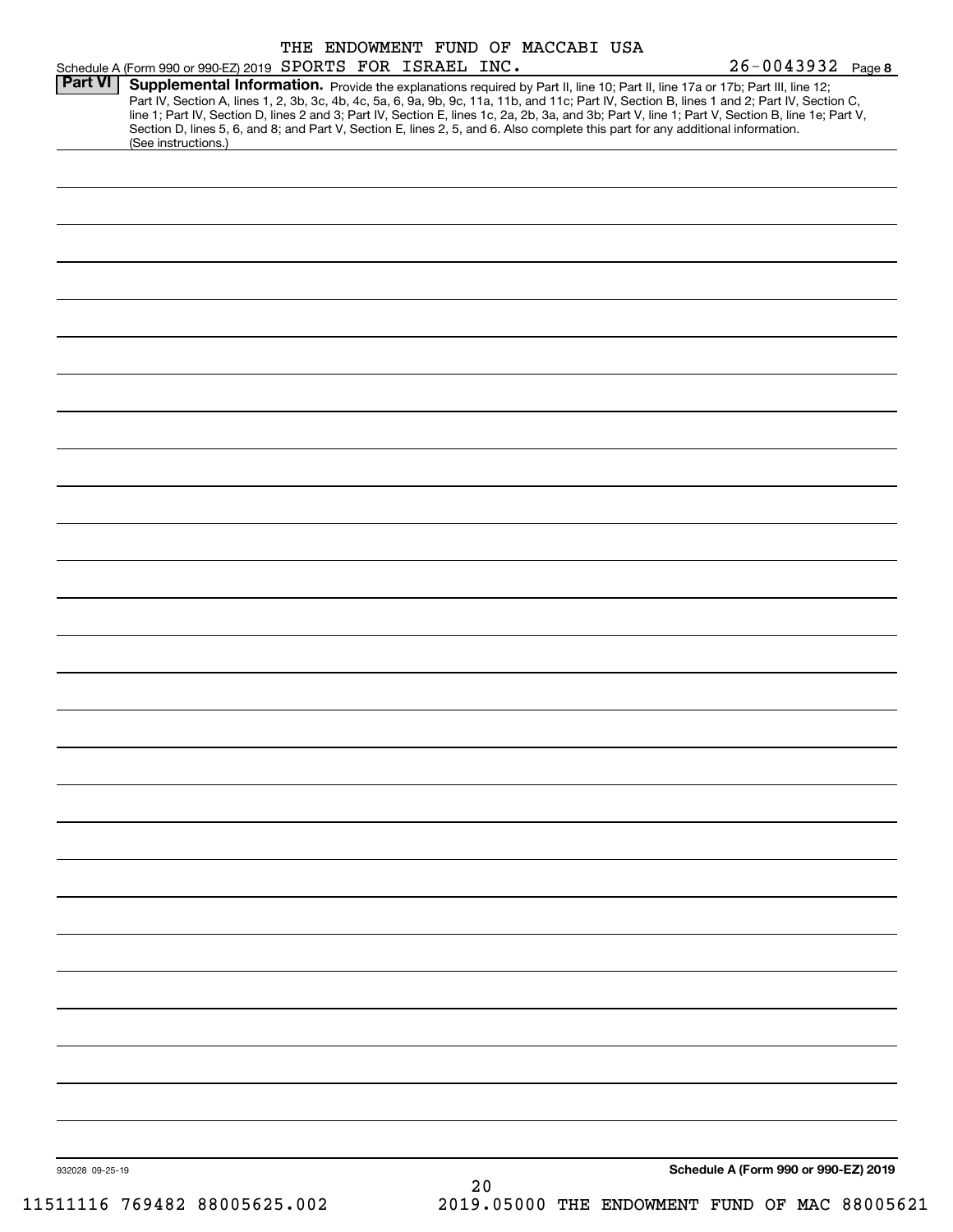Department of the Treasury Internal Revenue Service **(Form 990, 990-EZ, or 990-PF)**

#### Name of the organization

#### \*\* PUBLIC DISCLOSURE COPY \*\*

# **Schedule B Schedule of Contributors**

**| Attach to Form 990, Form 990-EZ, or Form 990-PF. | Go to www.irs.gov/Form990 for the latest information.** OMB No. 1545-0047

# **2019**

**Employer identification number**

|                        | THE ENDOWMENT FUND OF MACCABI USA |            |
|------------------------|-----------------------------------|------------|
| SPORTS FOR ISRAEL INC. |                                   | 26-0043932 |

**Organization type** (check one):

| Filers of:         | Section:                                                                  |
|--------------------|---------------------------------------------------------------------------|
| Form 990 or 990-EZ | $\lfloor x \rfloor$ 501(c)( 3) (enter number) organization                |
|                    | 4947(a)(1) nonexempt charitable trust not treated as a private foundation |
|                    | 527 political organization                                                |
| Form 990-PF        | 501(c)(3) exempt private foundation                                       |
|                    | 4947(a)(1) nonexempt charitable trust treated as a private foundation     |
|                    | 501(c)(3) taxable private foundation                                      |
|                    |                                                                           |

Check if your organization is covered by the **General Rule** or a **Special Rule. Note:**  Only a section 501(c)(7), (8), or (10) organization can check boxes for both the General Rule and a Special Rule. See instructions.

#### **General Rule**

 $\boxed{\textbf{X}}$  For an organization filing Form 990, 990-EZ, or 990-PF that received, during the year, contributions totaling \$5,000 or more (in money or property) from any one contributor. Complete Parts I and II. See instructions for determining a contributor's total contributions.

#### **Special Rules**

any one contributor, during the year, total contributions of the greater of  $\,$  (1) \$5,000; or **(2)** 2% of the amount on (i) Form 990, Part VIII, line 1h; For an organization described in section 501(c)(3) filing Form 990 or 990-EZ that met the 33 1/3% support test of the regulations under sections 509(a)(1) and 170(b)(1)(A)(vi), that checked Schedule A (Form 990 or 990-EZ), Part II, line 13, 16a, or 16b, and that received from or (ii) Form 990-EZ, line 1. Complete Parts I and II.  $\mathcal{L}^{\text{max}}$ 

year, total contributions of more than \$1,000 *exclusively* for religious, charitable, scientific, literary, or educational purposes, or for the For an organization described in section 501(c)(7), (8), or (10) filing Form 990 or 990-EZ that received from any one contributor, during the prevention of cruelty to children or animals. Complete Parts I, II, and III.  $\mathcal{L}^{\text{max}}$ 

purpose. Don't complete any of the parts unless the **General Rule** applies to this organization because it received *nonexclusively* year, contributions <sub>exclusively</sub> for religious, charitable, etc., purposes, but no such contributions totaled more than \$1,000. If this box is checked, enter here the total contributions that were received during the year for an  $\;$ exclusively religious, charitable, etc., For an organization described in section 501(c)(7), (8), or (10) filing Form 990 or 990-EZ that received from any one contributor, during the religious, charitable, etc., contributions totaling \$5,000 or more during the year  $\Box$ — $\Box$   $\Box$  $\mathcal{L}^{\text{max}}$ 

**Caution:**  An organization that isn't covered by the General Rule and/or the Special Rules doesn't file Schedule B (Form 990, 990-EZ, or 990-PF),  **must** but it answer "No" on Part IV, line 2, of its Form 990; or check the box on line H of its Form 990-EZ or on its Form 990-PF, Part I, line 2, to certify that it doesn't meet the filing requirements of Schedule B (Form 990, 990-EZ, or 990-PF).

**For Paperwork Reduction Act Notice, see the instructions for Form 990, 990-EZ, or 990-PF. Schedule B (Form 990, 990-EZ, or 990-PF) (2019)** LHA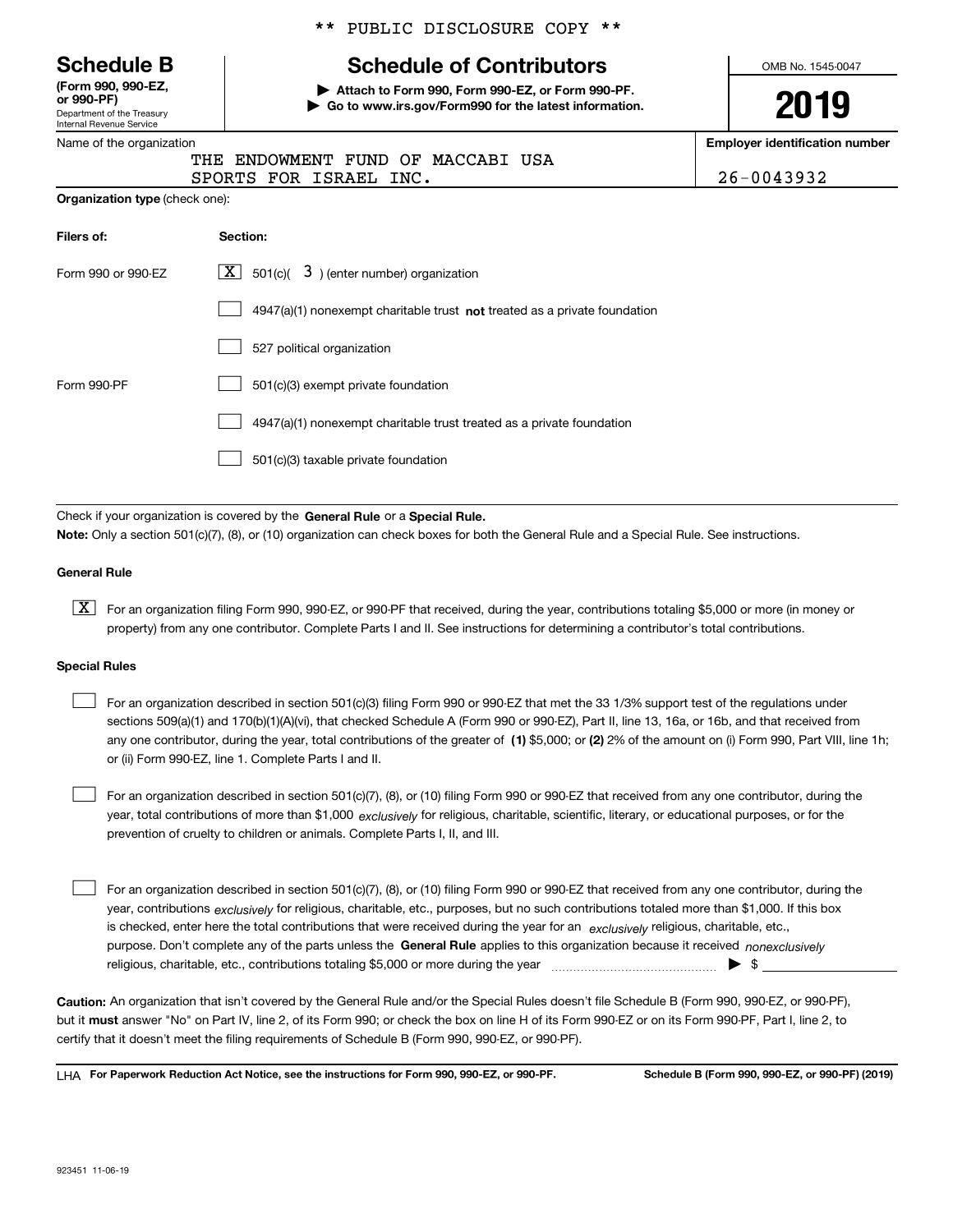#### Schedule B (Form 990, 990-EZ, or 990-PF) (2019) **Page 2**

Name of organization

Chedule B (Form 990, 990-EZ, or 990-PF) (2019)<br>
Iame of organization<br> **2PORTS FOR ISRAEL INC.**<br> **2PORTS FOR ISRAEL INC.**<br> **2PORTS FOR ISRAEL INC.**<br> **2PORTS FOR ISRAEL INC.** THE ENDOWMENT FUND OF MACCABI USA SPORTS FOR ISRAEL INC. 26-0043932

Contributors (see instructions). Use duplicate copies of Part I if additional space is needed.

| (a)             | (b)                        | (c)                              | (d)                                                                                                      |
|-----------------|----------------------------|----------------------------------|----------------------------------------------------------------------------------------------------------|
| No.             | Name, address, and ZIP + 4 | <b>Total contributions</b>       | Type of contribution                                                                                     |
| 1               |                            | 5,000.<br>$\frac{1}{2}$          | Person<br>X.<br>Payroll<br>Noncash<br>(Complete Part II for<br>noncash contributions.)                   |
| (a)             | (b)                        | (c)                              | (d)                                                                                                      |
| No.             | Name, address, and ZIP + 4 | <b>Total contributions</b>       | Type of contribution                                                                                     |
| 2               |                            | 5,000.<br>\$                     | Person<br>X.<br>Payroll<br>Noncash<br>(Complete Part II for<br>noncash contributions.)                   |
| (a)             | (b)                        | (c)                              | (d)                                                                                                      |
| No.             | Name, address, and ZIP + 4 | <b>Total contributions</b>       | Type of contribution                                                                                     |
| 3               |                            | 15,000.<br>\$                    | Person<br>х.<br>Payroll<br>Noncash<br>(Complete Part II for<br>noncash contributions.)                   |
|                 |                            |                                  |                                                                                                          |
| (a)             | (b)                        | (c)                              | (d)                                                                                                      |
| No.             | Name, address, and ZIP + 4 | <b>Total contributions</b>       | Type of contribution                                                                                     |
|                 |                            | \$                               | Person<br>Payroll<br>Noncash<br>(Complete Part II for<br>noncash contributions.)                         |
| (a)             | (b)                        | (c)                              | (d)                                                                                                      |
| No.             | Name, address, and ZIP + 4 | <b>Total contributions</b><br>\$ | Type of contribution<br>Person<br>Payroll<br>Noncash<br>(Complete Part II for<br>noncash contributions.) |
| (a)             | (b)                        | (c)                              | (d)                                                                                                      |
| No.             | Name, address, and ZIP + 4 | <b>Total contributions</b>       | Type of contribution                                                                                     |
|                 |                            | \$                               | Person<br>Payroll<br>Noncash<br>(Complete Part II for                                                    |
| 923452 11-06-19 |                            |                                  | noncash contributions.)<br>Schedule B (Form 990, 990-EZ, or 990-PF) (2019)                               |

22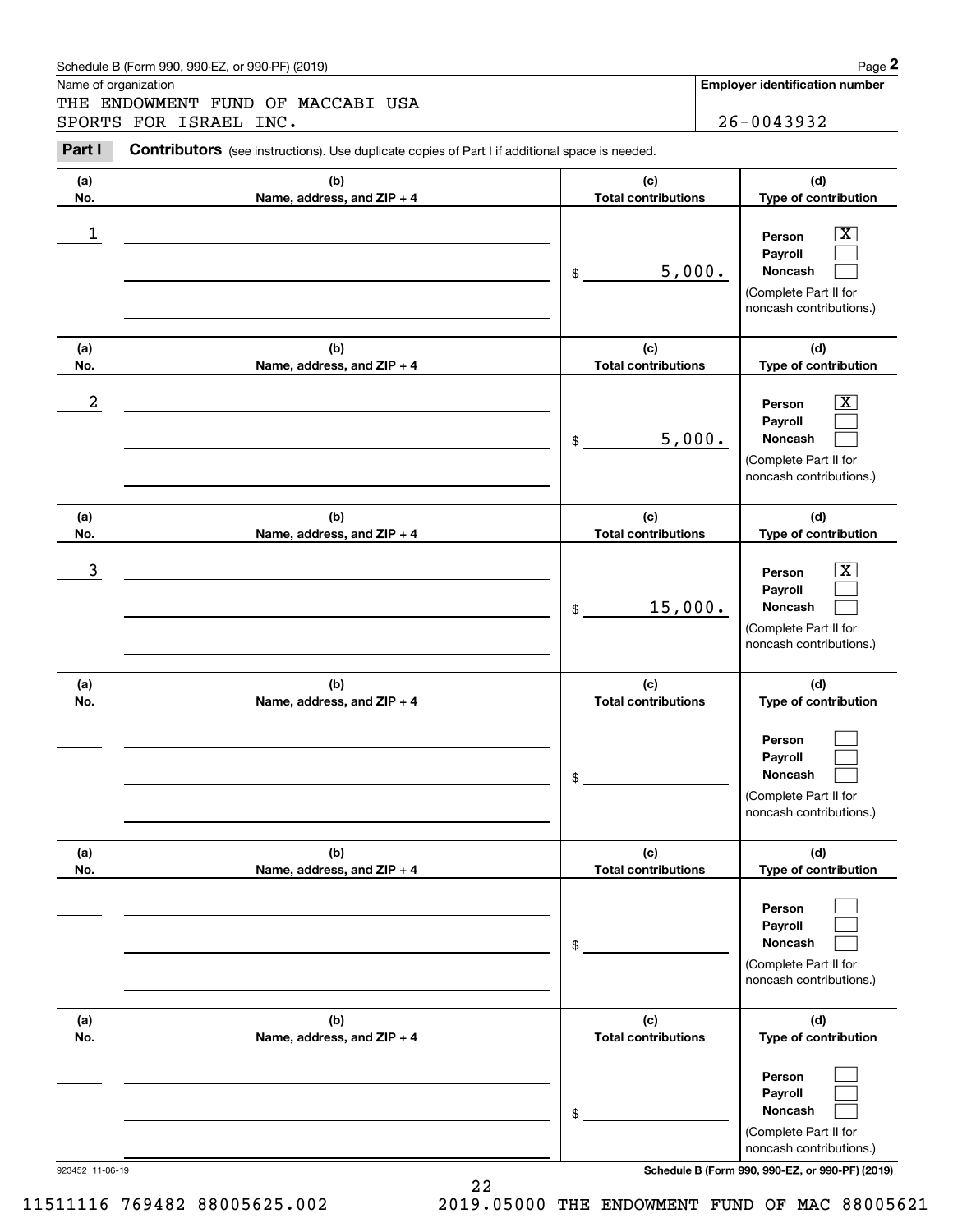| Schedule B (Form 990, 990-EZ, or 990-PF) (2019)                                                                       | Page $3$                              |
|-----------------------------------------------------------------------------------------------------------------------|---------------------------------------|
| Name of organization                                                                                                  | <b>Employer identification number</b> |
| THE ENDOWMENT FUND OF MACCABI USA                                                                                     |                                       |
| SPORTS FOR ISRAEL INC.                                                                                                | $26 - 0043932$                        |
| Part II<br><b>Noncash Property</b> (see instructions). Use duplicate copies of Part II if additional space is needed. |                                       |

| .                            | onodon'i roporty (300 mandonona). Oso duphodio copics ori dit in idditional space is nocuou. |                                                 |                                                 |
|------------------------------|----------------------------------------------------------------------------------------------|-------------------------------------------------|-------------------------------------------------|
| (a)<br>No.<br>from<br>Part I | (b)<br>Description of noncash property given                                                 | (c)<br>FMV (or estimate)<br>(See instructions.) | (d)<br>Date received                            |
|                              |                                                                                              |                                                 |                                                 |
|                              |                                                                                              |                                                 |                                                 |
|                              |                                                                                              | \$                                              |                                                 |
| (a)<br>No.<br>from<br>Part I | (b)<br>Description of noncash property given                                                 | (c)<br>FMV (or estimate)<br>(See instructions.) | (d)<br>Date received                            |
|                              |                                                                                              |                                                 |                                                 |
|                              |                                                                                              |                                                 |                                                 |
|                              |                                                                                              | \$                                              |                                                 |
| (a)                          |                                                                                              |                                                 |                                                 |
| No.<br>from<br>Part I        | (b)<br>Description of noncash property given                                                 | (c)<br>FMV (or estimate)<br>(See instructions.) | (d)<br>Date received                            |
|                              |                                                                                              |                                                 |                                                 |
|                              |                                                                                              |                                                 |                                                 |
|                              |                                                                                              | \$                                              |                                                 |
| (a)                          |                                                                                              |                                                 |                                                 |
| No.                          | (b)                                                                                          | (c)<br>FMV (or estimate)                        | (d)                                             |
| from<br>Part I               | Description of noncash property given                                                        | (See instructions.)                             | Date received                                   |
|                              |                                                                                              |                                                 |                                                 |
|                              |                                                                                              |                                                 |                                                 |
|                              |                                                                                              | \$                                              |                                                 |
|                              |                                                                                              |                                                 |                                                 |
| (a)<br>No.<br>from           | (b)<br>Description of noncash property given                                                 | (c)<br>FMV (or estimate)                        | (d)<br>Date received                            |
| Part I                       |                                                                                              | (See instructions.)                             |                                                 |
|                              |                                                                                              |                                                 |                                                 |
|                              |                                                                                              |                                                 |                                                 |
|                              |                                                                                              | \$                                              |                                                 |
| (a)                          |                                                                                              |                                                 |                                                 |
| No.                          | (b)                                                                                          | (c)<br>FMV (or estimate)                        | (d)                                             |
| from<br>Part I               | Description of noncash property given                                                        | (See instructions.)                             | Date received                                   |
|                              |                                                                                              |                                                 |                                                 |
|                              |                                                                                              |                                                 |                                                 |
|                              |                                                                                              | \$                                              |                                                 |
| 923453 11-06-19              |                                                                                              |                                                 | Schedule B (Form 990, 990-EZ, or 990-PF) (2019) |

23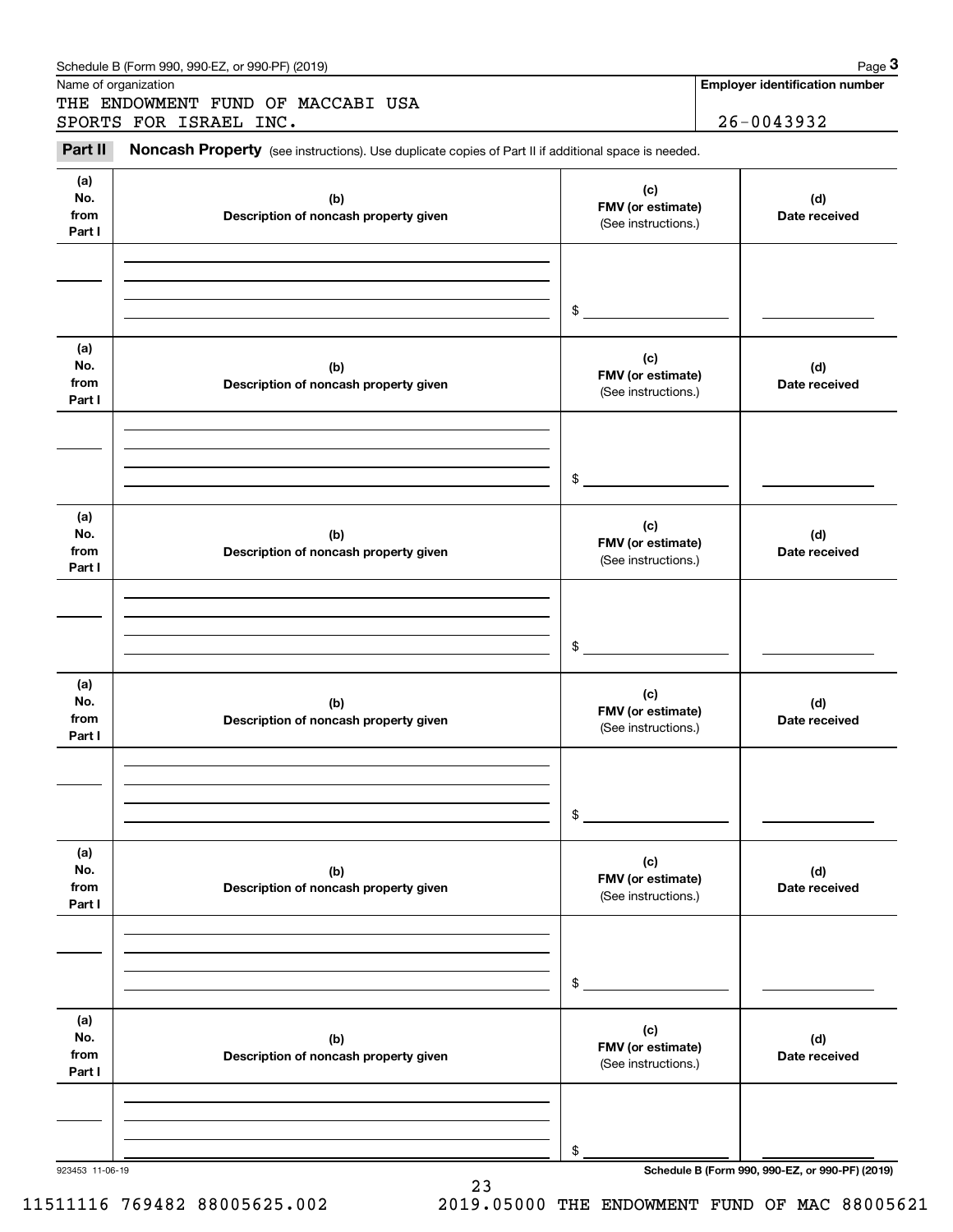|                 | Schedule B (Form 990, 990-EZ, or 990-PF) (2019)                                                                                                                                                                                                                            |                      |                                          | Page 4                                          |  |  |
|-----------------|----------------------------------------------------------------------------------------------------------------------------------------------------------------------------------------------------------------------------------------------------------------------------|----------------------|------------------------------------------|-------------------------------------------------|--|--|
|                 | Name of organization                                                                                                                                                                                                                                                       |                      |                                          | <b>Employer identification number</b>           |  |  |
|                 | THE ENDOWMENT FUND OF MACCABI USA                                                                                                                                                                                                                                          |                      |                                          |                                                 |  |  |
|                 | SPORTS FOR ISRAEL INC.                                                                                                                                                                                                                                                     |                      |                                          | 26-0043932                                      |  |  |
| Part III        | Exclusively religious, charitable, etc., contributions to organizations described in section 501(c)(7), (8), or (10) that total more than \$1,000 for the year                                                                                                             |                      |                                          |                                                 |  |  |
|                 | from any one contributor. Complete columns (a) through (e) and the following line entry. For organizations<br>completing Part III, enter the total of exclusively religious, charitable, etc., contributions of \$1,000 or less for the year. (Enter this info. once.) \\$ |                      |                                          |                                                 |  |  |
|                 | Use duplicate copies of Part III if additional space is needed.                                                                                                                                                                                                            |                      |                                          |                                                 |  |  |
| (a) No.<br>from | (b) Purpose of gift                                                                                                                                                                                                                                                        |                      |                                          |                                                 |  |  |
| Part I          |                                                                                                                                                                                                                                                                            | (c) Use of gift      |                                          | (d) Description of how gift is held             |  |  |
|                 |                                                                                                                                                                                                                                                                            |                      |                                          |                                                 |  |  |
|                 |                                                                                                                                                                                                                                                                            |                      |                                          |                                                 |  |  |
|                 |                                                                                                                                                                                                                                                                            |                      |                                          |                                                 |  |  |
|                 |                                                                                                                                                                                                                                                                            |                      |                                          |                                                 |  |  |
|                 |                                                                                                                                                                                                                                                                            | (e) Transfer of gift |                                          |                                                 |  |  |
|                 |                                                                                                                                                                                                                                                                            |                      |                                          |                                                 |  |  |
|                 | Transferee's name, address, and ZIP + 4                                                                                                                                                                                                                                    |                      |                                          | Relationship of transferor to transferee        |  |  |
|                 |                                                                                                                                                                                                                                                                            |                      |                                          |                                                 |  |  |
|                 |                                                                                                                                                                                                                                                                            |                      |                                          |                                                 |  |  |
|                 |                                                                                                                                                                                                                                                                            |                      |                                          |                                                 |  |  |
| (a) No.         |                                                                                                                                                                                                                                                                            |                      |                                          |                                                 |  |  |
| from<br>Part I  | (b) Purpose of gift                                                                                                                                                                                                                                                        | (c) Use of gift      |                                          | (d) Description of how gift is held             |  |  |
|                 |                                                                                                                                                                                                                                                                            |                      |                                          |                                                 |  |  |
|                 |                                                                                                                                                                                                                                                                            |                      |                                          |                                                 |  |  |
|                 |                                                                                                                                                                                                                                                                            |                      |                                          |                                                 |  |  |
|                 |                                                                                                                                                                                                                                                                            |                      |                                          |                                                 |  |  |
|                 |                                                                                                                                                                                                                                                                            | (e) Transfer of gift |                                          |                                                 |  |  |
|                 |                                                                                                                                                                                                                                                                            |                      |                                          |                                                 |  |  |
|                 | Transferee's name, address, and ZIP + 4                                                                                                                                                                                                                                    |                      | Relationship of transferor to transferee |                                                 |  |  |
|                 |                                                                                                                                                                                                                                                                            |                      |                                          |                                                 |  |  |
|                 |                                                                                                                                                                                                                                                                            |                      |                                          |                                                 |  |  |
|                 |                                                                                                                                                                                                                                                                            |                      |                                          |                                                 |  |  |
| (a) No.         |                                                                                                                                                                                                                                                                            |                      |                                          |                                                 |  |  |
| from<br>Part I  | (b) Purpose of gift                                                                                                                                                                                                                                                        | (c) Use of gift      |                                          | (d) Description of how gift is held             |  |  |
|                 |                                                                                                                                                                                                                                                                            |                      |                                          |                                                 |  |  |
|                 |                                                                                                                                                                                                                                                                            |                      |                                          |                                                 |  |  |
|                 |                                                                                                                                                                                                                                                                            |                      |                                          |                                                 |  |  |
|                 |                                                                                                                                                                                                                                                                            |                      |                                          |                                                 |  |  |
|                 |                                                                                                                                                                                                                                                                            | (e) Transfer of gift |                                          |                                                 |  |  |
|                 |                                                                                                                                                                                                                                                                            |                      |                                          |                                                 |  |  |
|                 | Transferee's name, address, and ZIP + 4                                                                                                                                                                                                                                    |                      |                                          | Relationship of transferor to transferee        |  |  |
|                 |                                                                                                                                                                                                                                                                            |                      |                                          |                                                 |  |  |
|                 |                                                                                                                                                                                                                                                                            |                      |                                          |                                                 |  |  |
|                 |                                                                                                                                                                                                                                                                            |                      |                                          |                                                 |  |  |
| (a) No.<br>from |                                                                                                                                                                                                                                                                            |                      |                                          |                                                 |  |  |
| Part I          | (b) Purpose of gift                                                                                                                                                                                                                                                        | (c) Use of gift      |                                          | (d) Description of how gift is held             |  |  |
|                 |                                                                                                                                                                                                                                                                            |                      |                                          |                                                 |  |  |
|                 |                                                                                                                                                                                                                                                                            |                      |                                          |                                                 |  |  |
|                 |                                                                                                                                                                                                                                                                            |                      |                                          |                                                 |  |  |
|                 |                                                                                                                                                                                                                                                                            |                      |                                          |                                                 |  |  |
|                 |                                                                                                                                                                                                                                                                            | (e) Transfer of gift |                                          |                                                 |  |  |
|                 |                                                                                                                                                                                                                                                                            |                      |                                          |                                                 |  |  |
|                 | Transferee's name, address, and $ZIP + 4$                                                                                                                                                                                                                                  |                      |                                          | Relationship of transferor to transferee        |  |  |
|                 |                                                                                                                                                                                                                                                                            |                      |                                          |                                                 |  |  |
|                 |                                                                                                                                                                                                                                                                            |                      |                                          |                                                 |  |  |
|                 |                                                                                                                                                                                                                                                                            |                      |                                          |                                                 |  |  |
| 923454 11-06-19 |                                                                                                                                                                                                                                                                            |                      |                                          | Schedule B (Form 990, 990-EZ, or 990-PF) (2019) |  |  |
|                 |                                                                                                                                                                                                                                                                            | 24                   |                                          |                                                 |  |  |

11511116 769482 88005625.002 2019.05000 THE ENDOWMENT FUND OF MAC 88005621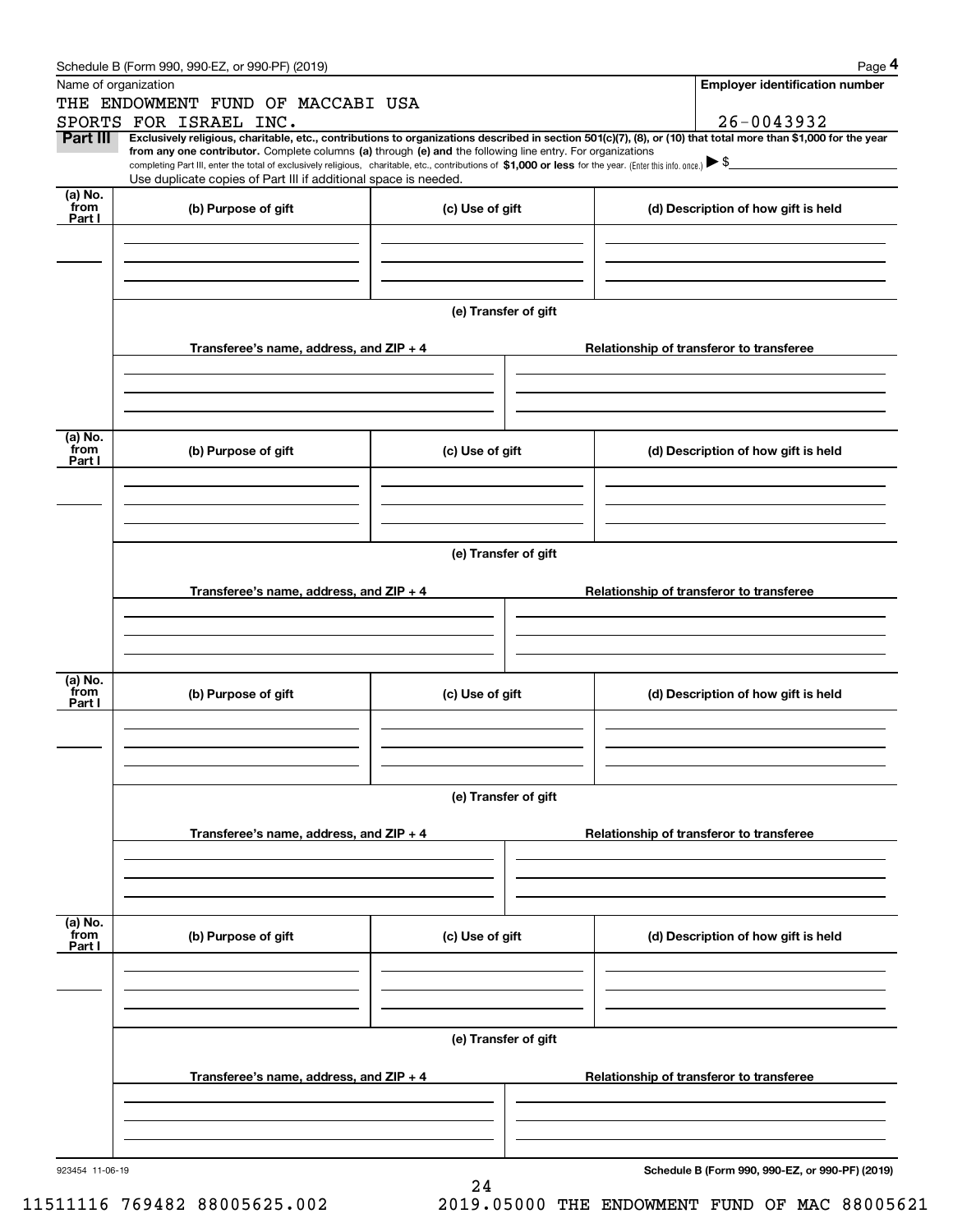| Complete if the organization answered "Yes" on Form 990,<br>(Form 990)<br>Part IV, line 6, 7, 8, 9, 10, 11a, 11b, 11c, 11d, 11e, 11f, 12a, or 12b.<br><b>Open to Public</b><br>Attach to Form 990.<br>Department of the Treasury<br>Inspection<br>Go to www.irs.gov/Form990 for instructions and the latest information.<br>Internal Revenue Service<br>THE ENDOWMENT FUND OF MACCABI USA<br><b>Employer identification number</b><br>Name of the organization<br>26-0043932<br>SPORTS FOR ISRAEL INC.<br>Organizations Maintaining Donor Advised Funds or Other Similar Funds or Accounts. Complete if the<br>Part I<br>organization answered "Yes" on Form 990, Part IV, line 6.<br>(a) Donor advised funds<br>(b) Funds and other accounts<br>1<br>Aggregate value of contributions to (during year)<br>2<br>З<br>4<br>Did the organization inform all donors and donor advisors in writing that the assets held in donor advised funds<br>5<br>Yes<br>No<br>Did the organization inform all grantees, donors, and donor advisors in writing that grant funds can be used only<br>6<br>for charitable purposes and not for the benefit of the donor or donor advisor, or for any other purpose conferring<br><b>Yes</b><br>No<br>impermissible private benefit?<br>Part II<br>Conservation Easements. Complete if the organization answered "Yes" on Form 990, Part IV, line 7.<br>Purpose(s) of conservation easements held by the organization (check all that apply).<br>1<br>Preservation of land for public use (for example, recreation or education)<br>Preservation of a historically important land area<br>Protection of natural habitat<br>Preservation of a certified historic structure<br>Preservation of open space<br>Complete lines 2a through 2d if the organization held a qualified conservation contribution in the form of a conservation easement on the last<br>2<br>Held at the End of the Tax Year<br>day of the tax year.<br>Total number of conservation easements<br>2a<br>а<br>2 <sub>b</sub><br>Total acreage restricted by conservation easements<br>b<br>2c<br>Number of conservation easements on a certified historic structure included in (a) manufacture included in (a)<br>d Number of conservation easements included in (c) acquired after 7/25/06, and not on a historic structure<br>2d<br>Number of conservation easements modified, transferred, released, extinguished, or terminated by the organization during the tax<br>3<br>$year \blacktriangleright$<br>Number of states where property subject to conservation easement is located $\blacktriangleright$<br>4<br>Does the organization have a written policy regarding the periodic monitoring, inspection, handling of<br>5<br>Yes<br><b>No</b><br>violations, and enforcement of the conservation easements it holds?<br>Staff and volunteer hours devoted to monitoring, inspecting, handling of violations, and enforcing conservation easements during the year<br>6<br>Amount of expenses incurred in monitoring, inspecting, handling of violations, and enforcing conservation easements during the year<br>7<br>▶ \$<br>Does each conservation easement reported on line 2(d) above satisfy the requirements of section 170(h)(4)(B)(i)<br>8<br>Yes<br>No<br>In Part XIII, describe how the organization reports conservation easements in its revenue and expense statement and<br>9<br>balance sheet, and include, if applicable, the text of the footnote to the organization's financial statements that describes the<br>organization's accounting for conservation easements.<br>Organizations Maintaining Collections of Art, Historical Treasures, or Other Similar Assets.<br>Part III<br>Complete if the organization answered "Yes" on Form 990, Part IV, line 8.<br>1a If the organization elected, as permitted under FASB ASC 958, not to report in its revenue statement and balance sheet works<br>of art, historical treasures, or other similar assets held for public exhibition, education, or research in furtherance of public<br>service, provide in Part XIII the text of the footnote to its financial statements that describes these items.<br><b>b</b> If the organization elected, as permitted under FASB ASC 958, to report in its revenue statement and balance sheet works of<br>art, historical treasures, or other similar assets held for public exhibition, education, or research in furtherance of public service,<br>provide the following amounts relating to these items:<br>$\blacktriangleright$ \$<br>$\bullet$ \$<br>(ii) Assets included in Form 990, Part X<br>If the organization received or held works of art, historical treasures, or other similar assets for financial gain, provide<br>2<br>the following amounts required to be reported under FASB ASC 958 relating to these items:<br>$\blacktriangleright$ s<br>$\blacktriangleright$ \$<br>b Assets included in Form 990, Part X [11] Marten and Martin Martin Marten and Martin Martin Martin Martin Mar<br>LHA For Paperwork Reduction Act Notice, see the Instructions for Form 990.<br>Schedule D (Form 990) 2019<br>932051 10-02-19 | <b>SCHEDULE D</b> |  | <b>Supplemental Financial Statements</b> |  | OMB No. 1545-0047 |  |  |  |
|-------------------------------------------------------------------------------------------------------------------------------------------------------------------------------------------------------------------------------------------------------------------------------------------------------------------------------------------------------------------------------------------------------------------------------------------------------------------------------------------------------------------------------------------------------------------------------------------------------------------------------------------------------------------------------------------------------------------------------------------------------------------------------------------------------------------------------------------------------------------------------------------------------------------------------------------------------------------------------------------------------------------------------------------------------------------------------------------------------------------------------------------------------------------------------------------------------------------------------------------------------------------------------------------------------------------------------------------------------------------------------------------------------------------------------------------------------------------------------------------------------------------------------------------------------------------------------------------------------------------------------------------------------------------------------------------------------------------------------------------------------------------------------------------------------------------------------------------------------------------------------------------------------------------------------------------------------------------------------------------------------------------------------------------------------------------------------------------------------------------------------------------------------------------------------------------------------------------------------------------------------------------------------------------------------------------------------------------------------------------------------------------------------------------------------------------------------------------------------------------------------------------------------------------------------------------------------------------------------------------------------------------------------------------------------------------------------------------------------------------------------------------------------------------------------------------------------------------------------------------------------------------------------------------------------------------------------------------------------------------------------------------------------------------------------------------------------------------------------------------------------------------------------------------------------------------------------------------------------------------------------------------------------------------------------------------------------------------------------------------------------------------------------------------------------------------------------------------------------------------------------------------------------------------------------------------------------------------------------------------------------------------------------------------------------------------------------------------------------------------------------------------------------------------------------------------------------------------------------------------------------------------------------------------------------------------------------------------------------------------------------------------------------------------------------------------------------------------------------------------------------------------------------------------------------------------------------------------------------------------------------------------------------------------------------------------------------------------------------------------------------------------------------------------------------------------------------------------------------------------------------------------------------------------------------------------------------------------------------------------------------------------------------------------------------------------------------------------------------------------------------------------------------------------------------------------------------------------------------------------------------------------------------------------------------------------------------------------------------------------------------------------------------------------------------------------------------------------------------------------------------------------------------------------------|-------------------|--|------------------------------------------|--|-------------------|--|--|--|
|                                                                                                                                                                                                                                                                                                                                                                                                                                                                                                                                                                                                                                                                                                                                                                                                                                                                                                                                                                                                                                                                                                                                                                                                                                                                                                                                                                                                                                                                                                                                                                                                                                                                                                                                                                                                                                                                                                                                                                                                                                                                                                                                                                                                                                                                                                                                                                                                                                                                                                                                                                                                                                                                                                                                                                                                                                                                                                                                                                                                                                                                                                                                                                                                                                                                                                                                                                                                                                                                                                                                                                                                                                                                                                                                                                                                                                                                                                                                                                                                                                                                                                                                                                                                                                                                                                                                                                                                                                                                                                                                                                                                                                                                                                                                                                                                                                                                                                                                                                                                                                                                                                                                                                         |                   |  |                                          |  |                   |  |  |  |
|                                                                                                                                                                                                                                                                                                                                                                                                                                                                                                                                                                                                                                                                                                                                                                                                                                                                                                                                                                                                                                                                                                                                                                                                                                                                                                                                                                                                                                                                                                                                                                                                                                                                                                                                                                                                                                                                                                                                                                                                                                                                                                                                                                                                                                                                                                                                                                                                                                                                                                                                                                                                                                                                                                                                                                                                                                                                                                                                                                                                                                                                                                                                                                                                                                                                                                                                                                                                                                                                                                                                                                                                                                                                                                                                                                                                                                                                                                                                                                                                                                                                                                                                                                                                                                                                                                                                                                                                                                                                                                                                                                                                                                                                                                                                                                                                                                                                                                                                                                                                                                                                                                                                                                         |                   |  |                                          |  |                   |  |  |  |
|                                                                                                                                                                                                                                                                                                                                                                                                                                                                                                                                                                                                                                                                                                                                                                                                                                                                                                                                                                                                                                                                                                                                                                                                                                                                                                                                                                                                                                                                                                                                                                                                                                                                                                                                                                                                                                                                                                                                                                                                                                                                                                                                                                                                                                                                                                                                                                                                                                                                                                                                                                                                                                                                                                                                                                                                                                                                                                                                                                                                                                                                                                                                                                                                                                                                                                                                                                                                                                                                                                                                                                                                                                                                                                                                                                                                                                                                                                                                                                                                                                                                                                                                                                                                                                                                                                                                                                                                                                                                                                                                                                                                                                                                                                                                                                                                                                                                                                                                                                                                                                                                                                                                                                         |                   |  |                                          |  |                   |  |  |  |
|                                                                                                                                                                                                                                                                                                                                                                                                                                                                                                                                                                                                                                                                                                                                                                                                                                                                                                                                                                                                                                                                                                                                                                                                                                                                                                                                                                                                                                                                                                                                                                                                                                                                                                                                                                                                                                                                                                                                                                                                                                                                                                                                                                                                                                                                                                                                                                                                                                                                                                                                                                                                                                                                                                                                                                                                                                                                                                                                                                                                                                                                                                                                                                                                                                                                                                                                                                                                                                                                                                                                                                                                                                                                                                                                                                                                                                                                                                                                                                                                                                                                                                                                                                                                                                                                                                                                                                                                                                                                                                                                                                                                                                                                                                                                                                                                                                                                                                                                                                                                                                                                                                                                                                         |                   |  |                                          |  |                   |  |  |  |
|                                                                                                                                                                                                                                                                                                                                                                                                                                                                                                                                                                                                                                                                                                                                                                                                                                                                                                                                                                                                                                                                                                                                                                                                                                                                                                                                                                                                                                                                                                                                                                                                                                                                                                                                                                                                                                                                                                                                                                                                                                                                                                                                                                                                                                                                                                                                                                                                                                                                                                                                                                                                                                                                                                                                                                                                                                                                                                                                                                                                                                                                                                                                                                                                                                                                                                                                                                                                                                                                                                                                                                                                                                                                                                                                                                                                                                                                                                                                                                                                                                                                                                                                                                                                                                                                                                                                                                                                                                                                                                                                                                                                                                                                                                                                                                                                                                                                                                                                                                                                                                                                                                                                                                         |                   |  |                                          |  |                   |  |  |  |
|                                                                                                                                                                                                                                                                                                                                                                                                                                                                                                                                                                                                                                                                                                                                                                                                                                                                                                                                                                                                                                                                                                                                                                                                                                                                                                                                                                                                                                                                                                                                                                                                                                                                                                                                                                                                                                                                                                                                                                                                                                                                                                                                                                                                                                                                                                                                                                                                                                                                                                                                                                                                                                                                                                                                                                                                                                                                                                                                                                                                                                                                                                                                                                                                                                                                                                                                                                                                                                                                                                                                                                                                                                                                                                                                                                                                                                                                                                                                                                                                                                                                                                                                                                                                                                                                                                                                                                                                                                                                                                                                                                                                                                                                                                                                                                                                                                                                                                                                                                                                                                                                                                                                                                         |                   |  |                                          |  |                   |  |  |  |
|                                                                                                                                                                                                                                                                                                                                                                                                                                                                                                                                                                                                                                                                                                                                                                                                                                                                                                                                                                                                                                                                                                                                                                                                                                                                                                                                                                                                                                                                                                                                                                                                                                                                                                                                                                                                                                                                                                                                                                                                                                                                                                                                                                                                                                                                                                                                                                                                                                                                                                                                                                                                                                                                                                                                                                                                                                                                                                                                                                                                                                                                                                                                                                                                                                                                                                                                                                                                                                                                                                                                                                                                                                                                                                                                                                                                                                                                                                                                                                                                                                                                                                                                                                                                                                                                                                                                                                                                                                                                                                                                                                                                                                                                                                                                                                                                                                                                                                                                                                                                                                                                                                                                                                         |                   |  |                                          |  |                   |  |  |  |
|                                                                                                                                                                                                                                                                                                                                                                                                                                                                                                                                                                                                                                                                                                                                                                                                                                                                                                                                                                                                                                                                                                                                                                                                                                                                                                                                                                                                                                                                                                                                                                                                                                                                                                                                                                                                                                                                                                                                                                                                                                                                                                                                                                                                                                                                                                                                                                                                                                                                                                                                                                                                                                                                                                                                                                                                                                                                                                                                                                                                                                                                                                                                                                                                                                                                                                                                                                                                                                                                                                                                                                                                                                                                                                                                                                                                                                                                                                                                                                                                                                                                                                                                                                                                                                                                                                                                                                                                                                                                                                                                                                                                                                                                                                                                                                                                                                                                                                                                                                                                                                                                                                                                                                         |                   |  |                                          |  |                   |  |  |  |
|                                                                                                                                                                                                                                                                                                                                                                                                                                                                                                                                                                                                                                                                                                                                                                                                                                                                                                                                                                                                                                                                                                                                                                                                                                                                                                                                                                                                                                                                                                                                                                                                                                                                                                                                                                                                                                                                                                                                                                                                                                                                                                                                                                                                                                                                                                                                                                                                                                                                                                                                                                                                                                                                                                                                                                                                                                                                                                                                                                                                                                                                                                                                                                                                                                                                                                                                                                                                                                                                                                                                                                                                                                                                                                                                                                                                                                                                                                                                                                                                                                                                                                                                                                                                                                                                                                                                                                                                                                                                                                                                                                                                                                                                                                                                                                                                                                                                                                                                                                                                                                                                                                                                                                         |                   |  |                                          |  |                   |  |  |  |
|                                                                                                                                                                                                                                                                                                                                                                                                                                                                                                                                                                                                                                                                                                                                                                                                                                                                                                                                                                                                                                                                                                                                                                                                                                                                                                                                                                                                                                                                                                                                                                                                                                                                                                                                                                                                                                                                                                                                                                                                                                                                                                                                                                                                                                                                                                                                                                                                                                                                                                                                                                                                                                                                                                                                                                                                                                                                                                                                                                                                                                                                                                                                                                                                                                                                                                                                                                                                                                                                                                                                                                                                                                                                                                                                                                                                                                                                                                                                                                                                                                                                                                                                                                                                                                                                                                                                                                                                                                                                                                                                                                                                                                                                                                                                                                                                                                                                                                                                                                                                                                                                                                                                                                         |                   |  |                                          |  |                   |  |  |  |
|                                                                                                                                                                                                                                                                                                                                                                                                                                                                                                                                                                                                                                                                                                                                                                                                                                                                                                                                                                                                                                                                                                                                                                                                                                                                                                                                                                                                                                                                                                                                                                                                                                                                                                                                                                                                                                                                                                                                                                                                                                                                                                                                                                                                                                                                                                                                                                                                                                                                                                                                                                                                                                                                                                                                                                                                                                                                                                                                                                                                                                                                                                                                                                                                                                                                                                                                                                                                                                                                                                                                                                                                                                                                                                                                                                                                                                                                                                                                                                                                                                                                                                                                                                                                                                                                                                                                                                                                                                                                                                                                                                                                                                                                                                                                                                                                                                                                                                                                                                                                                                                                                                                                                                         |                   |  |                                          |  |                   |  |  |  |
|                                                                                                                                                                                                                                                                                                                                                                                                                                                                                                                                                                                                                                                                                                                                                                                                                                                                                                                                                                                                                                                                                                                                                                                                                                                                                                                                                                                                                                                                                                                                                                                                                                                                                                                                                                                                                                                                                                                                                                                                                                                                                                                                                                                                                                                                                                                                                                                                                                                                                                                                                                                                                                                                                                                                                                                                                                                                                                                                                                                                                                                                                                                                                                                                                                                                                                                                                                                                                                                                                                                                                                                                                                                                                                                                                                                                                                                                                                                                                                                                                                                                                                                                                                                                                                                                                                                                                                                                                                                                                                                                                                                                                                                                                                                                                                                                                                                                                                                                                                                                                                                                                                                                                                         |                   |  |                                          |  |                   |  |  |  |
|                                                                                                                                                                                                                                                                                                                                                                                                                                                                                                                                                                                                                                                                                                                                                                                                                                                                                                                                                                                                                                                                                                                                                                                                                                                                                                                                                                                                                                                                                                                                                                                                                                                                                                                                                                                                                                                                                                                                                                                                                                                                                                                                                                                                                                                                                                                                                                                                                                                                                                                                                                                                                                                                                                                                                                                                                                                                                                                                                                                                                                                                                                                                                                                                                                                                                                                                                                                                                                                                                                                                                                                                                                                                                                                                                                                                                                                                                                                                                                                                                                                                                                                                                                                                                                                                                                                                                                                                                                                                                                                                                                                                                                                                                                                                                                                                                                                                                                                                                                                                                                                                                                                                                                         |                   |  |                                          |  |                   |  |  |  |
|                                                                                                                                                                                                                                                                                                                                                                                                                                                                                                                                                                                                                                                                                                                                                                                                                                                                                                                                                                                                                                                                                                                                                                                                                                                                                                                                                                                                                                                                                                                                                                                                                                                                                                                                                                                                                                                                                                                                                                                                                                                                                                                                                                                                                                                                                                                                                                                                                                                                                                                                                                                                                                                                                                                                                                                                                                                                                                                                                                                                                                                                                                                                                                                                                                                                                                                                                                                                                                                                                                                                                                                                                                                                                                                                                                                                                                                                                                                                                                                                                                                                                                                                                                                                                                                                                                                                                                                                                                                                                                                                                                                                                                                                                                                                                                                                                                                                                                                                                                                                                                                                                                                                                                         |                   |  |                                          |  |                   |  |  |  |
|                                                                                                                                                                                                                                                                                                                                                                                                                                                                                                                                                                                                                                                                                                                                                                                                                                                                                                                                                                                                                                                                                                                                                                                                                                                                                                                                                                                                                                                                                                                                                                                                                                                                                                                                                                                                                                                                                                                                                                                                                                                                                                                                                                                                                                                                                                                                                                                                                                                                                                                                                                                                                                                                                                                                                                                                                                                                                                                                                                                                                                                                                                                                                                                                                                                                                                                                                                                                                                                                                                                                                                                                                                                                                                                                                                                                                                                                                                                                                                                                                                                                                                                                                                                                                                                                                                                                                                                                                                                                                                                                                                                                                                                                                                                                                                                                                                                                                                                                                                                                                                                                                                                                                                         |                   |  |                                          |  |                   |  |  |  |
|                                                                                                                                                                                                                                                                                                                                                                                                                                                                                                                                                                                                                                                                                                                                                                                                                                                                                                                                                                                                                                                                                                                                                                                                                                                                                                                                                                                                                                                                                                                                                                                                                                                                                                                                                                                                                                                                                                                                                                                                                                                                                                                                                                                                                                                                                                                                                                                                                                                                                                                                                                                                                                                                                                                                                                                                                                                                                                                                                                                                                                                                                                                                                                                                                                                                                                                                                                                                                                                                                                                                                                                                                                                                                                                                                                                                                                                                                                                                                                                                                                                                                                                                                                                                                                                                                                                                                                                                                                                                                                                                                                                                                                                                                                                                                                                                                                                                                                                                                                                                                                                                                                                                                                         |                   |  |                                          |  |                   |  |  |  |
|                                                                                                                                                                                                                                                                                                                                                                                                                                                                                                                                                                                                                                                                                                                                                                                                                                                                                                                                                                                                                                                                                                                                                                                                                                                                                                                                                                                                                                                                                                                                                                                                                                                                                                                                                                                                                                                                                                                                                                                                                                                                                                                                                                                                                                                                                                                                                                                                                                                                                                                                                                                                                                                                                                                                                                                                                                                                                                                                                                                                                                                                                                                                                                                                                                                                                                                                                                                                                                                                                                                                                                                                                                                                                                                                                                                                                                                                                                                                                                                                                                                                                                                                                                                                                                                                                                                                                                                                                                                                                                                                                                                                                                                                                                                                                                                                                                                                                                                                                                                                                                                                                                                                                                         |                   |  |                                          |  |                   |  |  |  |
|                                                                                                                                                                                                                                                                                                                                                                                                                                                                                                                                                                                                                                                                                                                                                                                                                                                                                                                                                                                                                                                                                                                                                                                                                                                                                                                                                                                                                                                                                                                                                                                                                                                                                                                                                                                                                                                                                                                                                                                                                                                                                                                                                                                                                                                                                                                                                                                                                                                                                                                                                                                                                                                                                                                                                                                                                                                                                                                                                                                                                                                                                                                                                                                                                                                                                                                                                                                                                                                                                                                                                                                                                                                                                                                                                                                                                                                                                                                                                                                                                                                                                                                                                                                                                                                                                                                                                                                                                                                                                                                                                                                                                                                                                                                                                                                                                                                                                                                                                                                                                                                                                                                                                                         |                   |  |                                          |  |                   |  |  |  |
|                                                                                                                                                                                                                                                                                                                                                                                                                                                                                                                                                                                                                                                                                                                                                                                                                                                                                                                                                                                                                                                                                                                                                                                                                                                                                                                                                                                                                                                                                                                                                                                                                                                                                                                                                                                                                                                                                                                                                                                                                                                                                                                                                                                                                                                                                                                                                                                                                                                                                                                                                                                                                                                                                                                                                                                                                                                                                                                                                                                                                                                                                                                                                                                                                                                                                                                                                                                                                                                                                                                                                                                                                                                                                                                                                                                                                                                                                                                                                                                                                                                                                                                                                                                                                                                                                                                                                                                                                                                                                                                                                                                                                                                                                                                                                                                                                                                                                                                                                                                                                                                                                                                                                                         |                   |  |                                          |  |                   |  |  |  |
|                                                                                                                                                                                                                                                                                                                                                                                                                                                                                                                                                                                                                                                                                                                                                                                                                                                                                                                                                                                                                                                                                                                                                                                                                                                                                                                                                                                                                                                                                                                                                                                                                                                                                                                                                                                                                                                                                                                                                                                                                                                                                                                                                                                                                                                                                                                                                                                                                                                                                                                                                                                                                                                                                                                                                                                                                                                                                                                                                                                                                                                                                                                                                                                                                                                                                                                                                                                                                                                                                                                                                                                                                                                                                                                                                                                                                                                                                                                                                                                                                                                                                                                                                                                                                                                                                                                                                                                                                                                                                                                                                                                                                                                                                                                                                                                                                                                                                                                                                                                                                                                                                                                                                                         |                   |  |                                          |  |                   |  |  |  |
|                                                                                                                                                                                                                                                                                                                                                                                                                                                                                                                                                                                                                                                                                                                                                                                                                                                                                                                                                                                                                                                                                                                                                                                                                                                                                                                                                                                                                                                                                                                                                                                                                                                                                                                                                                                                                                                                                                                                                                                                                                                                                                                                                                                                                                                                                                                                                                                                                                                                                                                                                                                                                                                                                                                                                                                                                                                                                                                                                                                                                                                                                                                                                                                                                                                                                                                                                                                                                                                                                                                                                                                                                                                                                                                                                                                                                                                                                                                                                                                                                                                                                                                                                                                                                                                                                                                                                                                                                                                                                                                                                                                                                                                                                                                                                                                                                                                                                                                                                                                                                                                                                                                                                                         |                   |  |                                          |  |                   |  |  |  |
|                                                                                                                                                                                                                                                                                                                                                                                                                                                                                                                                                                                                                                                                                                                                                                                                                                                                                                                                                                                                                                                                                                                                                                                                                                                                                                                                                                                                                                                                                                                                                                                                                                                                                                                                                                                                                                                                                                                                                                                                                                                                                                                                                                                                                                                                                                                                                                                                                                                                                                                                                                                                                                                                                                                                                                                                                                                                                                                                                                                                                                                                                                                                                                                                                                                                                                                                                                                                                                                                                                                                                                                                                                                                                                                                                                                                                                                                                                                                                                                                                                                                                                                                                                                                                                                                                                                                                                                                                                                                                                                                                                                                                                                                                                                                                                                                                                                                                                                                                                                                                                                                                                                                                                         |                   |  |                                          |  |                   |  |  |  |
|                                                                                                                                                                                                                                                                                                                                                                                                                                                                                                                                                                                                                                                                                                                                                                                                                                                                                                                                                                                                                                                                                                                                                                                                                                                                                                                                                                                                                                                                                                                                                                                                                                                                                                                                                                                                                                                                                                                                                                                                                                                                                                                                                                                                                                                                                                                                                                                                                                                                                                                                                                                                                                                                                                                                                                                                                                                                                                                                                                                                                                                                                                                                                                                                                                                                                                                                                                                                                                                                                                                                                                                                                                                                                                                                                                                                                                                                                                                                                                                                                                                                                                                                                                                                                                                                                                                                                                                                                                                                                                                                                                                                                                                                                                                                                                                                                                                                                                                                                                                                                                                                                                                                                                         |                   |  |                                          |  |                   |  |  |  |
|                                                                                                                                                                                                                                                                                                                                                                                                                                                                                                                                                                                                                                                                                                                                                                                                                                                                                                                                                                                                                                                                                                                                                                                                                                                                                                                                                                                                                                                                                                                                                                                                                                                                                                                                                                                                                                                                                                                                                                                                                                                                                                                                                                                                                                                                                                                                                                                                                                                                                                                                                                                                                                                                                                                                                                                                                                                                                                                                                                                                                                                                                                                                                                                                                                                                                                                                                                                                                                                                                                                                                                                                                                                                                                                                                                                                                                                                                                                                                                                                                                                                                                                                                                                                                                                                                                                                                                                                                                                                                                                                                                                                                                                                                                                                                                                                                                                                                                                                                                                                                                                                                                                                                                         |                   |  |                                          |  |                   |  |  |  |
|                                                                                                                                                                                                                                                                                                                                                                                                                                                                                                                                                                                                                                                                                                                                                                                                                                                                                                                                                                                                                                                                                                                                                                                                                                                                                                                                                                                                                                                                                                                                                                                                                                                                                                                                                                                                                                                                                                                                                                                                                                                                                                                                                                                                                                                                                                                                                                                                                                                                                                                                                                                                                                                                                                                                                                                                                                                                                                                                                                                                                                                                                                                                                                                                                                                                                                                                                                                                                                                                                                                                                                                                                                                                                                                                                                                                                                                                                                                                                                                                                                                                                                                                                                                                                                                                                                                                                                                                                                                                                                                                                                                                                                                                                                                                                                                                                                                                                                                                                                                                                                                                                                                                                                         |                   |  |                                          |  |                   |  |  |  |
|                                                                                                                                                                                                                                                                                                                                                                                                                                                                                                                                                                                                                                                                                                                                                                                                                                                                                                                                                                                                                                                                                                                                                                                                                                                                                                                                                                                                                                                                                                                                                                                                                                                                                                                                                                                                                                                                                                                                                                                                                                                                                                                                                                                                                                                                                                                                                                                                                                                                                                                                                                                                                                                                                                                                                                                                                                                                                                                                                                                                                                                                                                                                                                                                                                                                                                                                                                                                                                                                                                                                                                                                                                                                                                                                                                                                                                                                                                                                                                                                                                                                                                                                                                                                                                                                                                                                                                                                                                                                                                                                                                                                                                                                                                                                                                                                                                                                                                                                                                                                                                                                                                                                                                         |                   |  |                                          |  |                   |  |  |  |
|                                                                                                                                                                                                                                                                                                                                                                                                                                                                                                                                                                                                                                                                                                                                                                                                                                                                                                                                                                                                                                                                                                                                                                                                                                                                                                                                                                                                                                                                                                                                                                                                                                                                                                                                                                                                                                                                                                                                                                                                                                                                                                                                                                                                                                                                                                                                                                                                                                                                                                                                                                                                                                                                                                                                                                                                                                                                                                                                                                                                                                                                                                                                                                                                                                                                                                                                                                                                                                                                                                                                                                                                                                                                                                                                                                                                                                                                                                                                                                                                                                                                                                                                                                                                                                                                                                                                                                                                                                                                                                                                                                                                                                                                                                                                                                                                                                                                                                                                                                                                                                                                                                                                                                         |                   |  |                                          |  |                   |  |  |  |
|                                                                                                                                                                                                                                                                                                                                                                                                                                                                                                                                                                                                                                                                                                                                                                                                                                                                                                                                                                                                                                                                                                                                                                                                                                                                                                                                                                                                                                                                                                                                                                                                                                                                                                                                                                                                                                                                                                                                                                                                                                                                                                                                                                                                                                                                                                                                                                                                                                                                                                                                                                                                                                                                                                                                                                                                                                                                                                                                                                                                                                                                                                                                                                                                                                                                                                                                                                                                                                                                                                                                                                                                                                                                                                                                                                                                                                                                                                                                                                                                                                                                                                                                                                                                                                                                                                                                                                                                                                                                                                                                                                                                                                                                                                                                                                                                                                                                                                                                                                                                                                                                                                                                                                         |                   |  |                                          |  |                   |  |  |  |
|                                                                                                                                                                                                                                                                                                                                                                                                                                                                                                                                                                                                                                                                                                                                                                                                                                                                                                                                                                                                                                                                                                                                                                                                                                                                                                                                                                                                                                                                                                                                                                                                                                                                                                                                                                                                                                                                                                                                                                                                                                                                                                                                                                                                                                                                                                                                                                                                                                                                                                                                                                                                                                                                                                                                                                                                                                                                                                                                                                                                                                                                                                                                                                                                                                                                                                                                                                                                                                                                                                                                                                                                                                                                                                                                                                                                                                                                                                                                                                                                                                                                                                                                                                                                                                                                                                                                                                                                                                                                                                                                                                                                                                                                                                                                                                                                                                                                                                                                                                                                                                                                                                                                                                         |                   |  |                                          |  |                   |  |  |  |
|                                                                                                                                                                                                                                                                                                                                                                                                                                                                                                                                                                                                                                                                                                                                                                                                                                                                                                                                                                                                                                                                                                                                                                                                                                                                                                                                                                                                                                                                                                                                                                                                                                                                                                                                                                                                                                                                                                                                                                                                                                                                                                                                                                                                                                                                                                                                                                                                                                                                                                                                                                                                                                                                                                                                                                                                                                                                                                                                                                                                                                                                                                                                                                                                                                                                                                                                                                                                                                                                                                                                                                                                                                                                                                                                                                                                                                                                                                                                                                                                                                                                                                                                                                                                                                                                                                                                                                                                                                                                                                                                                                                                                                                                                                                                                                                                                                                                                                                                                                                                                                                                                                                                                                         |                   |  |                                          |  |                   |  |  |  |
|                                                                                                                                                                                                                                                                                                                                                                                                                                                                                                                                                                                                                                                                                                                                                                                                                                                                                                                                                                                                                                                                                                                                                                                                                                                                                                                                                                                                                                                                                                                                                                                                                                                                                                                                                                                                                                                                                                                                                                                                                                                                                                                                                                                                                                                                                                                                                                                                                                                                                                                                                                                                                                                                                                                                                                                                                                                                                                                                                                                                                                                                                                                                                                                                                                                                                                                                                                                                                                                                                                                                                                                                                                                                                                                                                                                                                                                                                                                                                                                                                                                                                                                                                                                                                                                                                                                                                                                                                                                                                                                                                                                                                                                                                                                                                                                                                                                                                                                                                                                                                                                                                                                                                                         |                   |  |                                          |  |                   |  |  |  |
|                                                                                                                                                                                                                                                                                                                                                                                                                                                                                                                                                                                                                                                                                                                                                                                                                                                                                                                                                                                                                                                                                                                                                                                                                                                                                                                                                                                                                                                                                                                                                                                                                                                                                                                                                                                                                                                                                                                                                                                                                                                                                                                                                                                                                                                                                                                                                                                                                                                                                                                                                                                                                                                                                                                                                                                                                                                                                                                                                                                                                                                                                                                                                                                                                                                                                                                                                                                                                                                                                                                                                                                                                                                                                                                                                                                                                                                                                                                                                                                                                                                                                                                                                                                                                                                                                                                                                                                                                                                                                                                                                                                                                                                                                                                                                                                                                                                                                                                                                                                                                                                                                                                                                                         |                   |  |                                          |  |                   |  |  |  |
|                                                                                                                                                                                                                                                                                                                                                                                                                                                                                                                                                                                                                                                                                                                                                                                                                                                                                                                                                                                                                                                                                                                                                                                                                                                                                                                                                                                                                                                                                                                                                                                                                                                                                                                                                                                                                                                                                                                                                                                                                                                                                                                                                                                                                                                                                                                                                                                                                                                                                                                                                                                                                                                                                                                                                                                                                                                                                                                                                                                                                                                                                                                                                                                                                                                                                                                                                                                                                                                                                                                                                                                                                                                                                                                                                                                                                                                                                                                                                                                                                                                                                                                                                                                                                                                                                                                                                                                                                                                                                                                                                                                                                                                                                                                                                                                                                                                                                                                                                                                                                                                                                                                                                                         |                   |  |                                          |  |                   |  |  |  |
|                                                                                                                                                                                                                                                                                                                                                                                                                                                                                                                                                                                                                                                                                                                                                                                                                                                                                                                                                                                                                                                                                                                                                                                                                                                                                                                                                                                                                                                                                                                                                                                                                                                                                                                                                                                                                                                                                                                                                                                                                                                                                                                                                                                                                                                                                                                                                                                                                                                                                                                                                                                                                                                                                                                                                                                                                                                                                                                                                                                                                                                                                                                                                                                                                                                                                                                                                                                                                                                                                                                                                                                                                                                                                                                                                                                                                                                                                                                                                                                                                                                                                                                                                                                                                                                                                                                                                                                                                                                                                                                                                                                                                                                                                                                                                                                                                                                                                                                                                                                                                                                                                                                                                                         |                   |  |                                          |  |                   |  |  |  |
|                                                                                                                                                                                                                                                                                                                                                                                                                                                                                                                                                                                                                                                                                                                                                                                                                                                                                                                                                                                                                                                                                                                                                                                                                                                                                                                                                                                                                                                                                                                                                                                                                                                                                                                                                                                                                                                                                                                                                                                                                                                                                                                                                                                                                                                                                                                                                                                                                                                                                                                                                                                                                                                                                                                                                                                                                                                                                                                                                                                                                                                                                                                                                                                                                                                                                                                                                                                                                                                                                                                                                                                                                                                                                                                                                                                                                                                                                                                                                                                                                                                                                                                                                                                                                                                                                                                                                                                                                                                                                                                                                                                                                                                                                                                                                                                                                                                                                                                                                                                                                                                                                                                                                                         |                   |  |                                          |  |                   |  |  |  |
|                                                                                                                                                                                                                                                                                                                                                                                                                                                                                                                                                                                                                                                                                                                                                                                                                                                                                                                                                                                                                                                                                                                                                                                                                                                                                                                                                                                                                                                                                                                                                                                                                                                                                                                                                                                                                                                                                                                                                                                                                                                                                                                                                                                                                                                                                                                                                                                                                                                                                                                                                                                                                                                                                                                                                                                                                                                                                                                                                                                                                                                                                                                                                                                                                                                                                                                                                                                                                                                                                                                                                                                                                                                                                                                                                                                                                                                                                                                                                                                                                                                                                                                                                                                                                                                                                                                                                                                                                                                                                                                                                                                                                                                                                                                                                                                                                                                                                                                                                                                                                                                                                                                                                                         |                   |  |                                          |  |                   |  |  |  |
|                                                                                                                                                                                                                                                                                                                                                                                                                                                                                                                                                                                                                                                                                                                                                                                                                                                                                                                                                                                                                                                                                                                                                                                                                                                                                                                                                                                                                                                                                                                                                                                                                                                                                                                                                                                                                                                                                                                                                                                                                                                                                                                                                                                                                                                                                                                                                                                                                                                                                                                                                                                                                                                                                                                                                                                                                                                                                                                                                                                                                                                                                                                                                                                                                                                                                                                                                                                                                                                                                                                                                                                                                                                                                                                                                                                                                                                                                                                                                                                                                                                                                                                                                                                                                                                                                                                                                                                                                                                                                                                                                                                                                                                                                                                                                                                                                                                                                                                                                                                                                                                                                                                                                                         |                   |  |                                          |  |                   |  |  |  |
|                                                                                                                                                                                                                                                                                                                                                                                                                                                                                                                                                                                                                                                                                                                                                                                                                                                                                                                                                                                                                                                                                                                                                                                                                                                                                                                                                                                                                                                                                                                                                                                                                                                                                                                                                                                                                                                                                                                                                                                                                                                                                                                                                                                                                                                                                                                                                                                                                                                                                                                                                                                                                                                                                                                                                                                                                                                                                                                                                                                                                                                                                                                                                                                                                                                                                                                                                                                                                                                                                                                                                                                                                                                                                                                                                                                                                                                                                                                                                                                                                                                                                                                                                                                                                                                                                                                                                                                                                                                                                                                                                                                                                                                                                                                                                                                                                                                                                                                                                                                                                                                                                                                                                                         |                   |  |                                          |  |                   |  |  |  |
|                                                                                                                                                                                                                                                                                                                                                                                                                                                                                                                                                                                                                                                                                                                                                                                                                                                                                                                                                                                                                                                                                                                                                                                                                                                                                                                                                                                                                                                                                                                                                                                                                                                                                                                                                                                                                                                                                                                                                                                                                                                                                                                                                                                                                                                                                                                                                                                                                                                                                                                                                                                                                                                                                                                                                                                                                                                                                                                                                                                                                                                                                                                                                                                                                                                                                                                                                                                                                                                                                                                                                                                                                                                                                                                                                                                                                                                                                                                                                                                                                                                                                                                                                                                                                                                                                                                                                                                                                                                                                                                                                                                                                                                                                                                                                                                                                                                                                                                                                                                                                                                                                                                                                                         |                   |  |                                          |  |                   |  |  |  |
|                                                                                                                                                                                                                                                                                                                                                                                                                                                                                                                                                                                                                                                                                                                                                                                                                                                                                                                                                                                                                                                                                                                                                                                                                                                                                                                                                                                                                                                                                                                                                                                                                                                                                                                                                                                                                                                                                                                                                                                                                                                                                                                                                                                                                                                                                                                                                                                                                                                                                                                                                                                                                                                                                                                                                                                                                                                                                                                                                                                                                                                                                                                                                                                                                                                                                                                                                                                                                                                                                                                                                                                                                                                                                                                                                                                                                                                                                                                                                                                                                                                                                                                                                                                                                                                                                                                                                                                                                                                                                                                                                                                                                                                                                                                                                                                                                                                                                                                                                                                                                                                                                                                                                                         |                   |  |                                          |  |                   |  |  |  |
|                                                                                                                                                                                                                                                                                                                                                                                                                                                                                                                                                                                                                                                                                                                                                                                                                                                                                                                                                                                                                                                                                                                                                                                                                                                                                                                                                                                                                                                                                                                                                                                                                                                                                                                                                                                                                                                                                                                                                                                                                                                                                                                                                                                                                                                                                                                                                                                                                                                                                                                                                                                                                                                                                                                                                                                                                                                                                                                                                                                                                                                                                                                                                                                                                                                                                                                                                                                                                                                                                                                                                                                                                                                                                                                                                                                                                                                                                                                                                                                                                                                                                                                                                                                                                                                                                                                                                                                                                                                                                                                                                                                                                                                                                                                                                                                                                                                                                                                                                                                                                                                                                                                                                                         |                   |  |                                          |  |                   |  |  |  |
|                                                                                                                                                                                                                                                                                                                                                                                                                                                                                                                                                                                                                                                                                                                                                                                                                                                                                                                                                                                                                                                                                                                                                                                                                                                                                                                                                                                                                                                                                                                                                                                                                                                                                                                                                                                                                                                                                                                                                                                                                                                                                                                                                                                                                                                                                                                                                                                                                                                                                                                                                                                                                                                                                                                                                                                                                                                                                                                                                                                                                                                                                                                                                                                                                                                                                                                                                                                                                                                                                                                                                                                                                                                                                                                                                                                                                                                                                                                                                                                                                                                                                                                                                                                                                                                                                                                                                                                                                                                                                                                                                                                                                                                                                                                                                                                                                                                                                                                                                                                                                                                                                                                                                                         |                   |  |                                          |  |                   |  |  |  |
|                                                                                                                                                                                                                                                                                                                                                                                                                                                                                                                                                                                                                                                                                                                                                                                                                                                                                                                                                                                                                                                                                                                                                                                                                                                                                                                                                                                                                                                                                                                                                                                                                                                                                                                                                                                                                                                                                                                                                                                                                                                                                                                                                                                                                                                                                                                                                                                                                                                                                                                                                                                                                                                                                                                                                                                                                                                                                                                                                                                                                                                                                                                                                                                                                                                                                                                                                                                                                                                                                                                                                                                                                                                                                                                                                                                                                                                                                                                                                                                                                                                                                                                                                                                                                                                                                                                                                                                                                                                                                                                                                                                                                                                                                                                                                                                                                                                                                                                                                                                                                                                                                                                                                                         |                   |  |                                          |  |                   |  |  |  |
|                                                                                                                                                                                                                                                                                                                                                                                                                                                                                                                                                                                                                                                                                                                                                                                                                                                                                                                                                                                                                                                                                                                                                                                                                                                                                                                                                                                                                                                                                                                                                                                                                                                                                                                                                                                                                                                                                                                                                                                                                                                                                                                                                                                                                                                                                                                                                                                                                                                                                                                                                                                                                                                                                                                                                                                                                                                                                                                                                                                                                                                                                                                                                                                                                                                                                                                                                                                                                                                                                                                                                                                                                                                                                                                                                                                                                                                                                                                                                                                                                                                                                                                                                                                                                                                                                                                                                                                                                                                                                                                                                                                                                                                                                                                                                                                                                                                                                                                                                                                                                                                                                                                                                                         |                   |  |                                          |  |                   |  |  |  |
|                                                                                                                                                                                                                                                                                                                                                                                                                                                                                                                                                                                                                                                                                                                                                                                                                                                                                                                                                                                                                                                                                                                                                                                                                                                                                                                                                                                                                                                                                                                                                                                                                                                                                                                                                                                                                                                                                                                                                                                                                                                                                                                                                                                                                                                                                                                                                                                                                                                                                                                                                                                                                                                                                                                                                                                                                                                                                                                                                                                                                                                                                                                                                                                                                                                                                                                                                                                                                                                                                                                                                                                                                                                                                                                                                                                                                                                                                                                                                                                                                                                                                                                                                                                                                                                                                                                                                                                                                                                                                                                                                                                                                                                                                                                                                                                                                                                                                                                                                                                                                                                                                                                                                                         |                   |  |                                          |  |                   |  |  |  |
|                                                                                                                                                                                                                                                                                                                                                                                                                                                                                                                                                                                                                                                                                                                                                                                                                                                                                                                                                                                                                                                                                                                                                                                                                                                                                                                                                                                                                                                                                                                                                                                                                                                                                                                                                                                                                                                                                                                                                                                                                                                                                                                                                                                                                                                                                                                                                                                                                                                                                                                                                                                                                                                                                                                                                                                                                                                                                                                                                                                                                                                                                                                                                                                                                                                                                                                                                                                                                                                                                                                                                                                                                                                                                                                                                                                                                                                                                                                                                                                                                                                                                                                                                                                                                                                                                                                                                                                                                                                                                                                                                                                                                                                                                                                                                                                                                                                                                                                                                                                                                                                                                                                                                                         |                   |  |                                          |  |                   |  |  |  |
|                                                                                                                                                                                                                                                                                                                                                                                                                                                                                                                                                                                                                                                                                                                                                                                                                                                                                                                                                                                                                                                                                                                                                                                                                                                                                                                                                                                                                                                                                                                                                                                                                                                                                                                                                                                                                                                                                                                                                                                                                                                                                                                                                                                                                                                                                                                                                                                                                                                                                                                                                                                                                                                                                                                                                                                                                                                                                                                                                                                                                                                                                                                                                                                                                                                                                                                                                                                                                                                                                                                                                                                                                                                                                                                                                                                                                                                                                                                                                                                                                                                                                                                                                                                                                                                                                                                                                                                                                                                                                                                                                                                                                                                                                                                                                                                                                                                                                                                                                                                                                                                                                                                                                                         |                   |  |                                          |  |                   |  |  |  |
|                                                                                                                                                                                                                                                                                                                                                                                                                                                                                                                                                                                                                                                                                                                                                                                                                                                                                                                                                                                                                                                                                                                                                                                                                                                                                                                                                                                                                                                                                                                                                                                                                                                                                                                                                                                                                                                                                                                                                                                                                                                                                                                                                                                                                                                                                                                                                                                                                                                                                                                                                                                                                                                                                                                                                                                                                                                                                                                                                                                                                                                                                                                                                                                                                                                                                                                                                                                                                                                                                                                                                                                                                                                                                                                                                                                                                                                                                                                                                                                                                                                                                                                                                                                                                                                                                                                                                                                                                                                                                                                                                                                                                                                                                                                                                                                                                                                                                                                                                                                                                                                                                                                                                                         |                   |  |                                          |  |                   |  |  |  |
|                                                                                                                                                                                                                                                                                                                                                                                                                                                                                                                                                                                                                                                                                                                                                                                                                                                                                                                                                                                                                                                                                                                                                                                                                                                                                                                                                                                                                                                                                                                                                                                                                                                                                                                                                                                                                                                                                                                                                                                                                                                                                                                                                                                                                                                                                                                                                                                                                                                                                                                                                                                                                                                                                                                                                                                                                                                                                                                                                                                                                                                                                                                                                                                                                                                                                                                                                                                                                                                                                                                                                                                                                                                                                                                                                                                                                                                                                                                                                                                                                                                                                                                                                                                                                                                                                                                                                                                                                                                                                                                                                                                                                                                                                                                                                                                                                                                                                                                                                                                                                                                                                                                                                                         |                   |  |                                          |  |                   |  |  |  |
|                                                                                                                                                                                                                                                                                                                                                                                                                                                                                                                                                                                                                                                                                                                                                                                                                                                                                                                                                                                                                                                                                                                                                                                                                                                                                                                                                                                                                                                                                                                                                                                                                                                                                                                                                                                                                                                                                                                                                                                                                                                                                                                                                                                                                                                                                                                                                                                                                                                                                                                                                                                                                                                                                                                                                                                                                                                                                                                                                                                                                                                                                                                                                                                                                                                                                                                                                                                                                                                                                                                                                                                                                                                                                                                                                                                                                                                                                                                                                                                                                                                                                                                                                                                                                                                                                                                                                                                                                                                                                                                                                                                                                                                                                                                                                                                                                                                                                                                                                                                                                                                                                                                                                                         |                   |  |                                          |  |                   |  |  |  |
|                                                                                                                                                                                                                                                                                                                                                                                                                                                                                                                                                                                                                                                                                                                                                                                                                                                                                                                                                                                                                                                                                                                                                                                                                                                                                                                                                                                                                                                                                                                                                                                                                                                                                                                                                                                                                                                                                                                                                                                                                                                                                                                                                                                                                                                                                                                                                                                                                                                                                                                                                                                                                                                                                                                                                                                                                                                                                                                                                                                                                                                                                                                                                                                                                                                                                                                                                                                                                                                                                                                                                                                                                                                                                                                                                                                                                                                                                                                                                                                                                                                                                                                                                                                                                                                                                                                                                                                                                                                                                                                                                                                                                                                                                                                                                                                                                                                                                                                                                                                                                                                                                                                                                                         |                   |  |                                          |  |                   |  |  |  |
|                                                                                                                                                                                                                                                                                                                                                                                                                                                                                                                                                                                                                                                                                                                                                                                                                                                                                                                                                                                                                                                                                                                                                                                                                                                                                                                                                                                                                                                                                                                                                                                                                                                                                                                                                                                                                                                                                                                                                                                                                                                                                                                                                                                                                                                                                                                                                                                                                                                                                                                                                                                                                                                                                                                                                                                                                                                                                                                                                                                                                                                                                                                                                                                                                                                                                                                                                                                                                                                                                                                                                                                                                                                                                                                                                                                                                                                                                                                                                                                                                                                                                                                                                                                                                                                                                                                                                                                                                                                                                                                                                                                                                                                                                                                                                                                                                                                                                                                                                                                                                                                                                                                                                                         |                   |  |                                          |  |                   |  |  |  |
|                                                                                                                                                                                                                                                                                                                                                                                                                                                                                                                                                                                                                                                                                                                                                                                                                                                                                                                                                                                                                                                                                                                                                                                                                                                                                                                                                                                                                                                                                                                                                                                                                                                                                                                                                                                                                                                                                                                                                                                                                                                                                                                                                                                                                                                                                                                                                                                                                                                                                                                                                                                                                                                                                                                                                                                                                                                                                                                                                                                                                                                                                                                                                                                                                                                                                                                                                                                                                                                                                                                                                                                                                                                                                                                                                                                                                                                                                                                                                                                                                                                                                                                                                                                                                                                                                                                                                                                                                                                                                                                                                                                                                                                                                                                                                                                                                                                                                                                                                                                                                                                                                                                                                                         |                   |  |                                          |  |                   |  |  |  |
|                                                                                                                                                                                                                                                                                                                                                                                                                                                                                                                                                                                                                                                                                                                                                                                                                                                                                                                                                                                                                                                                                                                                                                                                                                                                                                                                                                                                                                                                                                                                                                                                                                                                                                                                                                                                                                                                                                                                                                                                                                                                                                                                                                                                                                                                                                                                                                                                                                                                                                                                                                                                                                                                                                                                                                                                                                                                                                                                                                                                                                                                                                                                                                                                                                                                                                                                                                                                                                                                                                                                                                                                                                                                                                                                                                                                                                                                                                                                                                                                                                                                                                                                                                                                                                                                                                                                                                                                                                                                                                                                                                                                                                                                                                                                                                                                                                                                                                                                                                                                                                                                                                                                                                         |                   |  |                                          |  |                   |  |  |  |
|                                                                                                                                                                                                                                                                                                                                                                                                                                                                                                                                                                                                                                                                                                                                                                                                                                                                                                                                                                                                                                                                                                                                                                                                                                                                                                                                                                                                                                                                                                                                                                                                                                                                                                                                                                                                                                                                                                                                                                                                                                                                                                                                                                                                                                                                                                                                                                                                                                                                                                                                                                                                                                                                                                                                                                                                                                                                                                                                                                                                                                                                                                                                                                                                                                                                                                                                                                                                                                                                                                                                                                                                                                                                                                                                                                                                                                                                                                                                                                                                                                                                                                                                                                                                                                                                                                                                                                                                                                                                                                                                                                                                                                                                                                                                                                                                                                                                                                                                                                                                                                                                                                                                                                         |                   |  | 25                                       |  |                   |  |  |  |

11511116 769482 88005625.002 2019.05000 THE ENDOWMENT FUND OF MAC 88005621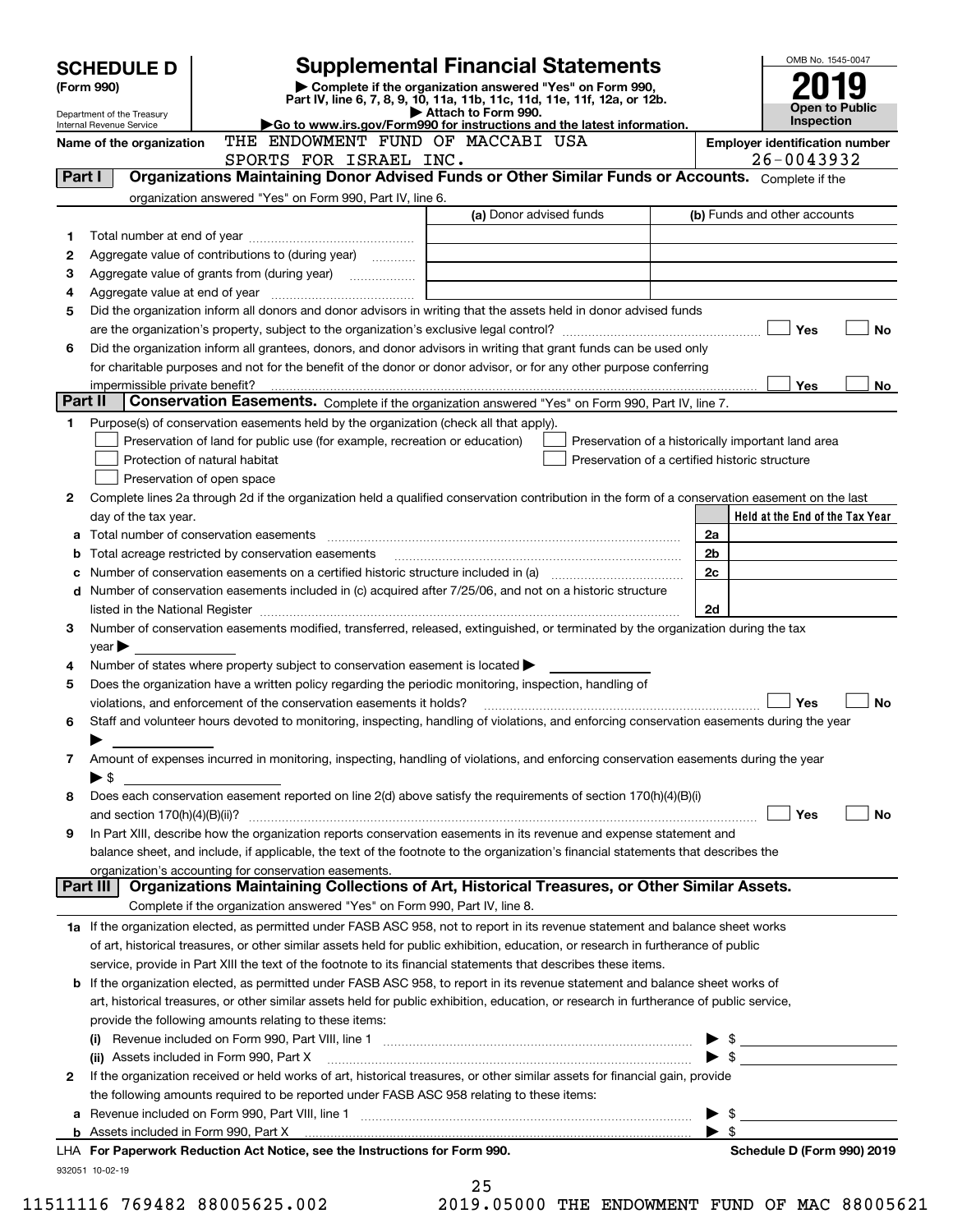|               |                                                                                                                                                                                                                                | THE ENDOWMENT FUND OF MACCABI USA |                |                          |                      |             |                |                            |
|---------------|--------------------------------------------------------------------------------------------------------------------------------------------------------------------------------------------------------------------------------|-----------------------------------|----------------|--------------------------|----------------------|-------------|----------------|----------------------------|
|               | Schedule D (Form 990) 2019                                                                                                                                                                                                     | SPORTS FOR ISRAEL INC.            |                |                          |                      |             |                | $26 - 0043932$ Page 2      |
| Part III      | Organizations Maintaining Collections of Art, Historical Treasures, or Other Similar Assets (continued)                                                                                                                        |                                   |                |                          |                      |             |                |                            |
| З             | Using the organization's acquisition, accession, and other records, check any of the following that make significant use of its                                                                                                |                                   |                |                          |                      |             |                |                            |
|               | collection items (check all that apply):                                                                                                                                                                                       |                                   |                |                          |                      |             |                |                            |
| a             | Public exhibition                                                                                                                                                                                                              | d                                 |                | Loan or exchange program |                      |             |                |                            |
| b             | Scholarly research                                                                                                                                                                                                             | e                                 |                |                          |                      |             |                |                            |
| c             | Preservation for future generations                                                                                                                                                                                            |                                   |                |                          |                      |             |                |                            |
| 4             | Provide a description of the organization's collections and explain how they further the organization's exempt purpose in Part XIII.                                                                                           |                                   |                |                          |                      |             |                |                            |
| 5             | During the year, did the organization solicit or receive donations of art, historical treasures, or other similar assets                                                                                                       |                                   |                |                          |                      |             |                |                            |
| Part IV       | to be sold to raise funds rather than to be maintained as part of the organization's collection?                                                                                                                               |                                   |                |                          |                      |             | Yes            | No                         |
|               | Escrow and Custodial Arrangements. Complete if the organization answered "Yes" on Form 990, Part IV, line 9, or                                                                                                                |                                   |                |                          |                      |             |                |                            |
|               | reported an amount on Form 990, Part X, line 21.                                                                                                                                                                               |                                   |                |                          |                      |             |                |                            |
|               | 1a Is the organization an agent, trustee, custodian or other intermediary for contributions or other assets not included                                                                                                       |                                   |                |                          |                      |             |                |                            |
|               |                                                                                                                                                                                                                                |                                   |                |                          |                      |             | Yes            | No                         |
|               | b If "Yes," explain the arrangement in Part XIII and complete the following table:                                                                                                                                             |                                   |                |                          |                      |             |                |                            |
|               |                                                                                                                                                                                                                                |                                   |                |                          |                      |             | Amount         |                            |
|               | c Beginning balance measurements and the contract of the contract of the contract of the contract of the contract of the contract of the contract of the contract of the contract of the contract of the contract of the contr |                                   |                |                          | 1c                   |             |                |                            |
|               |                                                                                                                                                                                                                                |                                   |                |                          | 1d                   |             |                |                            |
|               | e Distributions during the year measurements are also according to the year and the year measurement of the year measurement of the state of the state of the state of the state of the state of the state of the state of the |                                   |                |                          | 1e                   |             |                |                            |
|               | Ending balance manufactured and contract the contract of the contract of the contract of the contract of the contract of the contract of the contract of the contract of the contract of the contract of the contract of the c |                                   |                |                          | 1f                   |             |                |                            |
|               | 2a Did the organization include an amount on Form 990, Part X, line 21, for escrow or custodial account liability?                                                                                                             |                                   |                |                          |                      |             | Yes            | No                         |
| <b>Part V</b> | <b>b</b> If "Yes," explain the arrangement in Part XIII. Check here if the explanation has been provided on Part XIII                                                                                                          |                                   |                |                          |                      |             |                |                            |
|               | Endowment Funds. Complete if the organization answered "Yes" on Form 990, Part IV, line 10.                                                                                                                                    |                                   |                |                          |                      |             |                |                            |
|               |                                                                                                                                                                                                                                | (a) Current year                  | (b) Prior year | (c) Two years back       | (d) Three years back |             |                | (e) Four years back        |
| 1a            | Beginning of year balance                                                                                                                                                                                                      | 11,001,963.                       | 11,799,897.    | 10,527,047.              |                      | 10,655,389. |                | 10, 144, 624.              |
|               |                                                                                                                                                                                                                                | 265,000.                          | 300,000.       | 312,514.                 |                      | 80,872.     |                | 55,000.                    |
|               | Net investment earnings, gains, and losses                                                                                                                                                                                     | 2,611,907.                        | $-534,002.$    | 2,348,746.               |                      | 160,733.    |                | 1,029,674.                 |
|               |                                                                                                                                                                                                                                | 419,961.                          | 468,822.       | 1,297,706.               |                      | 284,501.    |                | 487,566.                   |
|               | e Other expenditures for facilities                                                                                                                                                                                            |                                   |                |                          |                      |             |                |                            |
|               | and programs                                                                                                                                                                                                                   |                                   |                |                          |                      |             |                |                            |
|               | Administrative expenses                                                                                                                                                                                                        | 87,699.                           | 95,110.        | 90,704.                  |                      | 85,446.     |                | 86, 343.                   |
|               | End of year balance                                                                                                                                                                                                            | 13, 371, 210.                     | 11,001,963.    | 11,799,897.              |                      | 10,527,047. |                | 10,655,389.                |
| 2             | Provide the estimated percentage of the current year end balance (line 1g, column (a)) held as:                                                                                                                                |                                   |                |                          |                      |             |                |                            |
|               | Board designated or quasi-endowment >                                                                                                                                                                                          | 7.90                              | %              |                          |                      |             |                |                            |
|               | Permanent endowment $\blacktriangleright$ 16.53                                                                                                                                                                                | $\%$                              |                |                          |                      |             |                |                            |
|               | 75.58<br>$\mathbf c$ Term endowment $\blacktriangleright$                                                                                                                                                                      | %                                 |                |                          |                      |             |                |                            |
|               | The percentages on lines 2a, 2b, and 2c should equal 100%.                                                                                                                                                                     |                                   |                |                          |                      |             |                |                            |
|               | 3a Are there endowment funds not in the possession of the organization that are held and administered for the organization                                                                                                     |                                   |                |                          |                      |             |                |                            |
|               | by:                                                                                                                                                                                                                            |                                   |                |                          |                      |             |                | Yes<br>No                  |
|               | (i)                                                                                                                                                                                                                            |                                   |                |                          |                      |             | 3a(i)          | X                          |
|               |                                                                                                                                                                                                                                |                                   |                |                          |                      |             | 3a(ii)         | $\mathbf X$                |
|               |                                                                                                                                                                                                                                |                                   |                |                          |                      |             | 3b             |                            |
|               | Describe in Part XIII the intended uses of the organization's endowment funds.                                                                                                                                                 |                                   |                |                          |                      |             |                |                            |
|               | Land, Buildings, and Equipment.<br><b>Part VI</b>                                                                                                                                                                              |                                   |                |                          |                      |             |                |                            |
|               | Complete if the organization answered "Yes" on Form 990, Part IV, line 11a. See Form 990, Part X, line 10.                                                                                                                     |                                   |                |                          |                      |             |                |                            |
|               | Description of property                                                                                                                                                                                                        | (a) Cost or other                 |                | (b) Cost or other        | (c) Accumulated      |             | (d) Book value |                            |
|               |                                                                                                                                                                                                                                | basis (investment)                |                | basis (other)            | depreciation         |             |                |                            |
|               |                                                                                                                                                                                                                                |                                   |                |                          |                      |             |                |                            |
|               |                                                                                                                                                                                                                                |                                   |                |                          |                      |             |                |                            |
|               |                                                                                                                                                                                                                                |                                   |                |                          |                      |             |                |                            |
|               |                                                                                                                                                                                                                                |                                   |                |                          |                      |             |                |                            |
|               |                                                                                                                                                                                                                                |                                   |                |                          |                      |             |                |                            |
|               |                                                                                                                                                                                                                                |                                   |                |                          |                      |             |                | 0.                         |
|               |                                                                                                                                                                                                                                |                                   |                |                          |                      |             |                | Schedule D (Form 990) 2019 |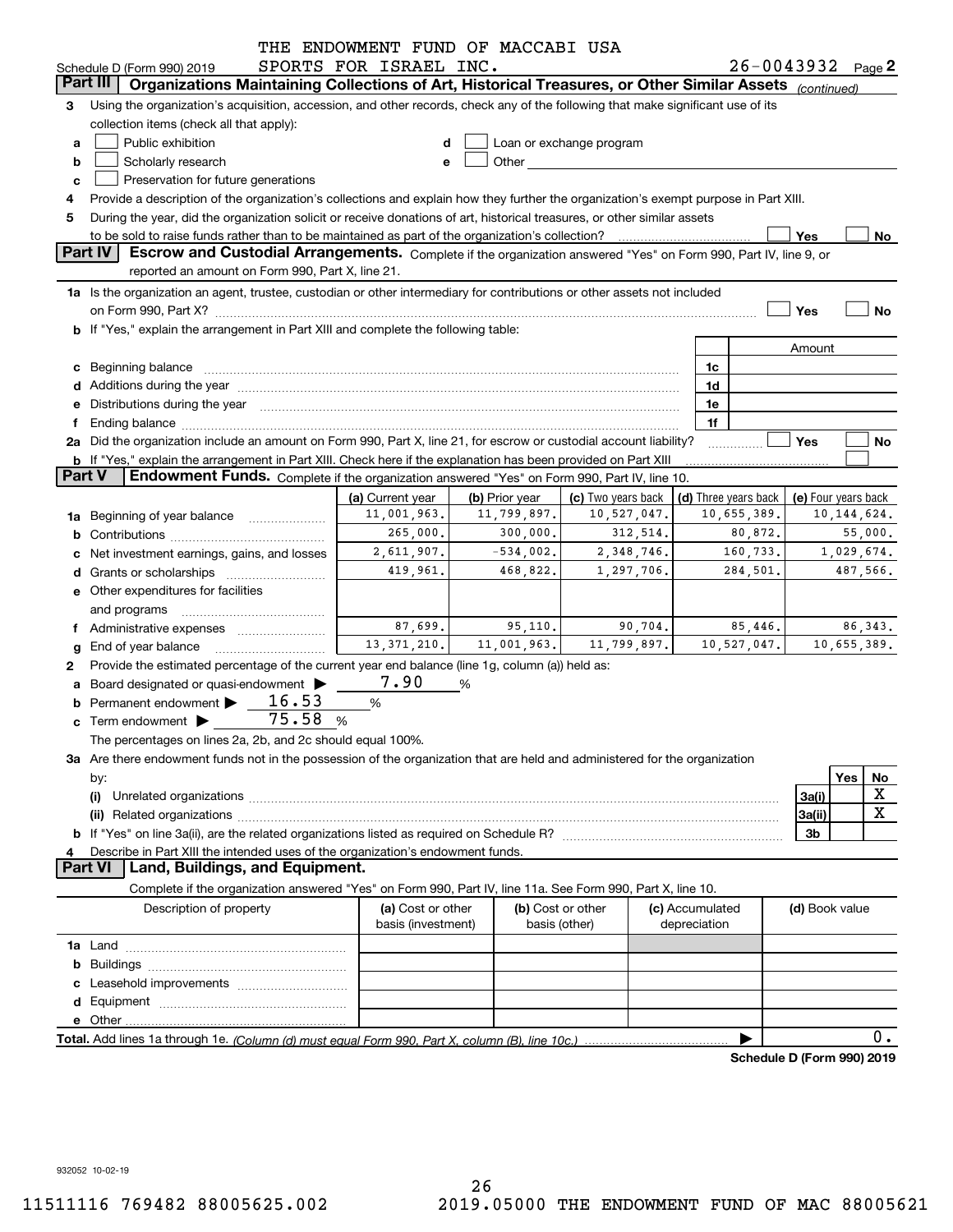| Schedule D (Form 990) 2019 |                                          | SPORTS FOR ISRAEL INC. |  | 26-0043932 | نة Page |
|----------------------------|------------------------------------------|------------------------|--|------------|---------|
|                            | Part VII Investments - Other Securities. |                        |  |            |         |

Complete if the organization answered "Yes" on Form 990, Part IV, line 11b. See Form 990, Part X, line 12.

| (a) Description of security or category (including name of security)                   | (b) Book value | (c) Method of valuation: Cost or end-of-year market value |
|----------------------------------------------------------------------------------------|----------------|-----------------------------------------------------------|
| (1) Financial derivatives                                                              |                |                                                           |
| (2) Closely held equity interests                                                      |                |                                                           |
| $(3)$ Other                                                                            |                |                                                           |
| (A)                                                                                    |                |                                                           |
| (B)                                                                                    |                |                                                           |
| (C)                                                                                    |                |                                                           |
| (D)                                                                                    |                |                                                           |
| (E)                                                                                    |                |                                                           |
| (F)                                                                                    |                |                                                           |
| (G)                                                                                    |                |                                                           |
| (H)                                                                                    |                |                                                           |
| Total. (Col. (b) must equal Form 990, Part X, col. (B) line 12.) $\blacktriangleright$ |                |                                                           |

#### **Part VIII Investments - Program Related.**

Complete if the organization answered "Yes" on Form 990, Part IV, line 11c. See Form 990, Part X, line 13.

| (a) Description of investment                                                          | (b) Book value | (c) Method of valuation: Cost or end-of-year market value |
|----------------------------------------------------------------------------------------|----------------|-----------------------------------------------------------|
| (1)                                                                                    |                |                                                           |
| (2)                                                                                    |                |                                                           |
| $\frac{1}{2}$                                                                          |                |                                                           |
| (4)                                                                                    |                |                                                           |
| $\frac{1}{2}$ (5)                                                                      |                |                                                           |
| (6)                                                                                    |                |                                                           |
| (7)                                                                                    |                |                                                           |
| (8)                                                                                    |                |                                                           |
| (9)                                                                                    |                |                                                           |
| Total. (Col. (b) must equal Form 990, Part X, col. (B) line 13.) $\blacktriangleright$ |                |                                                           |

#### **Part IX Other Assets.**

Complete if the organization answered "Yes" on Form 990, Part IV, line 11d. See Form 990, Part X, line 15.

| (a) Description                     | (b) Book value |
|-------------------------------------|----------------|
| - (1                                |                |
| (2)                                 |                |
| $\qquad \qquad (3)$                 |                |
| (4)                                 |                |
| (5)                                 |                |
| (6)                                 |                |
| (7)                                 |                |
| (8)                                 |                |
| (9)                                 |                |
|                                     |                |
| Part X<br><b>Other Liabilities.</b> |                |

|                                | Complete if the organization answered "Yes" on Form 990, Part IV, line 11e or 11f. See Form 990, Part X, line 25. |  |  |  |  |  |  |  |  |  |  |  |  |
|--------------------------------|-------------------------------------------------------------------------------------------------------------------|--|--|--|--|--|--|--|--|--|--|--|--|
| (a) Description of liability   | (b) Book value                                                                                                    |  |  |  |  |  |  |  |  |  |  |  |  |
| Federal income taxes           |                                                                                                                   |  |  |  |  |  |  |  |  |  |  |  |  |
| DUE FROM/TO MACCABI USA<br>(2) | 15, 105.                                                                                                          |  |  |  |  |  |  |  |  |  |  |  |  |
| $\frac{1}{2}$                  |                                                                                                                   |  |  |  |  |  |  |  |  |  |  |  |  |
| (4)                            |                                                                                                                   |  |  |  |  |  |  |  |  |  |  |  |  |
| $\frac{1}{2}$                  |                                                                                                                   |  |  |  |  |  |  |  |  |  |  |  |  |
| (6)                            |                                                                                                                   |  |  |  |  |  |  |  |  |  |  |  |  |
| (7)                            |                                                                                                                   |  |  |  |  |  |  |  |  |  |  |  |  |
| (8)                            |                                                                                                                   |  |  |  |  |  |  |  |  |  |  |  |  |
| (9)                            |                                                                                                                   |  |  |  |  |  |  |  |  |  |  |  |  |
|                                | 15, 105.                                                                                                          |  |  |  |  |  |  |  |  |  |  |  |  |

*(Column (b) must equal Form 990, Part X, col. (B) line 25.)* 

**2.**Liability for uncertain tax positions. In Part XIII, provide the text of the footnote to the organization's financial statements that reports the organization's liability for uncertain tax positions under FASB ASC 740. Check here if the text of the footnote has been provided in Part XIII  $\boxed{\text{X}}$ 

**Schedule D (Form 990) 2019**

932053 10-02-19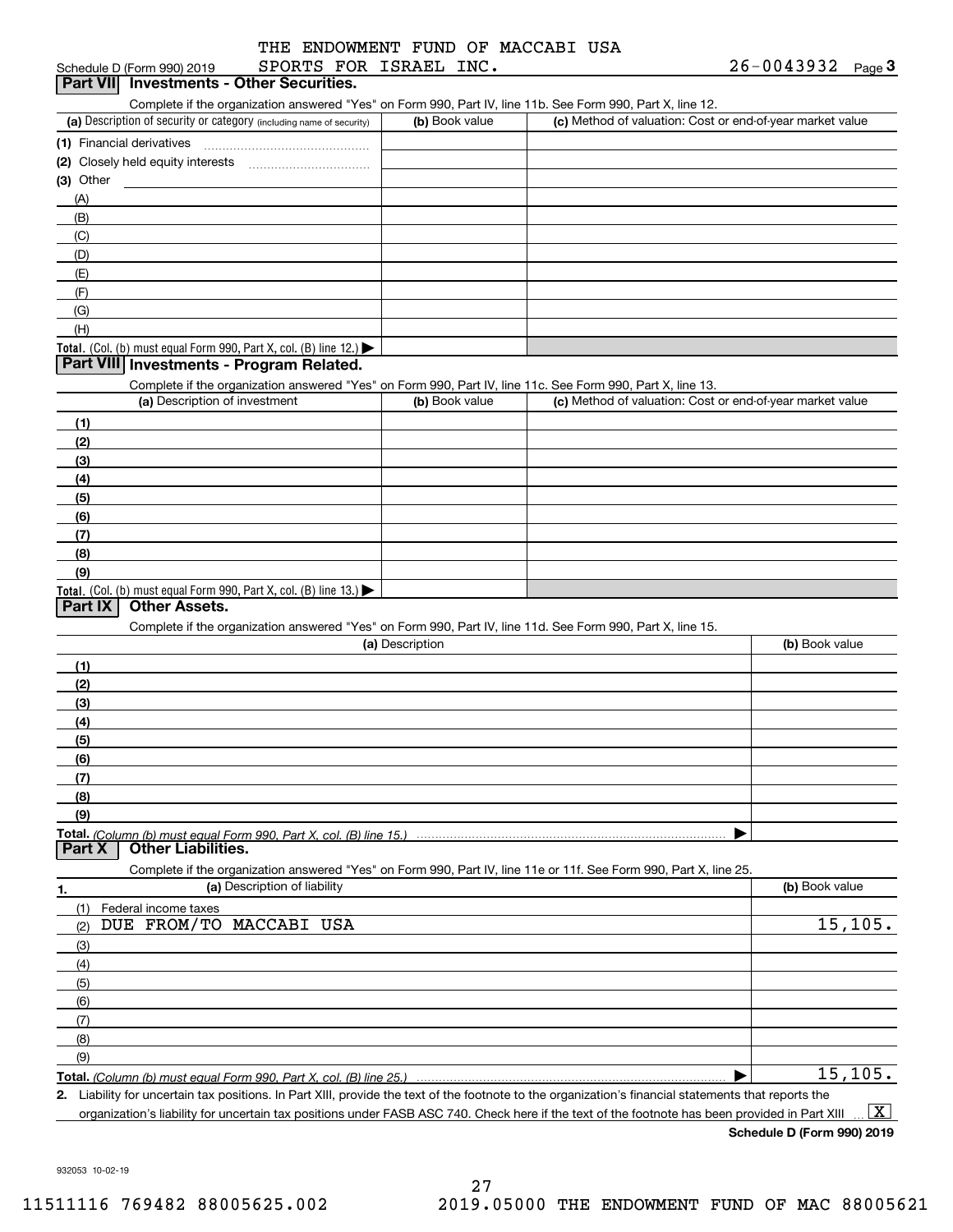|    | THE ENDOWMENT FUND OF MACCABI USA                                                                                                                                                                                                   |                |            |                |                            |
|----|-------------------------------------------------------------------------------------------------------------------------------------------------------------------------------------------------------------------------------------|----------------|------------|----------------|----------------------------|
|    | SPORTS FOR ISRAEL INC.<br>Schedule D (Form 990) 2019                                                                                                                                                                                |                |            |                | $26 - 0043932$ Page 4      |
|    | Reconciliation of Revenue per Audited Financial Statements With Revenue per Return.<br>Part XI                                                                                                                                      |                |            |                |                            |
|    | Complete if the organization answered "Yes" on Form 990, Part IV, line 12a.                                                                                                                                                         |                |            |                |                            |
| 1  | Total revenue, gains, and other support per audited financial statements                                                                                                                                                            |                |            | $\blacksquare$ | $\overline{2,621,986}$ .   |
| 2  | Amounts included on line 1 but not on Form 990, Part VIII, line 12:                                                                                                                                                                 |                |            |                |                            |
| a  |                                                                                                                                                                                                                                     | 2a             | 2,098,085. |                |                            |
| b  |                                                                                                                                                                                                                                     | 2 <sub>b</sub> |            |                |                            |
|    |                                                                                                                                                                                                                                     | 2c             |            |                |                            |
|    |                                                                                                                                                                                                                                     | 2d             |            |                |                            |
| e  | Add lines 2a through 2d                                                                                                                                                                                                             |                |            | 2e             | 2,098,085.                 |
| 3  |                                                                                                                                                                                                                                     |                |            | 3              | 523,901.                   |
| 4  | Amounts included on Form 990, Part VIII, line 12, but not on line 1:                                                                                                                                                                |                |            |                |                            |
| a  |                                                                                                                                                                                                                                     | 4a             | 87,698.    |                |                            |
|    |                                                                                                                                                                                                                                     | 4b             |            |                |                            |
|    | Add lines 4a and 4b                                                                                                                                                                                                                 |                |            | 4c             | $\frac{87,698.}{611,599.}$ |
| 5  |                                                                                                                                                                                                                                     |                |            | 5              |                            |
|    | Part XII   Reconciliation of Expenses per Audited Financial Statements With Expenses per Return.                                                                                                                                    |                |            |                |                            |
|    | Complete if the organization answered "Yes" on Form 990, Part IV, line 12a.                                                                                                                                                         |                |            |                |                            |
| 1. |                                                                                                                                                                                                                                     |                |            | $\mathbf{1}$   | 461,596.                   |
| 2  | Amounts included on line 1 but not on Form 990, Part IX, line 25:                                                                                                                                                                   |                |            |                |                            |
| a  |                                                                                                                                                                                                                                     | 2a             |            |                |                            |
|    |                                                                                                                                                                                                                                     | 2 <sub>b</sub> |            |                |                            |
|    |                                                                                                                                                                                                                                     | 2c             |            |                |                            |
| d  |                                                                                                                                                                                                                                     | 2d             |            |                |                            |
| e  | Add lines 2a through 2d <b>contained a contained a contained a contained a</b> contained a contact the state of the state of the state of the state of the state of the state of the state of the state of the state of the state o |                |            | 2e             | υ.                         |
| 3  |                                                                                                                                                                                                                                     |                |            | $\overline{3}$ | 461,596.                   |
| 4  | Amounts included on Form 990, Part IX, line 25, but not on line 1:                                                                                                                                                                  |                |            |                |                            |
| a  |                                                                                                                                                                                                                                     | 4a             | 87,698.    |                |                            |
|    | Other (Describe in Part XIII.)                                                                                                                                                                                                      | 4 <sub>b</sub> |            |                |                            |
|    | c Add lines 4a and 4b                                                                                                                                                                                                               |                |            | 4с             | 87,698.                    |
|    |                                                                                                                                                                                                                                     |                |            | 5              | 549,294.                   |
|    | Part XIII Supplemental Information.                                                                                                                                                                                                 |                |            |                |                            |

Provide the descriptions required for Part II, lines 3, 5, and 9; Part III, lines 1a and 4; Part IV, lines 1b and 2b; Part V, line 4; Part X, line 2; Part XI, lines 2d and 4b; and Part XII, lines 2d and 4b. Also complete this part to provide any additional information.

#### PART X, LINE 2:

|  | THE ORGANIZATION QUALIFIES AS A TAX EXEMPT ORGANIZATION UNDER SECTION       |  |  |  |  |  |  |  |  |  |
|--|-----------------------------------------------------------------------------|--|--|--|--|--|--|--|--|--|
|  | $501(C)(3)$ OF THE INTERNAL REVENUE CODE AND SIMILAR STATE LAWS, THEREFORE, |  |  |  |  |  |  |  |  |  |
|  | THERE IS NO PROVISION FOR FEDERAL OR STATE INCOME TAXES. THE ORGANIZATION   |  |  |  |  |  |  |  |  |  |
|  | IS NOT A PRIVATE FOUNDATION. ADDITIONALLY, THERE ARE NO IRS EXAMINATIONS    |  |  |  |  |  |  |  |  |  |
|  | IN PROCESS AND NO NOTICES WERE RECEIVED BY THE IRS. NOTE THAT AUDITOR ALSO  |  |  |  |  |  |  |  |  |  |
|  | INOUIRED IF MANAGEMENT IS AWARE OF ANY ACTIVITIES THAT WOULD JEOPARDIZE     |  |  |  |  |  |  |  |  |  |
|  | THE THE TAX EXEMPT STATUS. NONE NOTED PER INOUIRY OF CLIENT.                |  |  |  |  |  |  |  |  |  |
|  |                                                                             |  |  |  |  |  |  |  |  |  |

PART V, LINE 4:

PERMANENTLY RESTRICTED NET ASSETS CONSIST OF ENDOWMENT FUND ASSETS TO BE

932054 10-02-19 **Schedule D (Form 990) 2019** HELD INDEFINITELY. THE INCOME FROM THESE ASSETS IS TO BE USED TO SUPPORT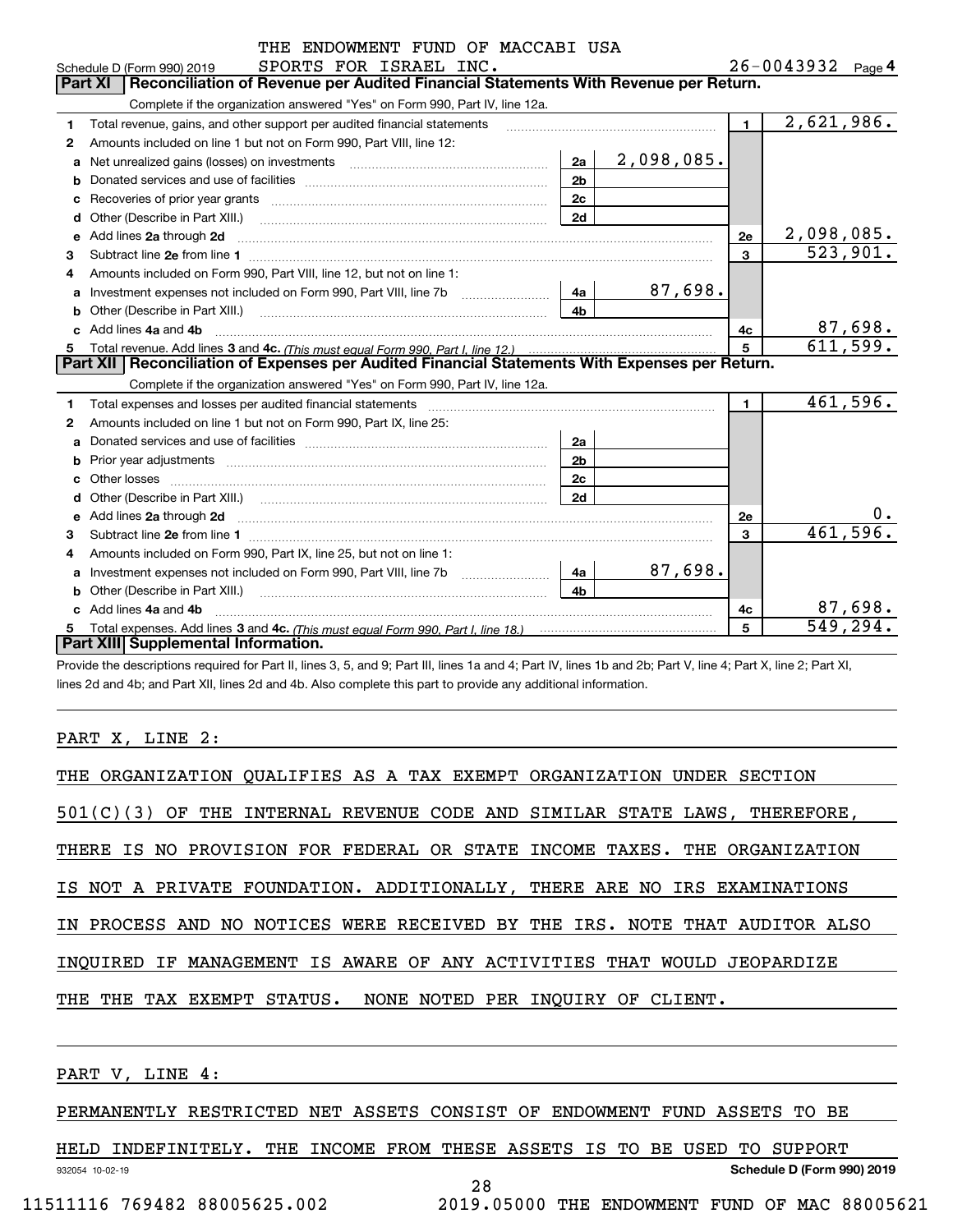*(continued)* **Part XIII Supplemental Information** 

QUALIFIED, CHARITABLE ORGANIZATIONS.

DURING 2014 THE ORGANIZATION FOLLOWED THE INCOME ONLY POLICY UNDER PA

STATE LAW. FOR 2015 AND FORWARD THE ORGANIZATION ADOPTED INVESTMENT AND

SPENDING POLICIES FOR ENDOWMENT ASSETS UNDER THE PERCENTAGE OF PORTFOLIO

REPORTING METHOD THAT ATTEMPTS TO PROVIDE A PREDICTABLE STREAM OF FUNDING

TO PROGRAM SERVICES SUPPORTED BY ITS ENDOWMENT WHILE SEEKING TO MAINTAIN

THE PURCHASING POWER OF THE ENDOWMENT ASSETS.

**Schedule D (Form 990) 2019**

932055 10-02-19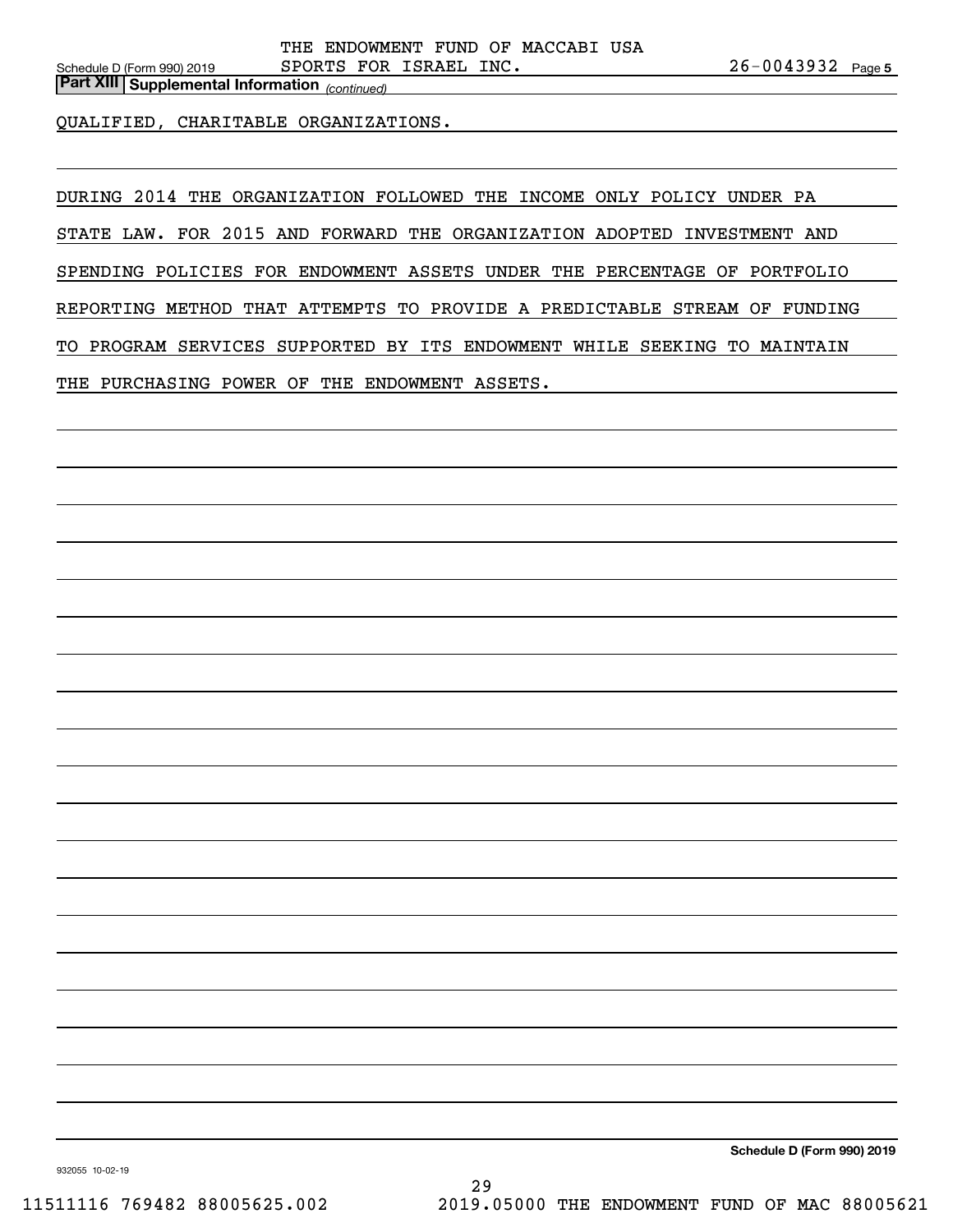| <b>SCHEDULE I</b><br><b>Grants and Other Assistance to Organizations,</b><br>Governments, and Individuals in the United States                                                                                                                                                                                                                                                                                                                                                                                                                                                                                                                                                                                                                                                                                                                                                                                                                                                                                                                                                                 |                                                                                                   |                                     | OMB No. 1545-0047                                                                |                                                       |  |               |  |                                       |
|------------------------------------------------------------------------------------------------------------------------------------------------------------------------------------------------------------------------------------------------------------------------------------------------------------------------------------------------------------------------------------------------------------------------------------------------------------------------------------------------------------------------------------------------------------------------------------------------------------------------------------------------------------------------------------------------------------------------------------------------------------------------------------------------------------------------------------------------------------------------------------------------------------------------------------------------------------------------------------------------------------------------------------------------------------------------------------------------|---------------------------------------------------------------------------------------------------|-------------------------------------|----------------------------------------------------------------------------------|-------------------------------------------------------|--|---------------|--|---------------------------------------|
| (Form 990)                                                                                                                                                                                                                                                                                                                                                                                                                                                                                                                                                                                                                                                                                                                                                                                                                                                                                                                                                                                                                                                                                     |                                                                                                   |                                     | Complete if the organization answered "Yes" on Form 990, Part IV, line 21 or 22. |                                                       |  |               |  | 2019                                  |
| Department of the Treasury<br>Internal Revenue Service                                                                                                                                                                                                                                                                                                                                                                                                                                                                                                                                                                                                                                                                                                                                                                                                                                                                                                                                                                                                                                         |                                                                                                   |                                     |                                                                                  | Attach to Form 990.                                   |  |               |  | <b>Open to Public</b><br>Inspection   |
| Name of the organization                                                                                                                                                                                                                                                                                                                                                                                                                                                                                                                                                                                                                                                                                                                                                                                                                                                                                                                                                                                                                                                                       |                                                                                                   |                                     |                                                                                  | Go to www.irs.gov/Form990 for the latest information. |  |               |  | <b>Employer identification number</b> |
|                                                                                                                                                                                                                                                                                                                                                                                                                                                                                                                                                                                                                                                                                                                                                                                                                                                                                                                                                                                                                                                                                                |                                                                                                   |                                     |                                                                                  |                                                       |  |               |  | $26 - 0043932$                        |
| Part I                                                                                                                                                                                                                                                                                                                                                                                                                                                                                                                                                                                                                                                                                                                                                                                                                                                                                                                                                                                                                                                                                         |                                                                                                   |                                     |                                                                                  |                                                       |  |               |  |                                       |
| $\mathbf 1$                                                                                                                                                                                                                                                                                                                                                                                                                                                                                                                                                                                                                                                                                                                                                                                                                                                                                                                                                                                                                                                                                    |                                                                                                   |                                     |                                                                                  |                                                       |  |               |  |                                       |
|                                                                                                                                                                                                                                                                                                                                                                                                                                                                                                                                                                                                                                                                                                                                                                                                                                                                                                                                                                                                                                                                                                |                                                                                                   |                                     |                                                                                  |                                                       |  |               |  | $\boxed{\text{X}}$ No<br>Yes          |
| $\mathbf{2}$                                                                                                                                                                                                                                                                                                                                                                                                                                                                                                                                                                                                                                                                                                                                                                                                                                                                                                                                                                                                                                                                                   |                                                                                                   |                                     |                                                                                  |                                                       |  |               |  |                                       |
|                                                                                                                                                                                                                                                                                                                                                                                                                                                                                                                                                                                                                                                                                                                                                                                                                                                                                                                                                                                                                                                                                                |                                                                                                   |                                     |                                                                                  |                                                       |  |               |  |                                       |
|                                                                                                                                                                                                                                                                                                                                                                                                                                                                                                                                                                                                                                                                                                                                                                                                                                                                                                                                                                                                                                                                                                |                                                                                                   |                                     |                                                                                  |                                                       |  | (f) Method of |  |                                       |
| THE ENDOWMENT FUND OF MACCABI USA<br>SPORTS FOR ISRAEL INC.<br><b>General Information on Grants and Assistance</b><br>Does the organization maintain records to substantiate the amount of the grants or assistance, the grantees' eligibility for the grants or assistance, and the selection<br>Describe in Part IV the organization's procedures for monitoring the use of grant funds in the United States.<br>Part II<br>Grants and Other Assistance to Domestic Organizations and Domestic Governments. Complete if the organization answered "Yes" on Form 990, Part IV, line 21, for any<br>recipient that received more than \$5,000. Part II can be duplicated if additional space is needed.<br>(c) IRC section<br>(d) Amount of<br><b>1 (a)</b> Name and address of organization<br>$(b)$ EIN<br>(e) Amount of<br>or government<br>(if applicable)<br>cash grant<br>non-cash<br>assistance<br>other)<br>UNITED STATES COMMITTEE SPORTS FOR<br>ISRAEL INC TA MACCABI USA - 1511<br>WALNUT STREET, SUITE 401 -<br>PHILADELPHIA, PA 19102<br>13-1810938 501 (C) (3)<br>419,961.<br>0. |                                                                                                   | valuation (book,<br>FMV, appraisal, | (g) Description of<br>noncash assistance                                         | (h) Purpose of grant<br>or assistance                 |  |               |  |                                       |
|                                                                                                                                                                                                                                                                                                                                                                                                                                                                                                                                                                                                                                                                                                                                                                                                                                                                                                                                                                                                                                                                                                |                                                                                                   |                                     |                                                                                  |                                                       |  |               |  |                                       |
|                                                                                                                                                                                                                                                                                                                                                                                                                                                                                                                                                                                                                                                                                                                                                                                                                                                                                                                                                                                                                                                                                                |                                                                                                   |                                     |                                                                                  |                                                       |  |               |  |                                       |
|                                                                                                                                                                                                                                                                                                                                                                                                                                                                                                                                                                                                                                                                                                                                                                                                                                                                                                                                                                                                                                                                                                |                                                                                                   |                                     |                                                                                  |                                                       |  |               |  | PROGRAMS OF THE                       |
|                                                                                                                                                                                                                                                                                                                                                                                                                                                                                                                                                                                                                                                                                                                                                                                                                                                                                                                                                                                                                                                                                                |                                                                                                   |                                     |                                                                                  |                                                       |  |               |  | <b>ORGANIZATION</b>                   |
|                                                                                                                                                                                                                                                                                                                                                                                                                                                                                                                                                                                                                                                                                                                                                                                                                                                                                                                                                                                                                                                                                                |                                                                                                   |                                     |                                                                                  |                                                       |  |               |  |                                       |
|                                                                                                                                                                                                                                                                                                                                                                                                                                                                                                                                                                                                                                                                                                                                                                                                                                                                                                                                                                                                                                                                                                |                                                                                                   |                                     |                                                                                  |                                                       |  |               |  |                                       |
|                                                                                                                                                                                                                                                                                                                                                                                                                                                                                                                                                                                                                                                                                                                                                                                                                                                                                                                                                                                                                                                                                                |                                                                                                   |                                     |                                                                                  |                                                       |  |               |  |                                       |
|                                                                                                                                                                                                                                                                                                                                                                                                                                                                                                                                                                                                                                                                                                                                                                                                                                                                                                                                                                                                                                                                                                |                                                                                                   |                                     |                                                                                  |                                                       |  |               |  |                                       |
|                                                                                                                                                                                                                                                                                                                                                                                                                                                                                                                                                                                                                                                                                                                                                                                                                                                                                                                                                                                                                                                                                                |                                                                                                   |                                     |                                                                                  |                                                       |  |               |  |                                       |
|                                                                                                                                                                                                                                                                                                                                                                                                                                                                                                                                                                                                                                                                                                                                                                                                                                                                                                                                                                                                                                                                                                |                                                                                                   |                                     |                                                                                  |                                                       |  |               |  |                                       |
|                                                                                                                                                                                                                                                                                                                                                                                                                                                                                                                                                                                                                                                                                                                                                                                                                                                                                                                                                                                                                                                                                                |                                                                                                   |                                     |                                                                                  |                                                       |  |               |  |                                       |
|                                                                                                                                                                                                                                                                                                                                                                                                                                                                                                                                                                                                                                                                                                                                                                                                                                                                                                                                                                                                                                                                                                |                                                                                                   |                                     |                                                                                  |                                                       |  |               |  |                                       |
|                                                                                                                                                                                                                                                                                                                                                                                                                                                                                                                                                                                                                                                                                                                                                                                                                                                                                                                                                                                                                                                                                                |                                                                                                   |                                     |                                                                                  |                                                       |  |               |  |                                       |
|                                                                                                                                                                                                                                                                                                                                                                                                                                                                                                                                                                                                                                                                                                                                                                                                                                                                                                                                                                                                                                                                                                |                                                                                                   |                                     |                                                                                  |                                                       |  |               |  |                                       |
|                                                                                                                                                                                                                                                                                                                                                                                                                                                                                                                                                                                                                                                                                                                                                                                                                                                                                                                                                                                                                                                                                                |                                                                                                   |                                     |                                                                                  |                                                       |  |               |  |                                       |
|                                                                                                                                                                                                                                                                                                                                                                                                                                                                                                                                                                                                                                                                                                                                                                                                                                                                                                                                                                                                                                                                                                |                                                                                                   |                                     |                                                                                  |                                                       |  |               |  |                                       |
|                                                                                                                                                                                                                                                                                                                                                                                                                                                                                                                                                                                                                                                                                                                                                                                                                                                                                                                                                                                                                                                                                                |                                                                                                   |                                     |                                                                                  |                                                       |  |               |  |                                       |
|                                                                                                                                                                                                                                                                                                                                                                                                                                                                                                                                                                                                                                                                                                                                                                                                                                                                                                                                                                                                                                                                                                |                                                                                                   |                                     |                                                                                  |                                                       |  |               |  |                                       |
|                                                                                                                                                                                                                                                                                                                                                                                                                                                                                                                                                                                                                                                                                                                                                                                                                                                                                                                                                                                                                                                                                                |                                                                                                   |                                     |                                                                                  |                                                       |  |               |  |                                       |
|                                                                                                                                                                                                                                                                                                                                                                                                                                                                                                                                                                                                                                                                                                                                                                                                                                                                                                                                                                                                                                                                                                |                                                                                                   |                                     |                                                                                  |                                                       |  |               |  |                                       |
|                                                                                                                                                                                                                                                                                                                                                                                                                                                                                                                                                                                                                                                                                                                                                                                                                                                                                                                                                                                                                                                                                                |                                                                                                   |                                     |                                                                                  |                                                       |  |               |  |                                       |
|                                                                                                                                                                                                                                                                                                                                                                                                                                                                                                                                                                                                                                                                                                                                                                                                                                                                                                                                                                                                                                                                                                |                                                                                                   |                                     |                                                                                  |                                                       |  |               |  |                                       |
| $\mathbf{2}$                                                                                                                                                                                                                                                                                                                                                                                                                                                                                                                                                                                                                                                                                                                                                                                                                                                                                                                                                                                                                                                                                   | Enter total number of section $501(c)(3)$ and government organizations listed in the line 1 table |                                     |                                                                                  |                                                       |  |               |  | $1$ .                                 |
| 3                                                                                                                                                                                                                                                                                                                                                                                                                                                                                                                                                                                                                                                                                                                                                                                                                                                                                                                                                                                                                                                                                              | Enter total number of other organizations listed in the line 1 table                              |                                     |                                                                                  |                                                       |  |               |  | $1$ .                                 |
|                                                                                                                                                                                                                                                                                                                                                                                                                                                                                                                                                                                                                                                                                                                                                                                                                                                                                                                                                                                                                                                                                                | LHA For Paperwork Reduction Act Notice, see the Instructions for Form 990.                        |                                     |                                                                                  |                                                       |  |               |  | Schedule I (Form 990) (2019)          |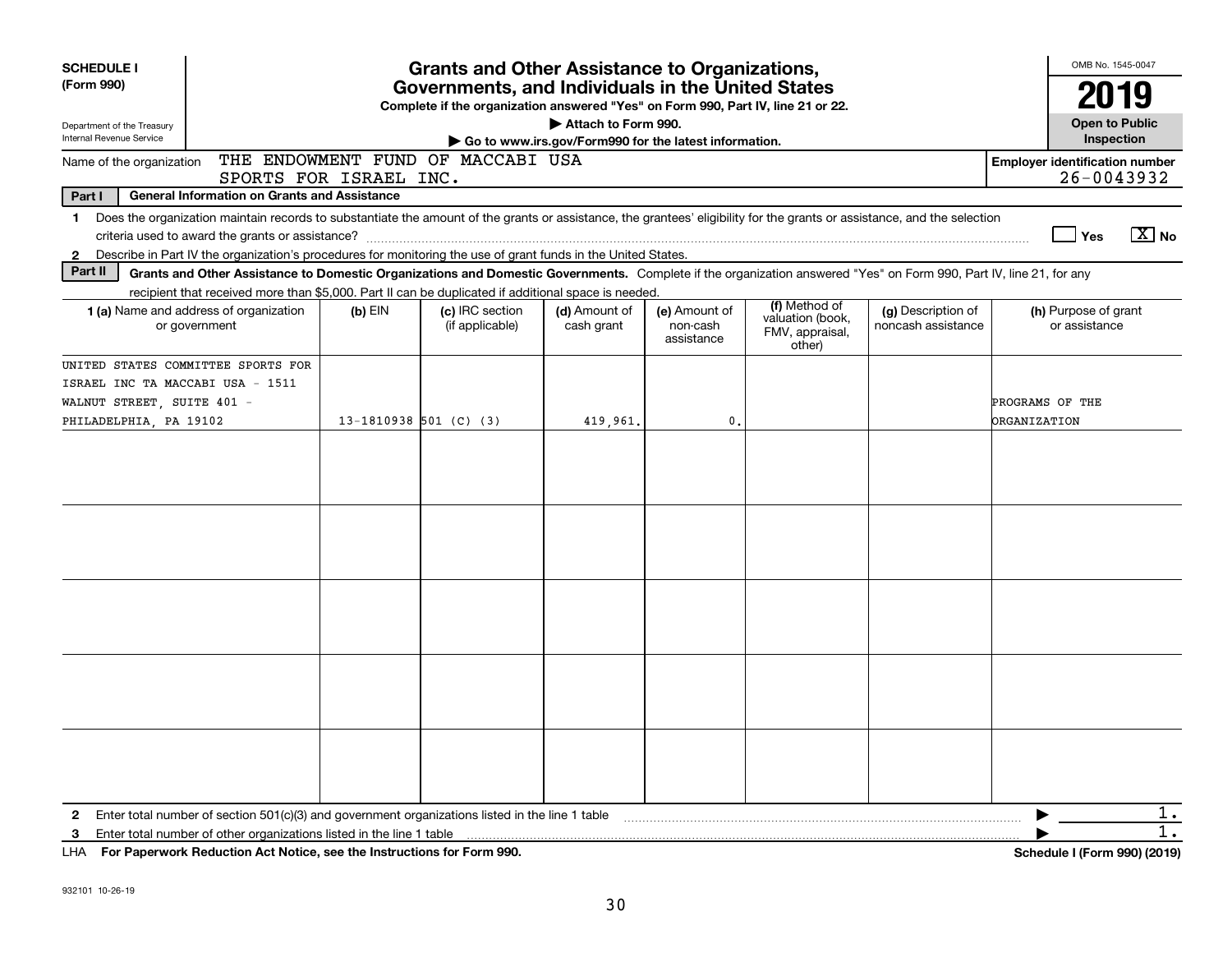#### Schedule I (Form 990) (2019)  ${\tt SPORTS}$   ${\tt FOR}$   ${\tt ISRAEL}$   ${\tt INC}$  .  $\hfill$   $\hfill$   $\hfill$   $\hfill$   $\hfill$   $\hfill$   $\hfill$   $\hfill$   $\hfill$   $\hfill$   $\hfill$   $\hfill$   $\hfill$   $\hfill$   $\hfill$   $\hfill$   $\hfill$   $\hfill$   $\hfill$   $\hfill$   $\hfill$   $\hfill$   $\hfill$   $\hfill$   $\hfill$   $\hfill$

**Part III** | Grants and Other Assistance to Domestic Individuals. Complete if the organization answered "Yes" on Form 990, Part IV, line 22. Part III can be duplicated if additional space is needed.

| (a) Type of grant or assistance | (b) Number of<br>recipients | (c) Amount of<br>cash grant | (d) Amount of non-<br>cash assistance | (e) Method of valuation<br>(book, FMV, appraisal, other) | (f) Description of noncash assistance |
|---------------------------------|-----------------------------|-----------------------------|---------------------------------------|----------------------------------------------------------|---------------------------------------|
|                                 |                             |                             |                                       |                                                          |                                       |
|                                 |                             |                             |                                       |                                                          |                                       |
|                                 |                             |                             |                                       |                                                          |                                       |
|                                 |                             |                             |                                       |                                                          |                                       |
|                                 |                             |                             |                                       |                                                          |                                       |
|                                 |                             |                             |                                       |                                                          |                                       |
|                                 |                             |                             |                                       |                                                          |                                       |
|                                 |                             |                             |                                       |                                                          |                                       |
|                                 |                             |                             |                                       |                                                          |                                       |
|                                 |                             |                             |                                       |                                                          |                                       |

Part IV | Supplemental Information. Provide the information required in Part I, line 2; Part III, column (b); and any other additional information.

**2**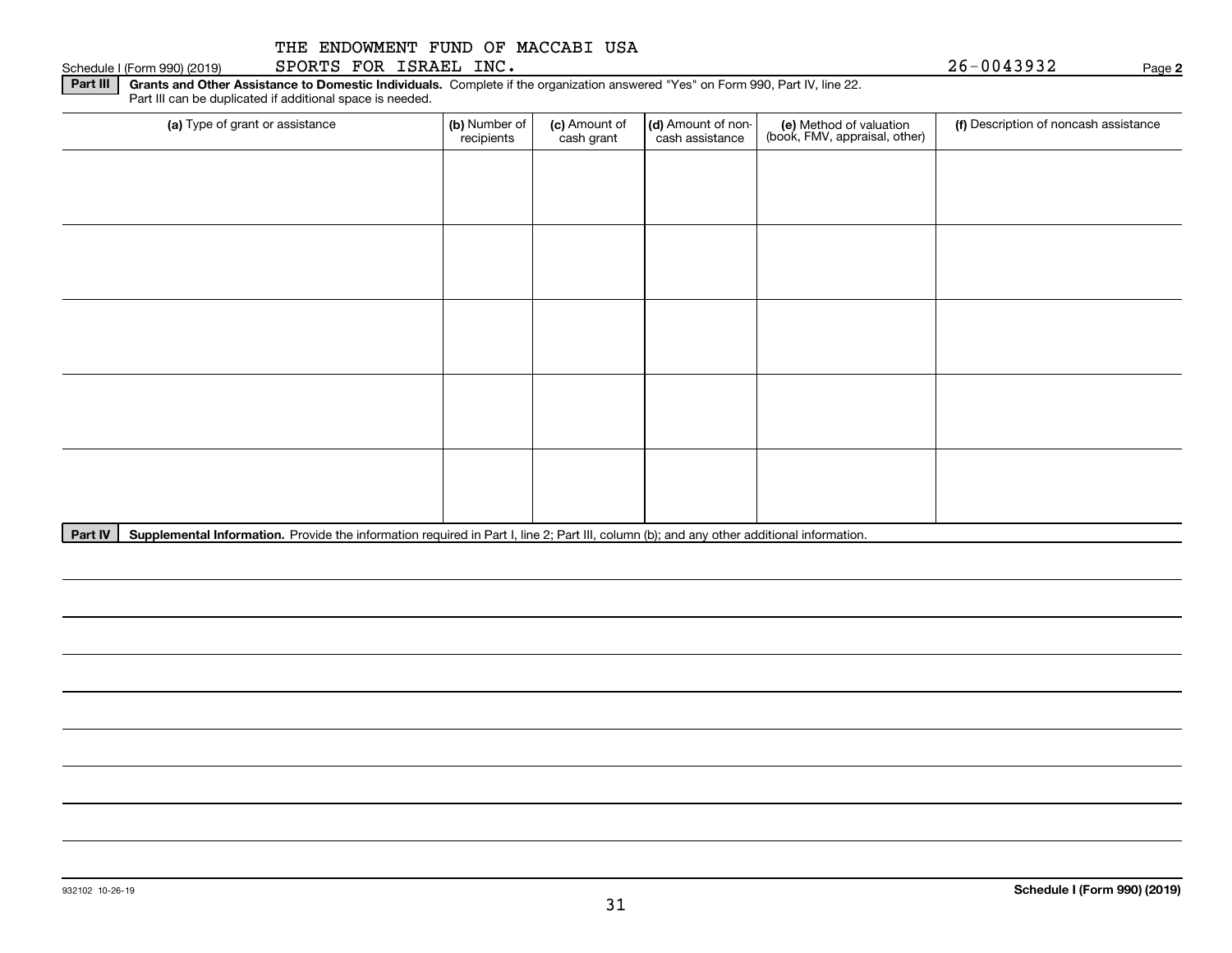**(Form 990 or 990-EZ)**

Department of the Treasury Internal Revenue Service Name of the organization

**SCHEDULE O Supplemental Information to Form 990 or 990-EZ**

**Complete to provide information for responses to specific questions on Form 990 or 990-EZ or to provide any additional information. | Attach to Form 990 or 990-EZ. | Go to www.irs.gov/Form990 for the latest information.**



**Employer identification number** SPORTS FOR ISRAEL INC. 26-0043932

FORM 990, PART VI, SECTION B, LINE 11B:

A COPY OF THE FORM 990 IS E-MAILED TO BOARD PRIOR TO FILING.

THE ENDOWMENT FUND OF MACCABI USA

FORM 990, PART VI, SECTION C, LINE 19:

INFORMATION IS MADE AVAILABLE UPON REQUEST.

LHA For Paperwork Reduction Act Notice, see the Instructions for Form 990 or 990-EZ. Schedule O (Form 990 or 990-EZ) (2019)

32

932211 09-06-19

11511116 769482 88005625.002 2019.05000 THE ENDOWMENT FUND OF MAC 88005621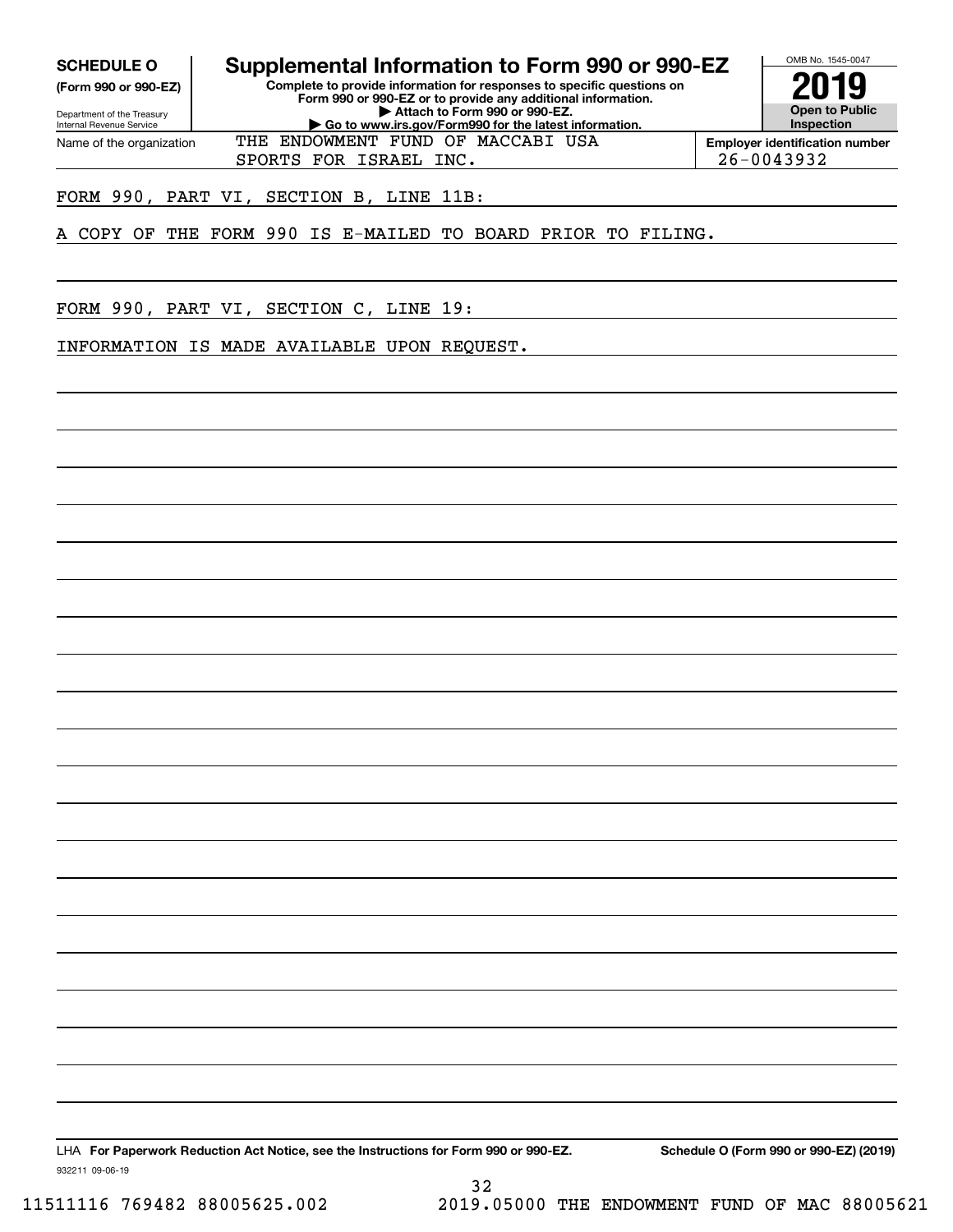| <b>SCHEDULE R</b><br>(Form 990)<br>Department of the Treasury<br>Internal Revenue Service<br>Name of the organization<br>Part I | SPORTS FOR ISRAEL INC.<br>Identification of Disregarded Entities. Complete if the organization answered "Yes" on Form 990, Part IV, line 33.                                                                              | <b>Related Organizations and Unrelated Partnerships</b><br>> Complete if the organization answered "Yes" on Form 990, Part IV, line 33, 34, 35b, 36, or 37.<br>Attach to Form 990.<br>Go to www.irs.gov/Form990 for instructions and the latest information.<br>THE ENDOWMENT FUND OF MACCABI USA |                                                     | OMB No. 1545-0047<br>2019<br><b>Open to Public</b><br>Inspection<br><b>Employer identification number</b><br>26-0043932 |                                                   |                              |                                     |                             |                   |
|---------------------------------------------------------------------------------------------------------------------------------|---------------------------------------------------------------------------------------------------------------------------------------------------------------------------------------------------------------------------|---------------------------------------------------------------------------------------------------------------------------------------------------------------------------------------------------------------------------------------------------------------------------------------------------|-----------------------------------------------------|-------------------------------------------------------------------------------------------------------------------------|---------------------------------------------------|------------------------------|-------------------------------------|-----------------------------|-------------------|
| (a)<br>Name, address, and EIN (if applicable)<br>of disregarded entity                                                          |                                                                                                                                                                                                                           | (b)<br>Primary activity                                                                                                                                                                                                                                                                           | (c)<br>Legal domicile (state or<br>foreign country) | (d)<br>Total income                                                                                                     | (e)<br>End-of-year assets                         |                              | (f)<br>Direct controlling<br>entity |                             |                   |
| Part II                                                                                                                         | Identification of Related Tax-Exempt Organizations. Complete if the organization answered "Yes" on Form 990, Part IV, line 34, because it had one or more related tax-exempt<br>organizations during the tax year.<br>(a) | (b)                                                                                                                                                                                                                                                                                               | (c)                                                 | (d)                                                                                                                     | (e)                                               | (f)                          |                                     | $(g)$<br>Section 512(b)(13) |                   |
|                                                                                                                                 | Name, address, and EIN<br>of related organization                                                                                                                                                                         | Primary activity                                                                                                                                                                                                                                                                                  | Legal domicile (state or<br>foreign country)        | <b>Exempt Code</b><br>section                                                                                           | Public charity<br>status (if section<br>501(c)(3) | Direct controlling<br>entity |                                     | controlled<br>entity?       |                   |
| UNITED STATES COMMITTEE SPORTS FOR ISRAEL<br>INC - 13-1810938, 1511 WALNUT STREET, SUITE<br>401 PHILADELPHIA PA 19102           |                                                                                                                                                                                                                           | BUILDING JEWISH PRIDE<br>THROUGH SPORTS                                                                                                                                                                                                                                                           | PENNSYLVANIA                                        | 501(C)(3)                                                                                                               | LINE 7                                            | N/A                          |                                     | <b>Yes</b>                  | No<br>$\mathbf X$ |
|                                                                                                                                 |                                                                                                                                                                                                                           |                                                                                                                                                                                                                                                                                                   |                                                     |                                                                                                                         |                                                   |                              |                                     |                             |                   |

**For Paperwork Reduction Act Notice, see the Instructions for Form 990. Schedule R (Form 990) 2019**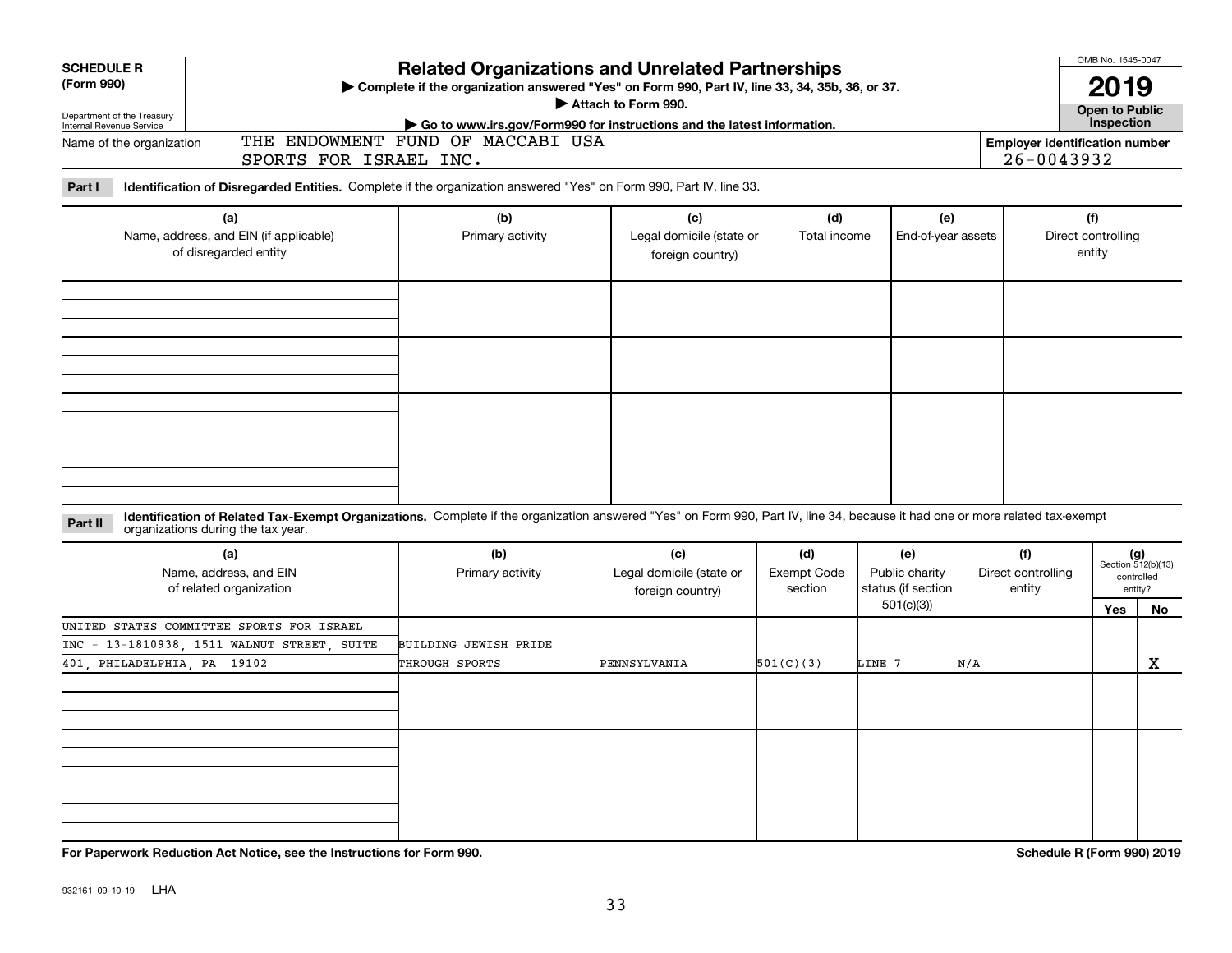#### Schedule R (Form 990) 2019  $S$ PORTS FOR I $S$ RAEL INC  $\boldsymbol{\cdot}$  and  $\boldsymbol{\cdot}$  and  $\boldsymbol{\cdot}$  and  $\boldsymbol{\cdot}$  and  $\boldsymbol{\cdot}$  and  $\boldsymbol{\cdot}$  and  $\boldsymbol{\cdot}$  and  $\boldsymbol{\cdot}$  and  $\boldsymbol{\cdot}$  and  $\boldsymbol{\cdot}$  and  $\boldsymbol{\cdot}$  and  $\boldsymbol{\cdot}$  and  $\boldsymbol{\cdot}$  an

#### **2**

**Identification of Related Organizations Taxable as a Partnership.** Complete if the organization answered "Yes" on Form 990, Part IV, line 34, because it had one or more related **Part III** organizations treated as a partnership during the tax year.

| (a)                                               | (b)              | (c)                  | (d)                          | (e)                                                                 | (f)            | (g)                   |         | (h)              | (i)                                      | (i) | (k)                                                     |
|---------------------------------------------------|------------------|----------------------|------------------------------|---------------------------------------------------------------------|----------------|-----------------------|---------|------------------|------------------------------------------|-----|---------------------------------------------------------|
| Name, address, and EIN<br>of related organization | Primary activity | Legal<br>domicile    | Direct controlling<br>entity | Predominant income                                                  | Share of total | Share of              |         | Disproportionate | Code V-UBI<br>amount in box              |     | General or Percentage<br>managing ownership<br>partner? |
|                                                   |                  | (state or<br>foreign |                              | related, unrelated,<br>excluded from tax under<br>sections 512-514) | income         | end-of-year<br>assets |         | allocations?     |                                          |     |                                                         |
|                                                   |                  | country)             |                              |                                                                     |                |                       | Yes $ $ | No               | 20 of Schedule<br>K-1 (Form 1065) Yes No |     |                                                         |
|                                                   |                  |                      |                              |                                                                     |                |                       |         |                  |                                          |     |                                                         |
|                                                   |                  |                      |                              |                                                                     |                |                       |         |                  |                                          |     |                                                         |
|                                                   |                  |                      |                              |                                                                     |                |                       |         |                  |                                          |     |                                                         |
|                                                   |                  |                      |                              |                                                                     |                |                       |         |                  |                                          |     |                                                         |
|                                                   |                  |                      |                              |                                                                     |                |                       |         |                  |                                          |     |                                                         |
|                                                   |                  |                      |                              |                                                                     |                |                       |         |                  |                                          |     |                                                         |
|                                                   |                  |                      |                              |                                                                     |                |                       |         |                  |                                          |     |                                                         |
|                                                   |                  |                      |                              |                                                                     |                |                       |         |                  |                                          |     |                                                         |
|                                                   |                  |                      |                              |                                                                     |                |                       |         |                  |                                          |     |                                                         |
|                                                   |                  |                      |                              |                                                                     |                |                       |         |                  |                                          |     |                                                         |
|                                                   |                  |                      |                              |                                                                     |                |                       |         |                  |                                          |     |                                                         |
|                                                   |                  |                      |                              |                                                                     |                |                       |         |                  |                                          |     |                                                         |
|                                                   |                  |                      |                              |                                                                     |                |                       |         |                  |                                          |     |                                                         |
|                                                   |                  |                      |                              |                                                                     |                |                       |         |                  |                                          |     |                                                         |
|                                                   |                  |                      |                              |                                                                     |                |                       |         |                  |                                          |     |                                                         |
|                                                   |                  |                      |                              |                                                                     |                |                       |         |                  |                                          |     |                                                         |
|                                                   |                  |                      |                              |                                                                     |                |                       |         |                  |                                          |     |                                                         |

**Identification of Related Organizations Taxable as a Corporation or Trust.** Complete if the organization answered "Yes" on Form 990, Part IV, line 34, because it had one or more related **Part IV** organizations treated as a corporation or trust during the tax year.

| (a)<br>Name, address, and EIN<br>of related organization | (b)<br>Primary activity | (c)<br>Legal domicile<br>(state or<br>foreign | (d)<br>Direct controlling<br>entity | (e)<br>Type of entity<br>(C corp, S corp,<br>or trust) | (f)<br>Share of total<br>income | (g)<br>Share of<br>end-of-year<br>assets | (h)<br>Percentage<br>ownership | $\begin{array}{c} \textbf{(i)}\\ \text{Section}\\ 512 \text{(b)} \text{(13)}\\ \text{controlled}\\ \text{entity?} \end{array}$ |  |
|----------------------------------------------------------|-------------------------|-----------------------------------------------|-------------------------------------|--------------------------------------------------------|---------------------------------|------------------------------------------|--------------------------------|--------------------------------------------------------------------------------------------------------------------------------|--|
|                                                          |                         | country)                                      |                                     |                                                        |                                 |                                          |                                | Yes No                                                                                                                         |  |
|                                                          |                         |                                               |                                     |                                                        |                                 |                                          |                                |                                                                                                                                |  |
|                                                          |                         |                                               |                                     |                                                        |                                 |                                          |                                |                                                                                                                                |  |
|                                                          |                         |                                               |                                     |                                                        |                                 |                                          |                                |                                                                                                                                |  |
|                                                          |                         |                                               |                                     |                                                        |                                 |                                          |                                |                                                                                                                                |  |
|                                                          |                         |                                               |                                     |                                                        |                                 |                                          |                                |                                                                                                                                |  |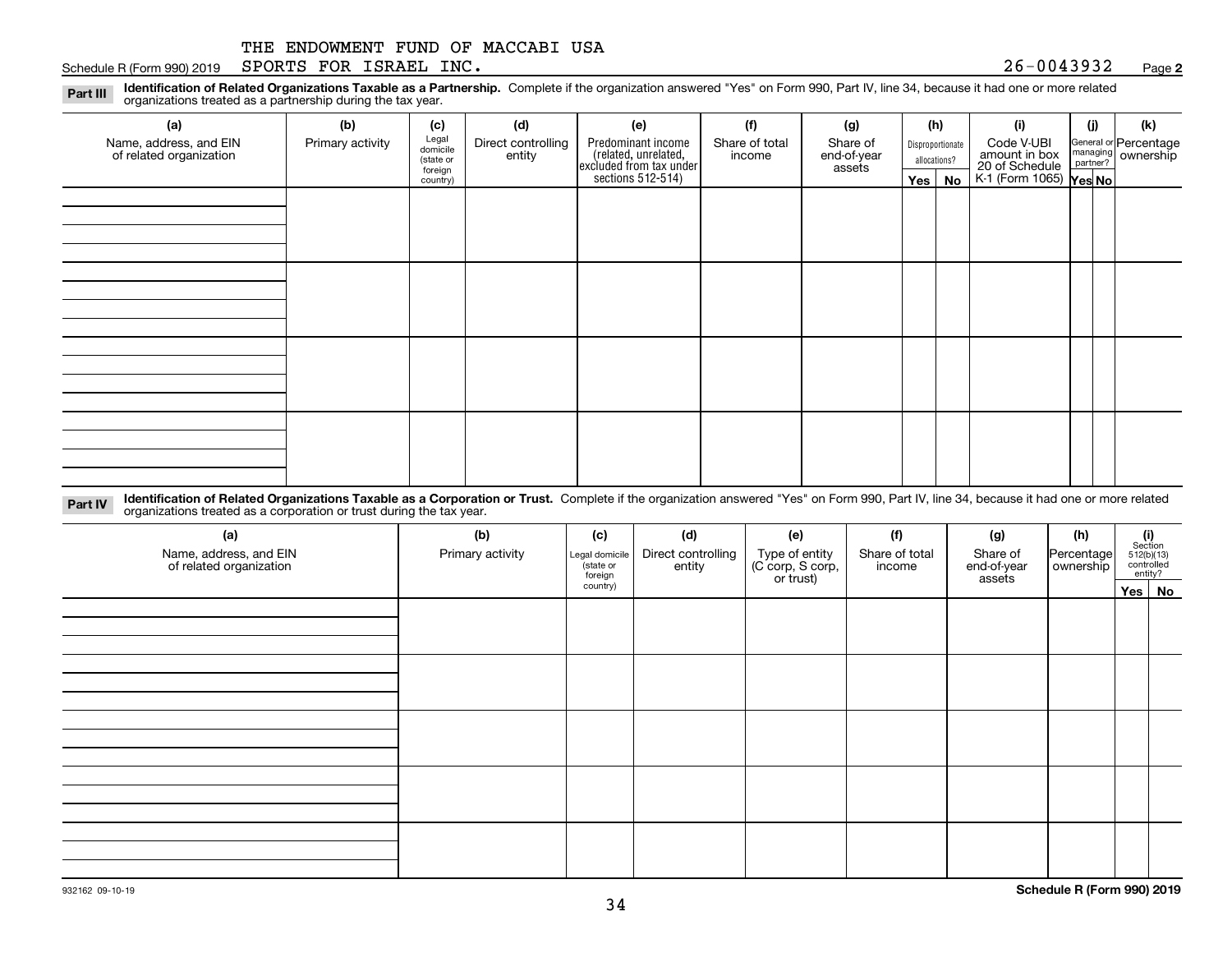Schedule R (Form 990) 2019  $S$ PORTS FOR I $S$ RAEL INC  $\boldsymbol{\cdot}$  and  $\boldsymbol{\cdot}$  and  $\boldsymbol{\cdot}$  and  $\boldsymbol{\cdot}$  and  $\boldsymbol{\cdot}$  and  $\boldsymbol{\cdot}$  and  $\boldsymbol{\cdot}$  and  $\boldsymbol{\cdot}$  and  $\boldsymbol{\cdot}$  and  $\boldsymbol{\cdot}$  and  $\boldsymbol{\cdot}$  and  $\boldsymbol{\cdot}$  and  $\boldsymbol{\cdot}$  an

 $\overline{\phantom{a}}$ 

**Part V** T**ransactions With Related Organizations.** Complete if the organization answered "Yes" on Form 990, Part IV, line 34, 35b, or 36.

| Note: Complete line 1 if any entity is listed in Parts II, III, or IV of this schedule.                                                                                                                                        |     | <b>Yes</b> | No          |
|--------------------------------------------------------------------------------------------------------------------------------------------------------------------------------------------------------------------------------|-----|------------|-------------|
| During the tax year, did the organization engage in any of the following transactions with one or more related organizations listed in Parts II-IV?                                                                            |     |            |             |
|                                                                                                                                                                                                                                | 1a  |            | X           |
| b Gift, grant, or capital contribution to related organization(s) manufactured and contribution to related organization(s)                                                                                                     | 1b  | X          |             |
| c Gift, grant, or capital contribution from related organization(s)                                                                                                                                                            | 1c  |            | х           |
|                                                                                                                                                                                                                                | 1d  |            | X           |
| e Loans or loan quarantees by related organization(s)                                                                                                                                                                          | 1e  |            | x           |
|                                                                                                                                                                                                                                |     |            |             |
| f Dividends from related organization(s) manufactured contains and contained and contained contained and contained and contained and contained and contained and contained and contained and contained and contained and conta | 1f  |            | х           |
|                                                                                                                                                                                                                                | 1g  |            | х           |
| h Purchase of assets from related organization(s) manufactured and content to the content of the content of the content of the content of the content of the content of the content of the content of the content of the conte | 1h  |            | X           |
|                                                                                                                                                                                                                                | 1i. |            | X           |
|                                                                                                                                                                                                                                | 1i. |            | x           |
|                                                                                                                                                                                                                                |     |            |             |
|                                                                                                                                                                                                                                | 1k  |            | х           |
| Performance of services or membership or fundraising solicitations for related organization(s)                                                                                                                                 | 11  |            | $\mathbf X$ |
| m Performance of services or membership or fundraising solicitations by related organization(s)                                                                                                                                | 1m  |            | $\mathbf X$ |
|                                                                                                                                                                                                                                | 1n  | X          |             |
| <b>o</b> Sharing of paid employees with related organization(s)                                                                                                                                                                | 10  |            | $\mathbf X$ |
|                                                                                                                                                                                                                                |     |            |             |
|                                                                                                                                                                                                                                | 1p. |            | х           |
|                                                                                                                                                                                                                                | 1a  |            | X           |
|                                                                                                                                                                                                                                |     |            |             |
| r Other transfer of cash or property to related organization(s)                                                                                                                                                                | 1r. | х          |             |
|                                                                                                                                                                                                                                | 1s  |            | X           |

**2**If the answer to any of the above is "Yes," see the instructions for information on who must complete this line, including covered relationships and transaction thresholds.

| (a)<br>Name of related organization                     | (b)<br>Transaction<br>type (a-s) | (c)<br>Amount involved | (d)<br>Method of determining amount involved |
|---------------------------------------------------------|----------------------------------|------------------------|----------------------------------------------|
| UNITED STATES COMMITTEE SPORTS FOR ISRAEL<br>(1) $INC.$ | B                                | $419,961.$ $COST$      |                                              |
| (2)                                                     |                                  |                        |                                              |
| (3)                                                     |                                  |                        |                                              |
| (4)                                                     |                                  |                        |                                              |
| (5)                                                     |                                  |                        |                                              |
| (6)                                                     |                                  |                        |                                              |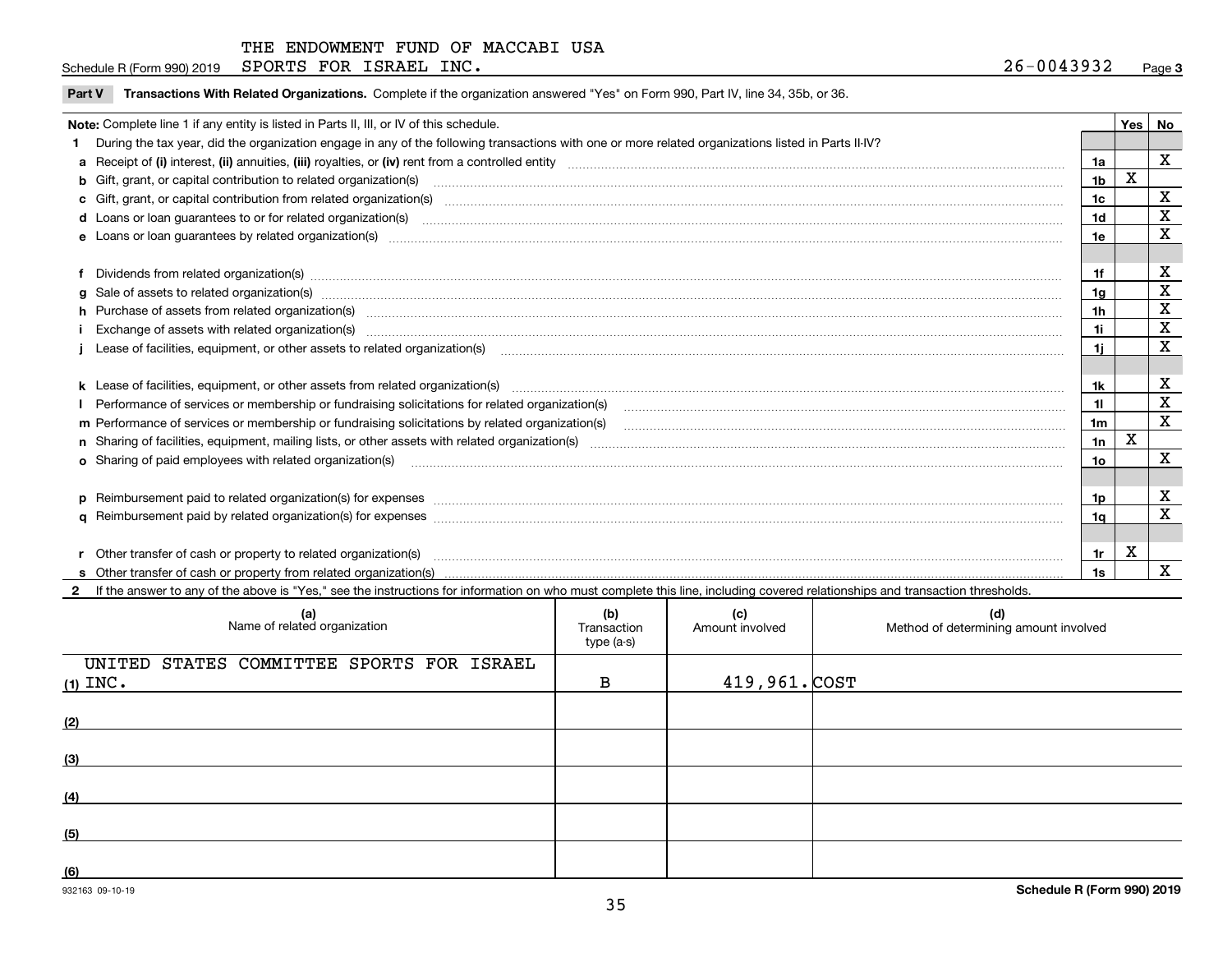Schedule R (Form 990) 2019  $S$ PORTS FOR I $S$ RAEL INC  $\boldsymbol{\cdot}$  and  $\boldsymbol{\cdot}$  and  $\boldsymbol{\cdot}$  and  $\boldsymbol{\cdot}$  and  $\boldsymbol{\cdot}$  and  $\boldsymbol{\cdot}$  and  $\boldsymbol{\cdot}$  and  $\boldsymbol{\cdot}$  and  $\boldsymbol{\cdot}$  and  $\boldsymbol{\cdot}$  and  $\boldsymbol{\cdot}$  and  $\boldsymbol{\cdot}$  and  $\boldsymbol{\cdot}$  an

**Part VI Unrelated Organizations Taxable as a Partnership. Complete if the organization answered "Yes" on Form 990, Part IV, line 37.** 

Provide the following information for each entity taxed as a partnership through which the organization conducted more than five percent of its activities (measured by total assets or gross revenue) that was not a related organization. See instructions regarding exclusion for certain investment partnerships.

| (a)<br>Name, address, and EIN<br>of entity | (b)<br>Primary activity | (c)<br>Legal domicile<br>(state or foreign<br>country) | (d)<br>Predominant income<br>(related, unrelated,<br>excluded from tax under<br>sections 512-514) | $\begin{array}{c} \textbf{(e)}\\ \text{Are all} \\ \text{partners sec.}\\ 501(c)(3)\\ \text{orgs.?} \end{array}$<br>$Yes$ No | (f)<br>Share of<br>total<br>income | (g)<br>Share of<br>end-of-year<br>assets | (h)<br>Dispropor-<br>tionate<br>allocations?<br>Yes No | (i)<br>Code V-UBI<br>amount in box 20 managing<br>of Schedule K-1 partner? ownership<br>(Form 1065)<br>ves No | (i)<br>Yes No | (k) |
|--------------------------------------------|-------------------------|--------------------------------------------------------|---------------------------------------------------------------------------------------------------|------------------------------------------------------------------------------------------------------------------------------|------------------------------------|------------------------------------------|--------------------------------------------------------|---------------------------------------------------------------------------------------------------------------|---------------|-----|
|                                            |                         |                                                        |                                                                                                   |                                                                                                                              |                                    |                                          |                                                        |                                                                                                               |               |     |
|                                            |                         |                                                        |                                                                                                   |                                                                                                                              |                                    |                                          |                                                        |                                                                                                               |               |     |
|                                            |                         |                                                        |                                                                                                   |                                                                                                                              |                                    |                                          |                                                        |                                                                                                               |               |     |
|                                            |                         |                                                        |                                                                                                   |                                                                                                                              |                                    |                                          |                                                        |                                                                                                               |               |     |
|                                            |                         |                                                        |                                                                                                   |                                                                                                                              |                                    |                                          |                                                        |                                                                                                               |               |     |
|                                            |                         |                                                        |                                                                                                   |                                                                                                                              |                                    |                                          |                                                        |                                                                                                               |               |     |
|                                            |                         |                                                        |                                                                                                   |                                                                                                                              |                                    |                                          |                                                        |                                                                                                               |               |     |
|                                            |                         |                                                        |                                                                                                   |                                                                                                                              |                                    |                                          |                                                        |                                                                                                               |               |     |

**Schedule R (Form 990) 2019**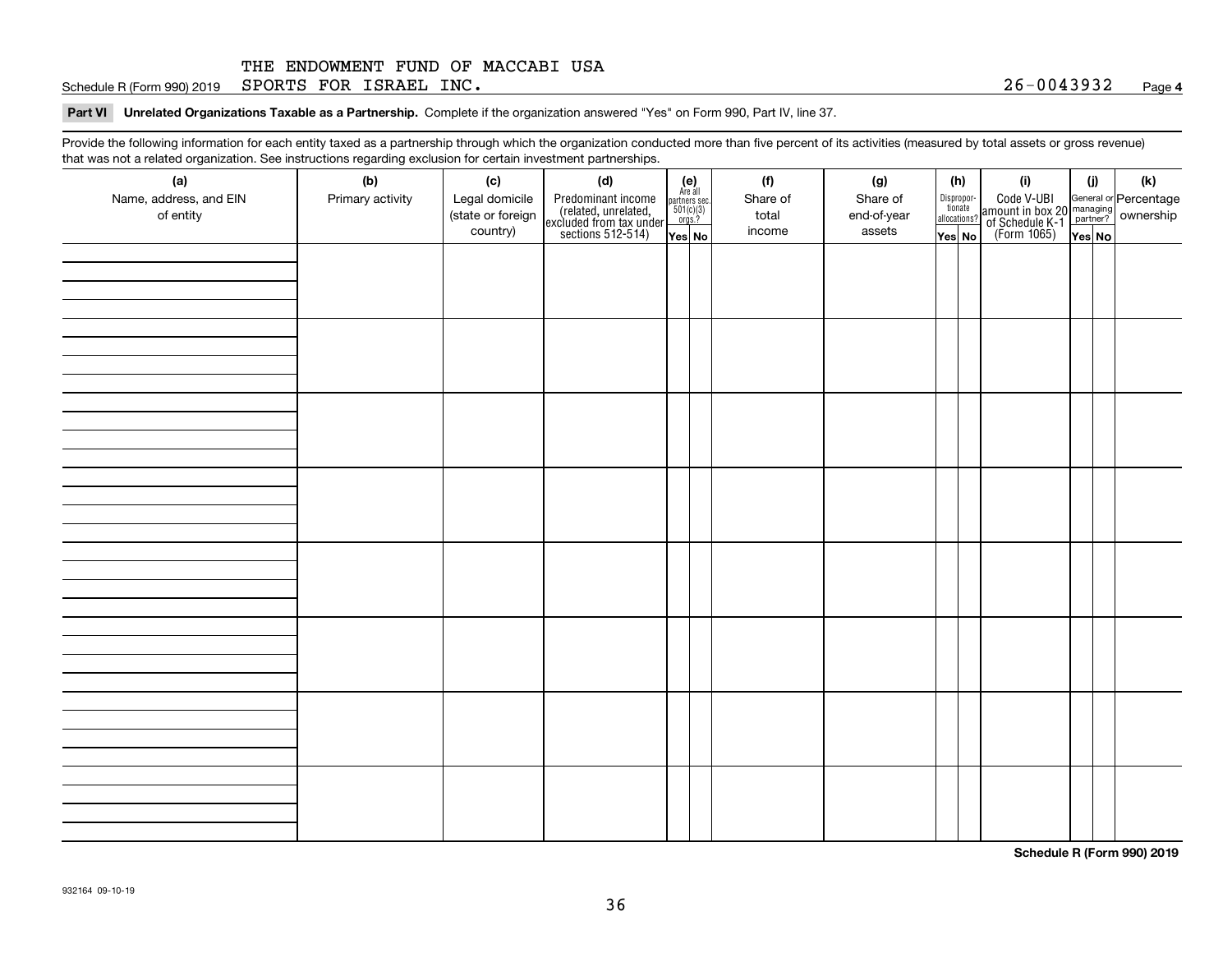**Part VII Supplemental Information**

Provide additional information for responses to questions on Schedule R. See instructions.

932165 09-10-19